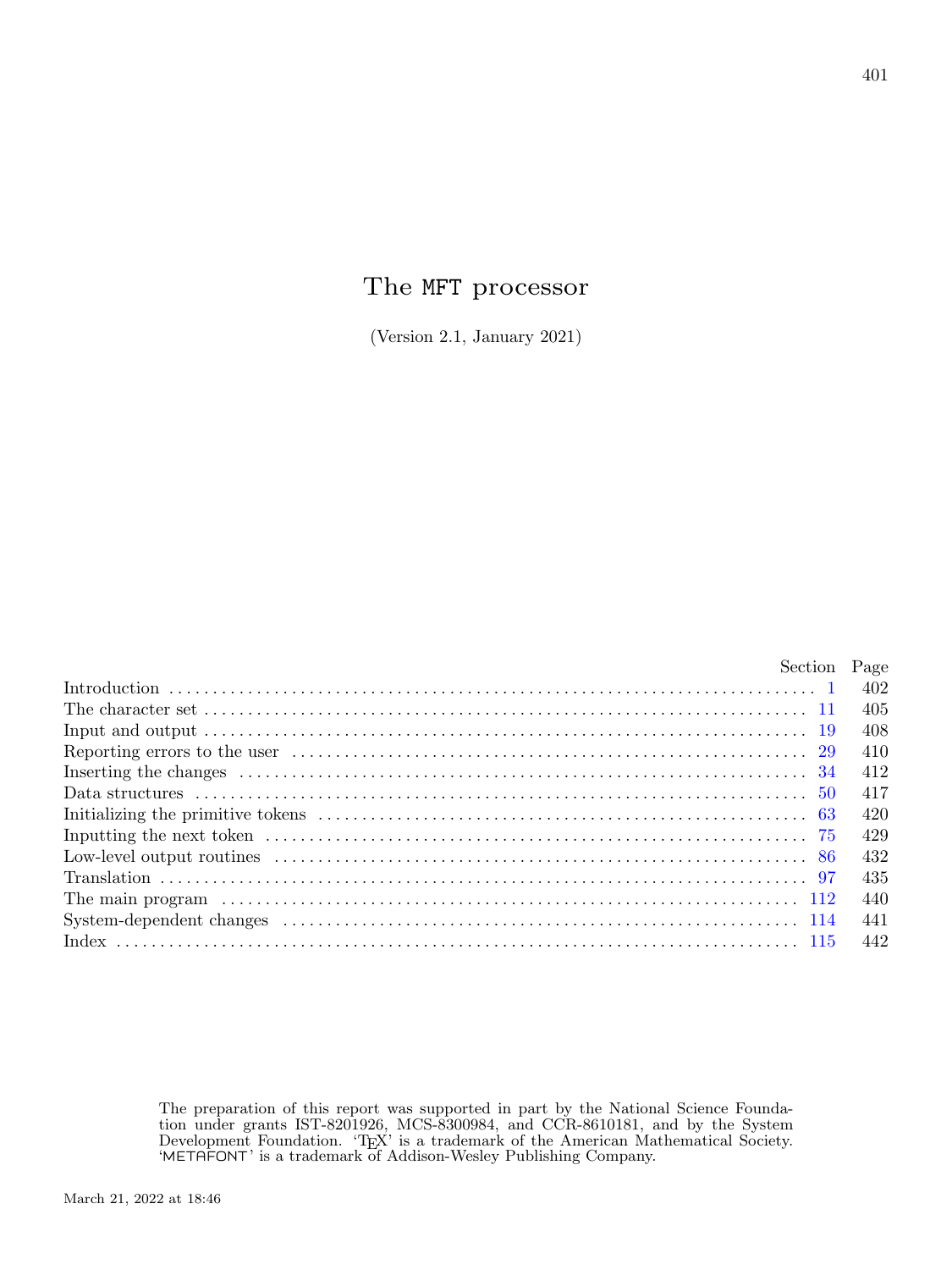<span id="page-1-0"></span>1. Introduction. This program converts a METAFONT source file to a T<sub>F</sub>X file. It was written by D. E. Knuth in June, 1985; a somewhat similar SAIL program had been developed in January, 1980.

The general idea is to input a file called, say, foo.mf and to produce an output file called, say, foo.tex. The latter file, when processed by TEX, will yield a "prettyprinted" representation of the input file.

Line breaks in the input are carried over into the output; moreover, blank spaces at the beginning of a line are converted to quads of indentation in the output. Thus, the user has full control over the indentation and line breaks. Each line of input is translated independently of the others.

A slight change to METAFONT's comment convention allows further control. Namely, '%%' indicates that the remainder of an input line should be copied verbatim to the output; this interrupts the translation and forces MFT to produce a certain result.

Furthermore, '%%  $\langle \text{token}_1 \rangle \dots \langle \text{token}_n \rangle$ ' introduces a change in MFT's formatting rules; all tokens after the first will henceforth be translated according to the current conventions for  $\langle \text{token}_1 \rangle$ . The tokens must be symbolic (i.e., not numeric or string tokens). For example, the input line

#### %%% addto fill draw filldraw

says that the 'fill', 'draw', and 'filldraw' operations of plain METAFONT should be formatted as the primitive token 'addto', i.e., in boldface type. (Without such reformatting commands, MFT would treat 'fill' like an ordinary tag or variable name. In fact, you need a reformatting command even to get parentheses to act like delimiters!)

METAFONT comments, which follow a single % sign, should be valid T<sub>E</sub>X input. But METAFONT material can be included in | . . . | within a comment; this will be translated by MFT as if it were not in a comment. For example, a phrase like 'make  $|x2r|$  zero' will be translated into 'make  $x_{12r}$  zero'.

The rules just stated apply to lines that contain one, two, or three % signs in a row. Comments to MFT can follow '%%%%'. Five or more % signs should not be used.

Beside the normal input file, MFT also looks for a change file (e.g., 'foo.ch'), which allows substitutions to be made in the translation. The change file follows the conventions of WEB, and it should be null if there are no changes. (Changes usually contain verbatim instructions to compensate for the fact that MFT cannot format everything in an optimum way.)

There's also a third input file (e.g., 'plain.mft'), which is input before the other two. This file normally contains the '%%%' formatting commands that are necessary to tune MFT to a particular style of METAFONT code, so it is called the style file.

The output of MFT should be accompanied by the macros in a small package called  $m$ ftmac.tex.

Caveat: This program is not as "bulletproof" as the other routines produced by Stanford's TEX project. It takes care of a great deal of tedious formatting, but it can produce strange output, because METAFONT is an extremely general language. Users should proofread their output carefully.

2. MFT uses a few features of the local Pascal compiler that may need to be changed in other installations:

- 1) Case statements have a default.
- 2) Input-output routines may need to be adapted for use with a particular character set and/or for printing messages on the user's terminal.

These features are also present in the Pascal version of TEX, where they are used in a similar (but more complex) way. System-dependent portions of MFT can be identified by looking at the entries for 'system dependencies' in the index below.

The "banner line" defined here should be changed whenever MFT is modified.

define  $banner \equiv$  ^This is MFT, Version 2.1^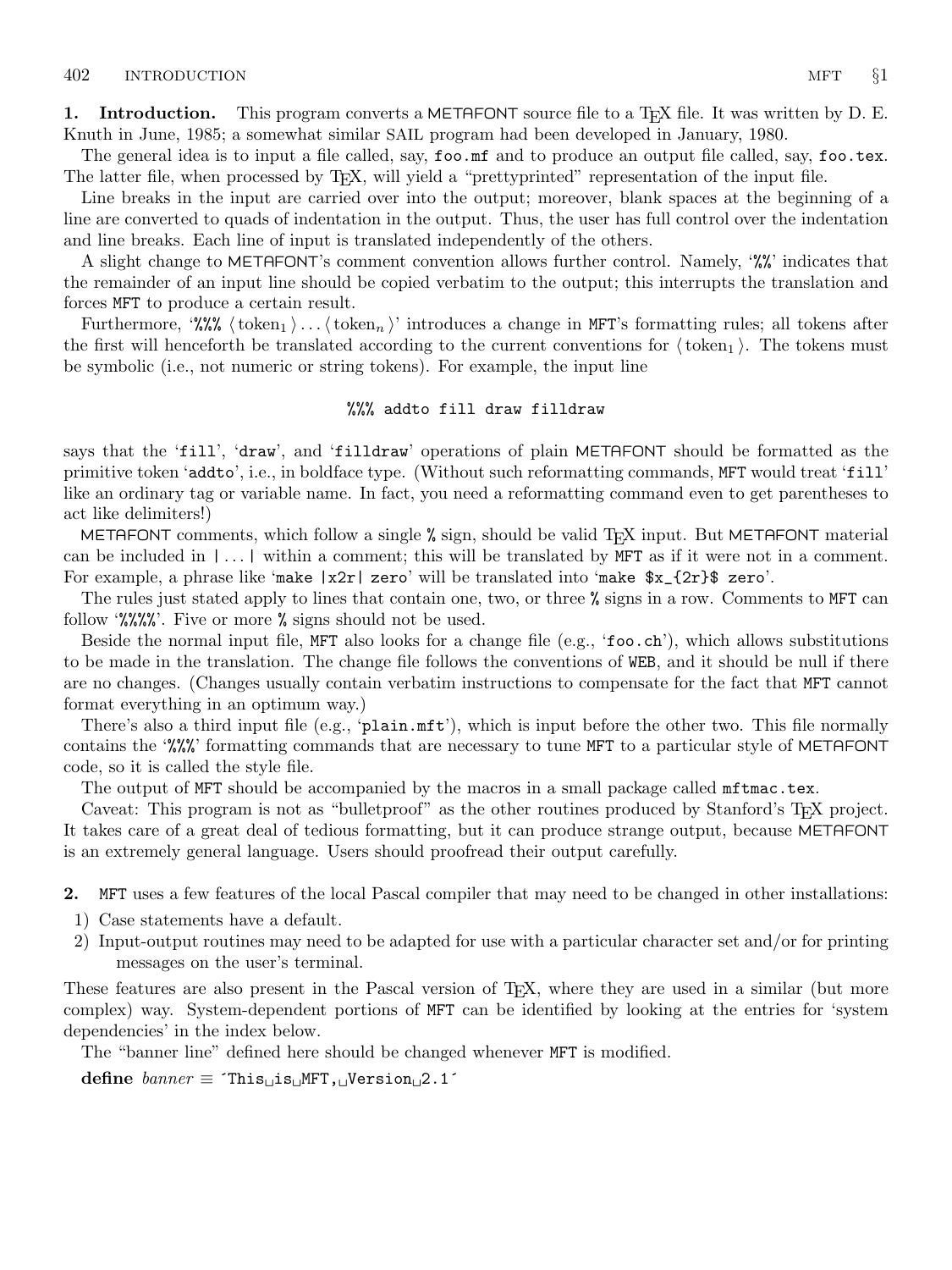<span id="page-2-0"></span>3. The program begins with a fairly normal header, made up of pieces that will mostly be filled in later. The MF input comes from files  $mf_{\text{eff}}$  change-file, and style-file; the T<sub>E</sub>X output goes to file tex-file.

If it is necessary to abort the job because of a fatal error, the program calls the ' $jump_out$ ' procedure, which goes to the label  $end_{of\_MFT}$ .

define end of  $MFT = 9999$  {go here to wrap it up }  $\langle$  Compiler directives 4 $\rangle$  $\mathbf{program} \ MFT(mf_{\mathit{m}}\mathit{file}, \mathit{change_{\mathit{m}}\mathit{file}}, \mathit{style}, \mathit{file_{\mathit{m}}\mathit{file}});$ label  $end_of_MFT$ ; { go here to finish } const  $\langle$  Constants in the outer block  $\langle$ type  $\langle$  Types in the outer block [12](#page-4-0)  $\rangle$ var  $\langle$  Globals in the outer block [9](#page-3-0) $\rangle$  $\langle$  Error handling procedures [29](#page-9-0) $\rangle$ procedure *initialize*; var  $\langle$  Local variables for initialization [14](#page-4-0) $\rangle$ begin  $\langle$  Set initial values [10](#page-3-0)  $\rangle$ end;

4. The Pascal compiler used to develop this system has "compiler directives" that can appear in comments whose first character is a dollar sign. In our case these directives tell the compiler to detect things that are out of range.

 $\langle$  Compiler directives  $4 \rangle \equiv$  $\text{QC4}\$  +, A+, D– $\text{Q}$ } { range check, catch arithmetic overflow, no debug overhead } This code is used in section 3.

5. Labels are given symbolic names by the following definitions. We insert the label 'exit:' just before the 'end' of a procedure in which we have used the 'return' statement defined below; the label 'restart' is occasionally used at the very beginning of a procedure; and the label 'reswitch' is occasionally used just prior to a case statement in which some cases change the conditions and we wish to branch to the newly applicable case. Loops that are set up with the loop construction defined below are commonly exited by going to '*done*' or to '*found*' or to '*not*\_*found*', and they are sometimes repeated by going to '*continue*'.

**define**  $exit = 10$  { go here to leave a procedure } define  $\text{restart} = 20$  { go here to start a procedure again } define  $resultch = 21$  {go here to start a case statement again } define *continue* = 22 { go here to resume a loop } **define**  $done = 30$  { go here to exit a loop } define  $found = 31$  {go here when you've found it } **define**  $not\_found = 32$  { go here when you've found something else }

6. Here are some macros for common programming idioms.

define  $incr(\#) \equiv # \leftarrow # + 1$  {increase a variable by unity } define  $decr(\texttt{#}) \equiv \texttt{#} \leftarrow \texttt{#} - 1$  { decrease a variable by unity } define  $loop \equiv$  while true do { repeat over and over until a goto happens} define  $do\_nothing \equiv \{$  empty statement  $\}$ define return  $\equiv$  goto exit { terminate a procedure call } format return  $\equiv$  nil format  $loop \equiv x clause$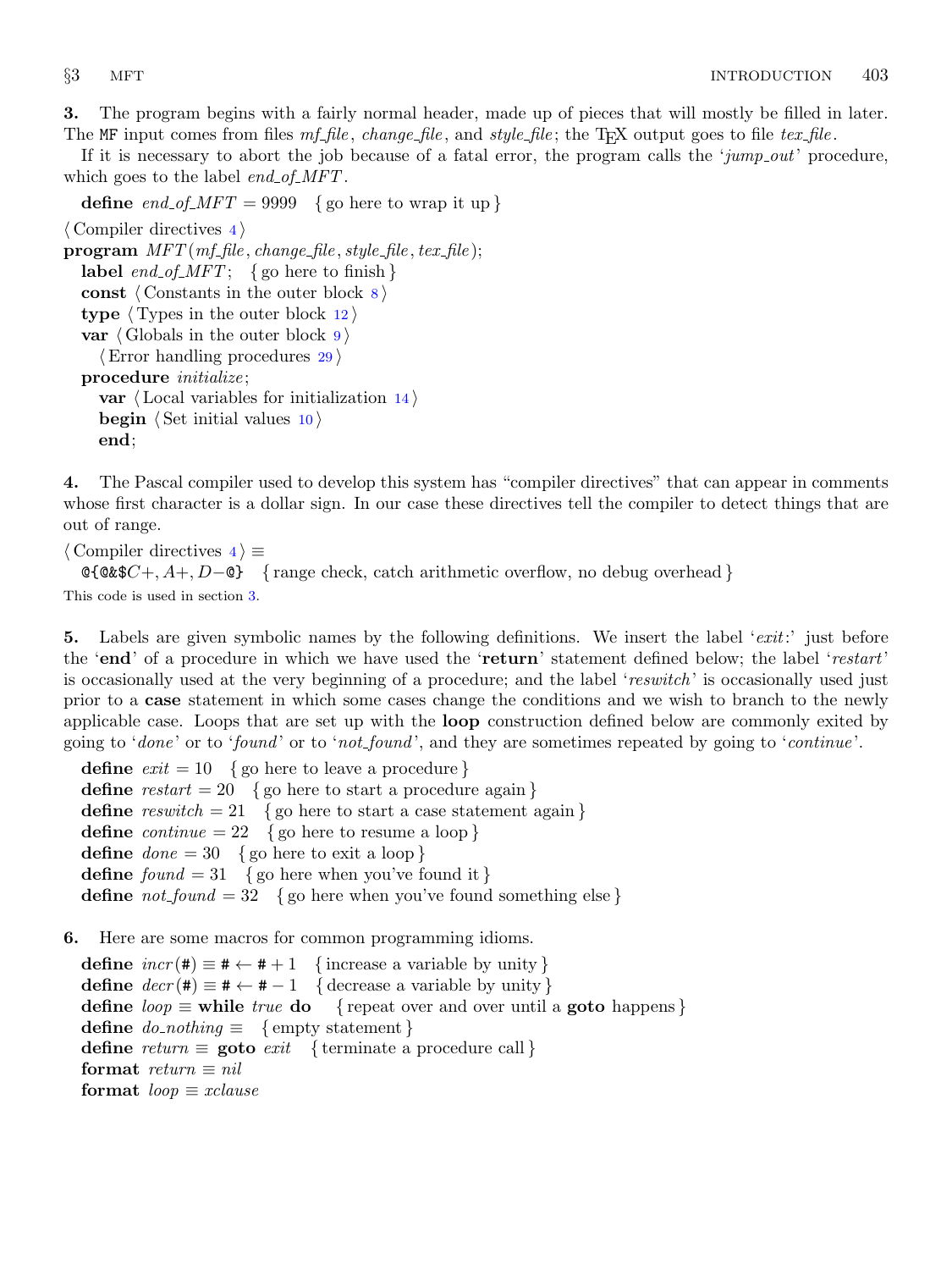<span id="page-3-0"></span>7. We assume that case statements may include a default case that applies if no matching label is found. Thus, we shall use constructions like

```
case x of
1: \langle \text{code for } x = 1 \rangle;3: \langle \text{code for } x = 3 \rangle;
othercases \langle \text{code for } x \neq 1 \text{ and } x \neq 3 \rangleendcases
```
since most Pascal compilers have plugged this hole in the language by incorporating some sort of default mechanism. For example, the compiler used to develop WEB and T<sub>EX</sub> allows '*others*:' as a default label, and other Pascals allow syntaxes like 'else' or 'otherwise' or '*otherwise*:', etc. The definitions of **othercases** and endcases should be changed to agree with local conventions. (Of course, if no default mechanism is available, the case statements of this program must be extended by listing all remaining cases.)

define *othercases*  $\equiv$  *others*: { default for cases not listed explicitly } define endcases  $\equiv$  end { follows the default case in an extended case statement } format *othercases*  $\equiv$  *else* format endcases  $\equiv$  end

8. The following parameters are set big enough to handle the Computer Modern fonts, so they should be sufficient for most applications of MFT.

 $\langle$  Constants in the outer block  $\langle$  \ended \rightarrow \rightarrow \rightarrow \rightarrow \rightarrow \rightarrow \rightarrow \rightarrow \rightarrow \rightarrow \rightarrow \rightarrow \rightarrow \rightarrow \righta

 $max_b ytes = 10000;$  {the number of bytes in tokens; must be less than 65536 }

 $max\_names = 1000;$  { number of tokens }

hash size = 353; { should be prime }

 $\text{buf\_size} = 100;$  { maximum length of input line }

 $line_length = 80;$  {lines of TEX output have at most this many characters, should be less than 256 } This code is used in section [3](#page-2-0).

**9.** A global variable called *history* will contain one of four values at the end of every run: *spotless* means that no unusual messages were printed; harmless\_message means that a message of possible interest was printed but no serious errors were detected; error\_message means that at least one error was found; fatal\_message means that the program terminated abnormally. The value of *history* does not influence the behavior of the program; it is simply computed for the convenience of systems that might want to use such information.

**define**  $spotless = 0$  { history value for normal jobs } define harmless message  $= 1$  { history value when non-serious info was printed } define  $error\_message = 2$  { history value when an error was noted } define fatal message = 3 { history value when we had to stop prematurely } define mark\_harmless  $\equiv$  if history  $=$  spotless then history  $\leftarrow$  harmless\_message define  $mark_error \equiv history \leftarrow error\_message$ define  $mark\_fatal \equiv history \leftarrow fatal\_message$ 

 $\langle$  Globals in the outer block  $9 \rangle \equiv$ 

history: spotless ... fatal\_message; { how bad was this run?} See also sections [15](#page-4-0), [20,](#page-7-0) [23](#page-7-0), [25](#page-7-0), [27,](#page-7-0) [34](#page-11-0), [36,](#page-11-0) [51,](#page-16-0) [53](#page-16-0), [55,](#page-16-0) [72,](#page-27-0) [74](#page-27-0), [75,](#page-28-0) [77](#page-28-0), [78](#page-28-0), and [86](#page-31-0).

This code is used in section [3](#page-2-0).

10.  $\langle$  Set initial values 10  $\rangle \equiv$  $history \leftarrow spots$ :

See also sections [16](#page-5-0), [17,](#page-5-0) [18](#page-6-0), [21](#page-7-0), [26,](#page-7-0) [54](#page-16-0), [57,](#page-17-0) [76,](#page-28-0) [79](#page-29-0), [88,](#page-31-0) and [90](#page-32-0).

This code is used in section [3](#page-2-0).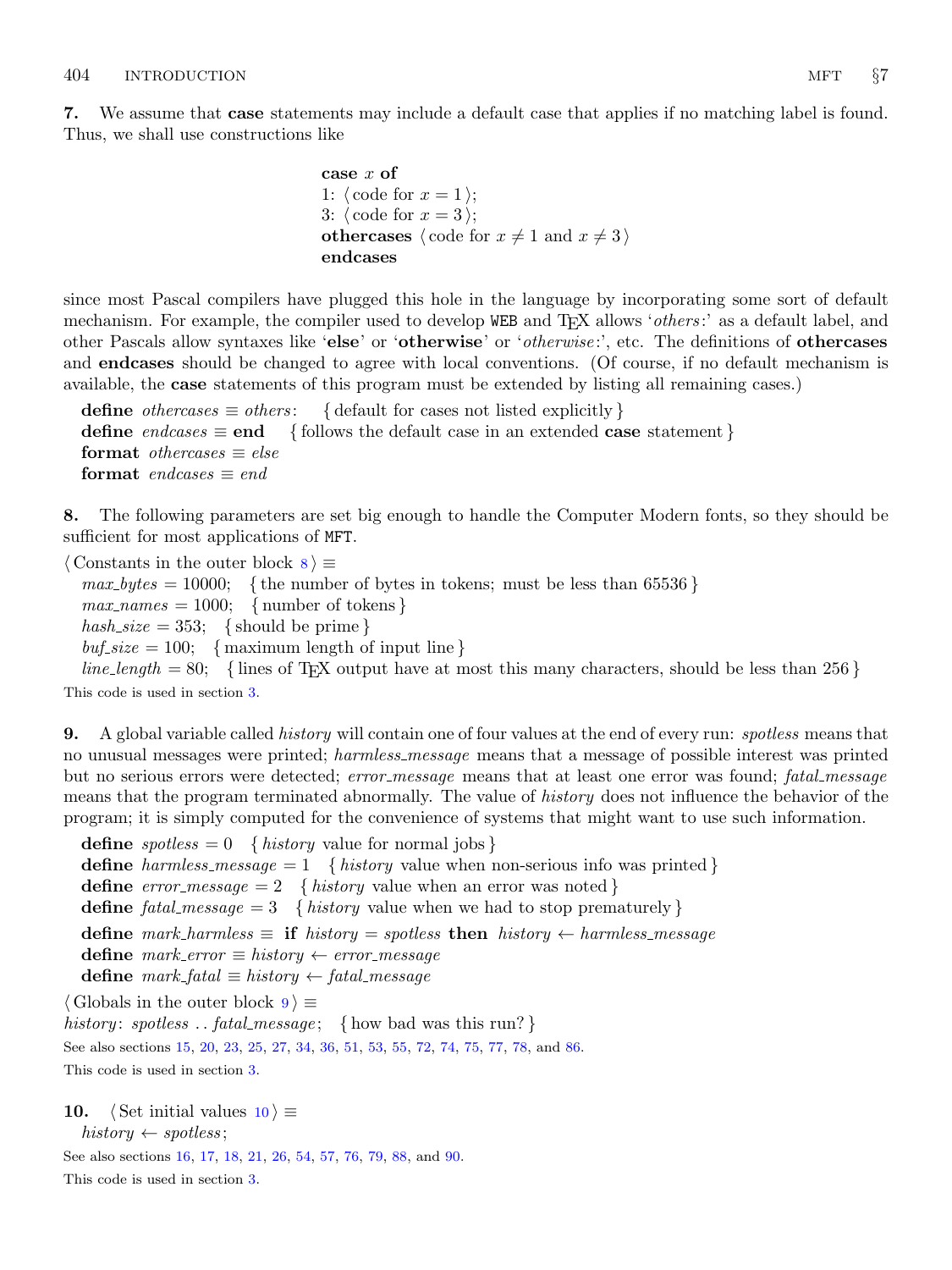<span id="page-4-0"></span>11. The character set. MFT works internally with ASCII codes, like all other programs associated with TEX and METAFONT. The present section has been lifted almost verbatim from the METAFONT program.

12. Characters of text that have been converted to METAFONT's internal form are said to be of type ASCII code, which is a subrange of the integers.

 $\langle$  Types in the outer block 12 $\rangle \equiv$ 

 $ASCII\_code = 0$ ... 255; { eight-bit numbers }

See also sections 13, [50,](#page-16-0) and [52.](#page-16-0)

This code is used in section [3](#page-2-0).

13. The original Pascal compiler was designed in the late 60s, when six-bit character sets were common, so it did not make provision for lowercase letters. Nowadays, of course, we need to deal with both capital and small letters in a convenient way, especially in a program for font design; so the present specification of MFT has been written under the assumption that the Pascal compiler and run-time system permit the use of text files with more than 64 distinguishable characters. More precisely, we assume that the character set contains at least the letters and symbols associated with ASCII codes  $\angle 40$  through  $\angle 176$ . If additional characters are present, MFT can be configured to work with them too.

Since we are dealing with more characters than were present in the first Pascal compilers, we have to decide what to call the associated data type. Some Pascals use the original name *char* for the characters in text files, even though there now are more than 64 such characters, while other Pascals consider *char* to be a 64-element subrange of a larger data type that has some other name.

In order to accommodate this difference, we shall use the name *text-char* to stand for the data type of the characters that are converted to and from *ASCII* code when they are input and output. We shall also assume that text char consists of the elements  $chr(first.text \dots char)$  through  $chr(last.text \dots char)$ , inclusive. The following definitions should be adjusted if necessary.

define  $text_{cchar} \equiv char$  { the data type of characters in text files } define first text char  $= 0$  { ordinal number of the smallest element of text char } define *last\_text\_char* = 255 { ordinal number of the largest element of *text\_char* }

 $\langle$  Types in the outer block 12  $\rangle$  +≡ text file = packed file of text char;

14. (Local variables for initialization  $14$ )  $\equiv$  $i: 0...255;$ See also section [56.](#page-16-0) This code is used in section [3](#page-2-0).

15. The MFT processor converts between ASCII code and the user's external character set by means of arrays xord and xchr that are analogous to Pascal's ord and chr functions.

 $\langle$  Globals in the outer block [9](#page-3-0)  $\rangle$  += *xord*:  $array [text{\n*char*] of *ASCII code*; {specifies conversion of input characters}$ xchr: **array**  $[ASCII_code]$  of text char; { specifies conversion of output characters }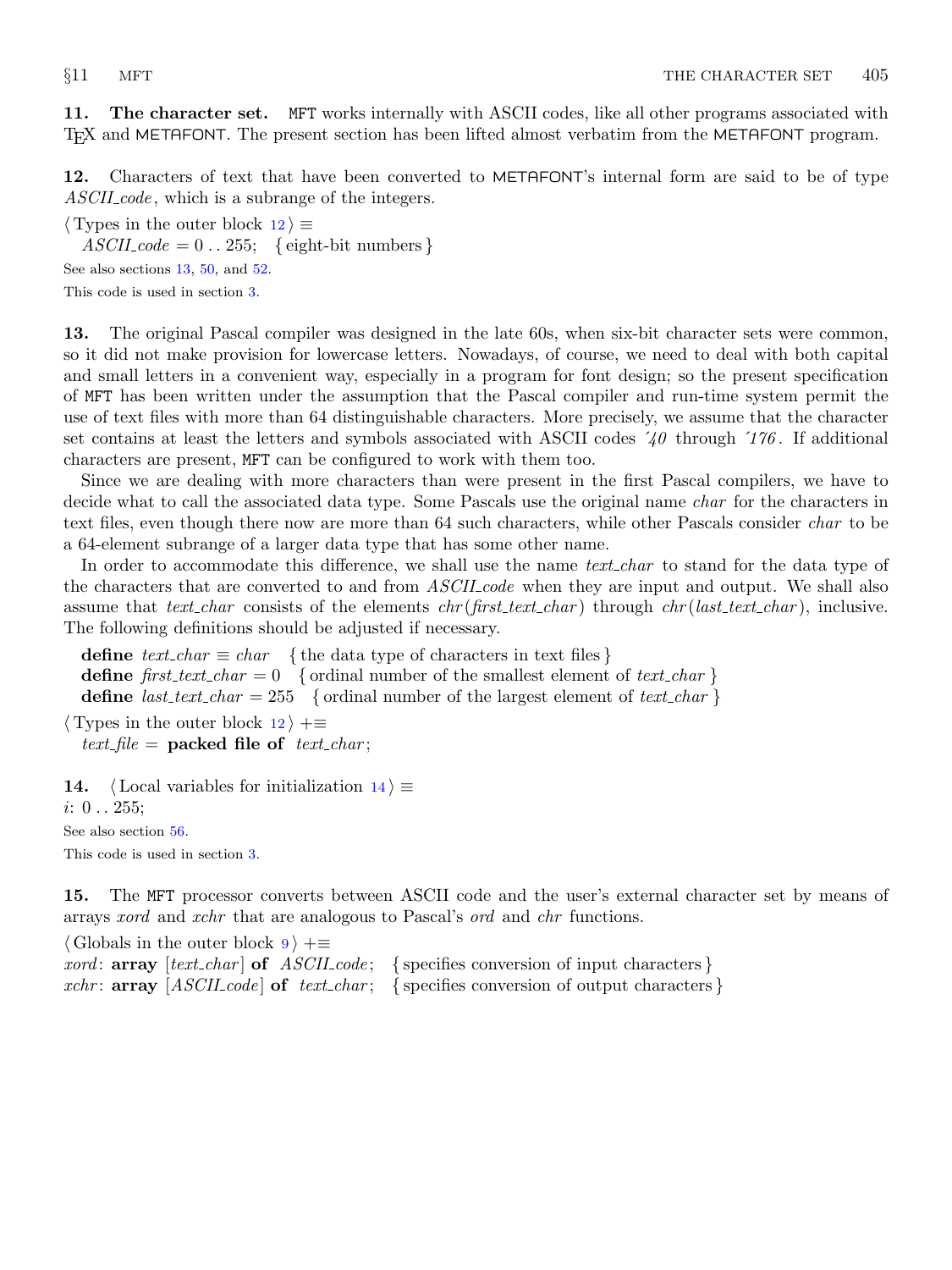<span id="page-5-0"></span>16. Since we are assuming that our Pascal system is able to read and write the visible characters of standard ASCII (although not necessarily using the ASCII codes to represent them), the following assignment statements initialize most of the *xchr* array properly, without needing any system-dependent changes. On the other hand, it is possible to implement MFT with less complete character sets, and in such cases it will be necessary to change something here.

 $\langle$  Set initial values [10](#page-3-0)  $\rangle$  +≡  $xchr\left[\left(40\right] \leftarrow \left[1\right]; xchr\left[\left(41\right] \leftarrow \left[1\right]; xchr\left[\left(42\right] \leftarrow \left[1\right]; xchr\left[\left(43\right] \leftarrow \left[4\right]; xchr\left[\left(44\right] \leftarrow \left[3\right]; xchr\left[\left[44\right] \leftarrow \left[3\right]; xchr\left[\left[44\right] \leftarrow \left[3\right]; xchr\left[\left[44\right] \leftarrow \left[3\right]; xchr\left[\left[44\right] \leftarrow \left[3\right]; xchr\left[\left[44\right] \leftarrow \left[3\right];$  $xchr['45] \leftarrow \text{``\&$~; xchr['46] \leftarrow \text{``\&$~; xchr['47] \leftarrow \text{''''};}$  $xchr['50] \leftarrow '('; xchr['51] \leftarrow '')'; xchr['52] \leftarrow '**'; xchr['53] \leftarrow '+'; xchr['54] \leftarrow ', ';$  $xchr['55] \leftarrow -$ ;  $xchr['56] \leftarrow$ .;  $xchr['57] \leftarrow '$  $xchr['60] \leftarrow '0'; xchr['61] \leftarrow '1'; xchr['62] \leftarrow '2'; xchr['63] \leftarrow '3'; xchr['64] \leftarrow '4';$  $xchr['65] \leftarrow 5$ ;  $xchr['66] \leftarrow 6$ ;  $xchr['67] \leftarrow 7$ ;  $xchr[70] \leftarrow$  '8';  $xchr[71] \leftarrow$  '9';  $xchr[72] \leftarrow$  ':';  $xchr[73] \leftarrow$ '; ';  $xchr[74] \leftarrow$ '';  $xchr['75] \leftarrow \equiv$ ;  $xchr['76] \leftarrow \sim$ ;  $xchr['77] \leftarrow \sim$ ?;  $xchr[100] \leftarrow$   $\circ \circ$ ;  $xchr[101] \leftarrow$   $\circ$  A ;  $xchr[102] \leftarrow \circ$  B ;  $xchr[103] \leftarrow \circ \circ$ ;  $xchr[104] \leftarrow \circ$  D ;  $xchr['105] \leftarrow \text{`E'}; xchr['106] \leftarrow \text{`F'}; xchr['107] \leftarrow \text{`G'};$  $xchr['110] \leftarrow \text{`H'}; xchr['111] \leftarrow \text{`I'}; xchr['112] \leftarrow \text{`J'}; xchr['113] \leftarrow \text{`K'}; xchr['114] \leftarrow \text{`L'};$  $xchr['115] \leftarrow \gamma' xchr['116] \leftarrow \gamma' xchr['117] \leftarrow \gamma'$ ;  $xchr[120] \leftarrow \text{`P'}; xchr[121] \leftarrow \text{`Q'}; xchr[122] \leftarrow \text{`R'}; xchr[123] \leftarrow \text{`S'}; xchr[124] \leftarrow \text{`T'};$  $xchr['125] \leftarrow \text{`U'}$ ;  $xchr['126] \leftarrow \text{`V'}$ ;  $xchr['127] \leftarrow \text{`W'}$ ;  $xchr['130] \leftarrow \text{`X'}; xchr['131] \leftarrow \text{`Y'}; xchr['132] \leftarrow \text{`Z'}; xchr['133] \leftarrow \text{`[}'; xchr['134] \leftarrow \text{`Y'};$  $xchr['135] \leftarrow$   $\cdot$ ]  $\cdot$ ;  $xchr['136] \leftarrow \cdot\cdot\cdot$ ;  $xchr['137] \leftarrow \cdot\cdot\cdot$ ;  $xchr[140] \leftarrow \cap$ ;  $xchr[141] \leftarrow$   $a$ ;  $xchr[142] \leftarrow b$ ;  $xchr[143] \leftarrow c$ ;  $xchr[144] \leftarrow a$ ;  $xchr['145] \leftarrow$  ´e´;  $xchr['146] \leftarrow$  ´f´;  $xchr['147] \leftarrow$  ´g´;  $xchr['150] \leftarrow \text{`h'}; xchr['151] \leftarrow \text{`i'}; xchr['152] \leftarrow \text{`j'}; xchr['153] \leftarrow \text{`k'}; xchr['154] \leftarrow \text{`1'};$  $xchr['155] \leftarrow \text{`m'}; xchr['156] \leftarrow \text{`n'}; xchr['157] \leftarrow \text{`o'};$  $xchr['160] \leftarrow \text{`p'}; xchr['161] \leftarrow \text{`q'}; xchr['162] \leftarrow \text{`r'}; xchr['163] \leftarrow \text{`s'}; xchr['164] \leftarrow \text{`t'};$  $xchr['165] \leftarrow \text{`u'}; xchr['166] \leftarrow \text{`v'}; xchr['167] \leftarrow \text{`w'};$  $xchr['170] \leftarrow x$ ;  $xchr['171] \leftarrow y$ ;  $xchr['172] \leftarrow z$ ;  $xchr['173] \leftarrow \{x; xchr['174] \leftarrow 1$ ;  $xchr['175] \leftarrow \text{'}$ ;  $xchr['176] \leftarrow \text{'}$ ;

17. The ASCII code is "standard" only to a certain extent, since many computer installations have found it advantageous to have ready access to more than 94 printing characters. If MFT is being used on a gardenvariety Pascal for which only standard ASCII codes will appear in the input and output files, it doesn't really matter what codes are specified in  $xchr[0 \dots 37]$ , but the safest policy is to blank everything out by using the code shown below.

However, other settings of xchr will make MFT more friendly on computers that have an extended character set, so that users can type things like '≠' instead of '<>', and so that MFT can echo the page breaks found in its input. People with extended character sets can assign codes arbitrarily, giving an xchr equivalent to whatever characters the users of MFT are allowed to have in their input files. Appropriate changes to MFT's  $char\_class$  table should then be made. (Unlike T<sub>E</sub>X, each installation of METAFONT has a fixed assignment of category codes, called the *char class*.) Such changes make portability of programs more difficult, so they should be introduced cautiously if at all.

 $\langle$  Set initial values [10](#page-3-0)  $\rangle$  +≡

for  $i \leftarrow 0$  to '37 do  $xchr[i] \leftarrow \gamma$ ; for  $i \leftarrow 777$  to  $377$  do  $xchr[i] \leftarrow \tilde{i}$ ;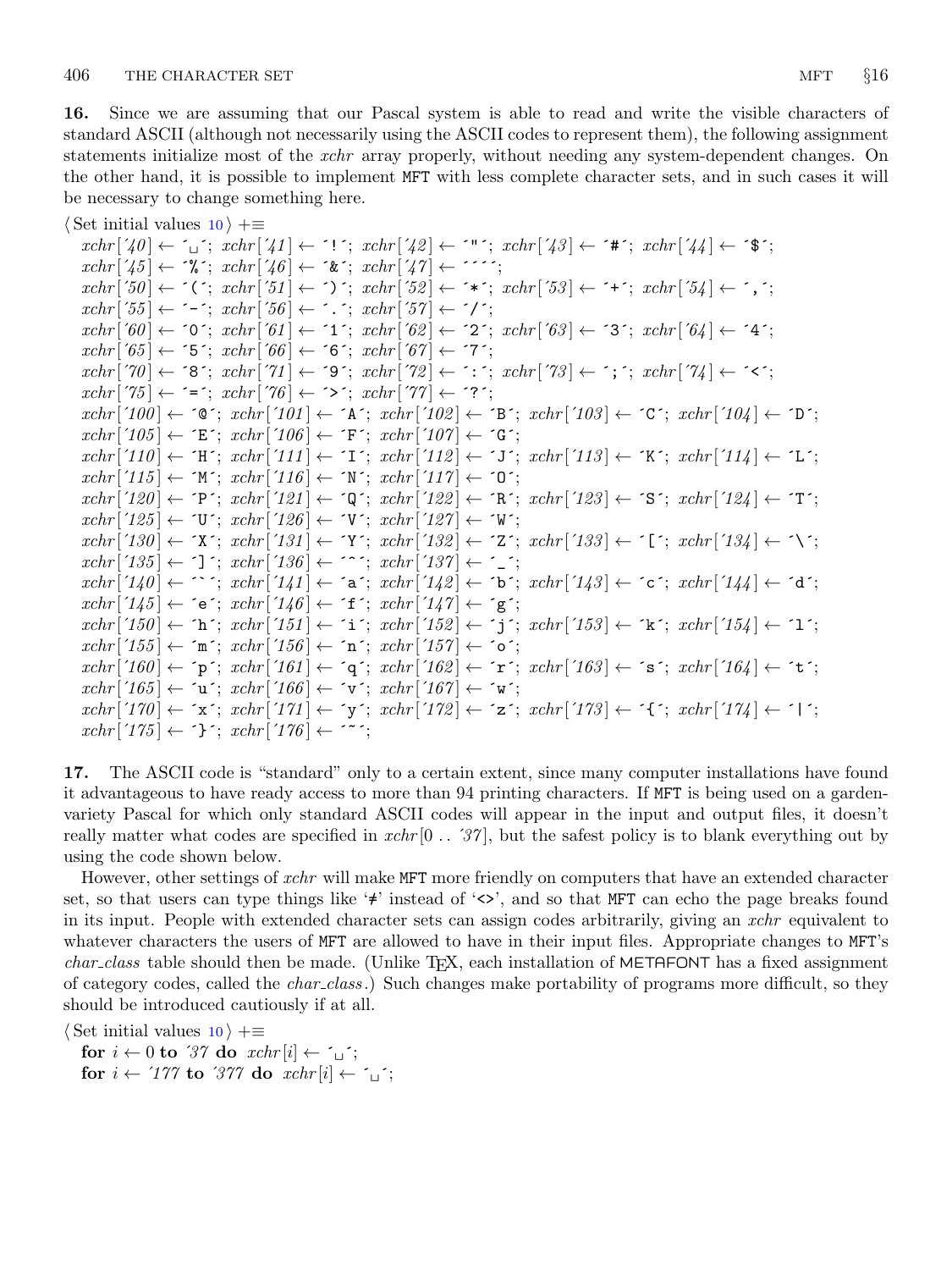<span id="page-6-0"></span>18. The following system-independent code makes the *xord* array contain a suitable inverse to the information in xchr. Note that if  $xchr[i] = xchr[j]$  where  $i < j < 177$ , the value of  $xord[xchr[i]]$  will turn out to be j or more; hence, standard ASCII code numbers will be used instead of codes below  $\frac{1}{40}$  in case there is a coincidence.

 $\langle$  Set initial values [10](#page-3-0)  $\rangle$  +≡

for  $i \leftarrow$  first\_text\_char to last\_text\_char do xord  $[chr(i)] \leftarrow '177$ ;

for  $i \leftarrow 200$  to 377 do  $xord[xchr[i]] \leftarrow i;$ 

for  $i \leftarrow 1$  to '176 do  $\text{word}[\text{xchr}[i]] \leftarrow i;$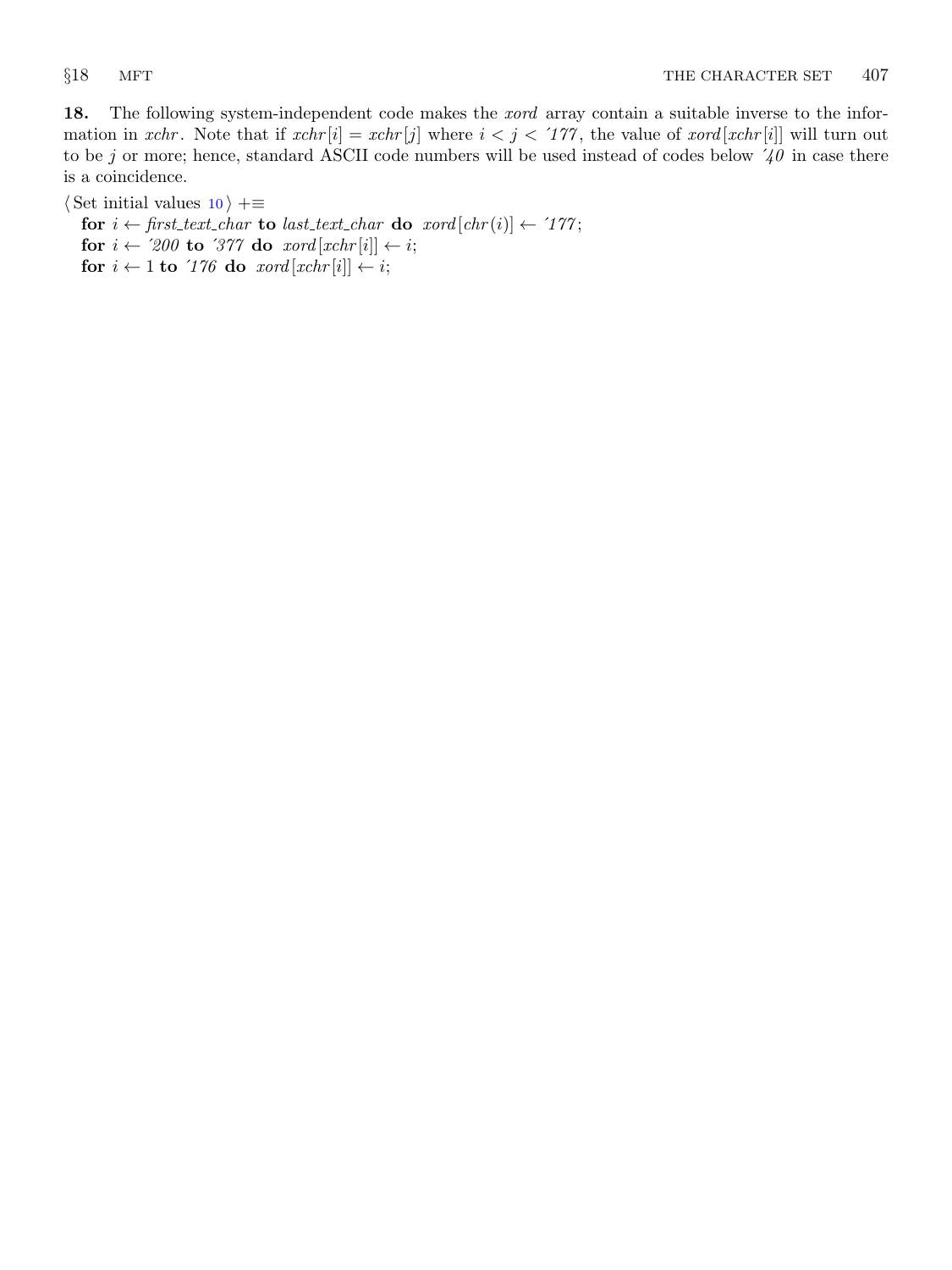<span id="page-7-0"></span>19. Input and output. The I/O conventions of this program are essentially identical to those of WEAVE. Therefore people who need to make modifications should be able to do so without too many headaches.

**20.** Terminal output is done by writing on file term out, which is assumed to consist of characters of type  $text_{\textit{-}char}$ :

define  $print(\texttt{\#}) \equiv write(term\_out, \texttt{\#})$  { 'print' means write on the terminal } **define**  $print\_ln(\textbf{#}) \equiv write\_ln(term\_out, \textbf{#})$  { 'print' and then start new line } define  $new\_line \equiv write\_ln(term\_out)$  {start new line on the terminal} define  $print\_nl(\#) \equiv \{$  print information starting on a new line } begin *new\_line*;  $print(\#);$ end

 $\langle$  Globals in the outer block [9](#page-3-0)  $\rangle$  +≡ term out: text file; { the terminal as an output file }

21. Different systems have different ways of specifying that the output on a certain file will appear on the user's terminal. Here is one way to do this on the Pascal system that was used in WEAVE's initial development:

 $\langle$  Set initial values [10](#page-3-0)  $\rangle$  +≡ rewrite (term\_out,  $TTY:$ ); {send term\_out output to the terminal}

22. The *update\_terminal* procedure is called when we want to make sure that everything we have output to the terminal so far has actually left the computer's internal buffers and been sent.

define *update\_terminal*  $\equiv break(term.out)$  { empty the terminal output buffer }

**23.** The main input comes from  $mf_{\mathcal{I}} file$ ; this input may be overridden by changes in *change-file*. (If change file is empty, there are no changes.) Furthermore the *style-file* is input first; it is unchangeable.

 $\langle$  Globals in the outer block [9](#page-3-0)  $\rangle$  +=  $mf_{\mathcal{I}} file: \text{text\_file}; \{ \text{primary input} \}$  $change_{\text{file}}$ :  $text_{\text{file}}$ ; { updates } style\_file: text\_file; { formatting bootstrap }

24. The following code opens the input files. Since these files were listed in the program header, we assume that the Pascal runtime system has already checked that suitable file names have been given; therefore no additional error checking needs to be done.

**procedure** *open\_input*; { prepare to read the inputs } **begin**  $reset(mf_{\textit{-}}file)$ ;  $reset(change_{\textit{-}}file)$ ;  $reset(style_{\textit{-}}file)$ ; end;

**25.** The main output goes to  $text\_file$ .

 $\langle$  Globals in the outer block [9](#page-3-0)  $\rangle$  +≡  $text_{\mathit{file}}$ : text-file;

**26.** The following code opens tex file. Since this file was listed in the program header, we assume that the Pascal runtime system has checked that a suitable external file name has been given.

 $\langle$  Set initial values [10](#page-3-0)  $\rangle$  +≡  $rewrite (tex$ file);

**27.** Input goes into an array called *buffer*.

 $\langle$  Globals in the outer block [9](#page-3-0)  $\rangle$  +≡ buffer:  $array [0..$  buf\_size of  $ASCII\_code;$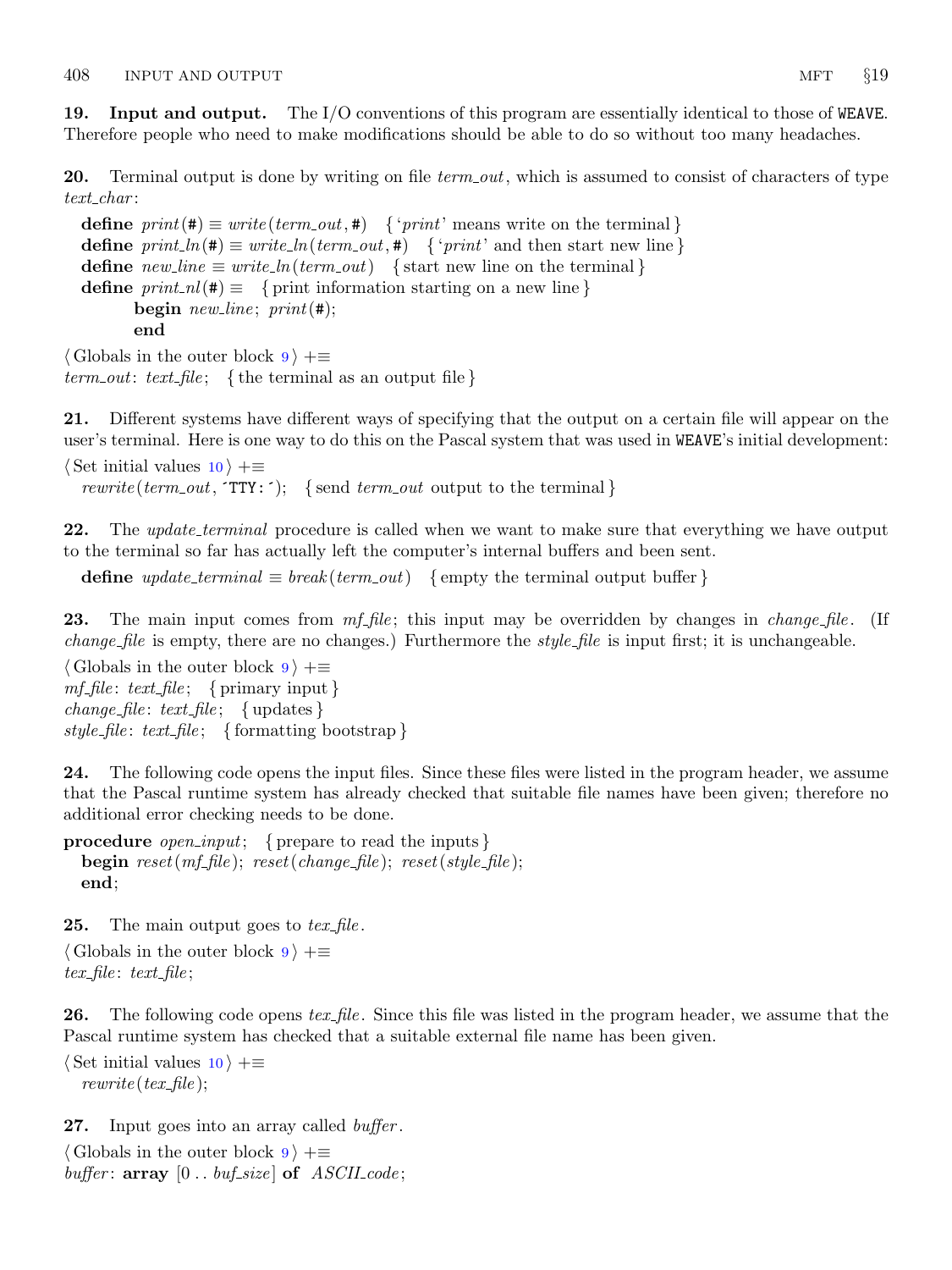<span id="page-8-0"></span>28. The *input ln* procedure brings the next line of input from the specified file into the *buffer* array and returns the value true, unless the file has already been entirely read, in which case it returns false. The conventions of T<sub>E</sub>X are followed; i.e., *ASCII code* numbers representing the next line of the file are input into buffer [0], buffer [1], ..., buffer [limit -1]; trailing blanks are ignored; and the global variable limit is set to the length of the line. The value of *limit* must be strictly less than  $buf\_size$ .

```
function input ln(var f : text file): boolean; {inputs a line or returns false}
  var final_limit: 0.. buf_size; { limit without trailing blanks}
  begin limit \leftarrow 0; final_limit \leftarrow 0;
  if \operatorname{cof}(f) then \operatorname{input\_ln} \leftarrow \operatorname{false}else begin while \negeoln(f) do
        begin buffer |limit| \leftarrow xord[f\uparrow]; get(f); incr(limit);if buffer|limit - 1| \neq "\sqcup" then final limit \leftarrow limit;if limit = but\_size then
           begin while \negeoln(f) do get(f);
           decr (limit); {keep buffer [buf_size] empty }
           if final limit > limit then final limit \leftarrow limit;
           print\_nl('! Input line too long'); loc \leftarrow 0; error;end;
       end;
     read\_ln(f); limit \leftarrow final\_limit; input ln \leftarrow true;end;
  end;
```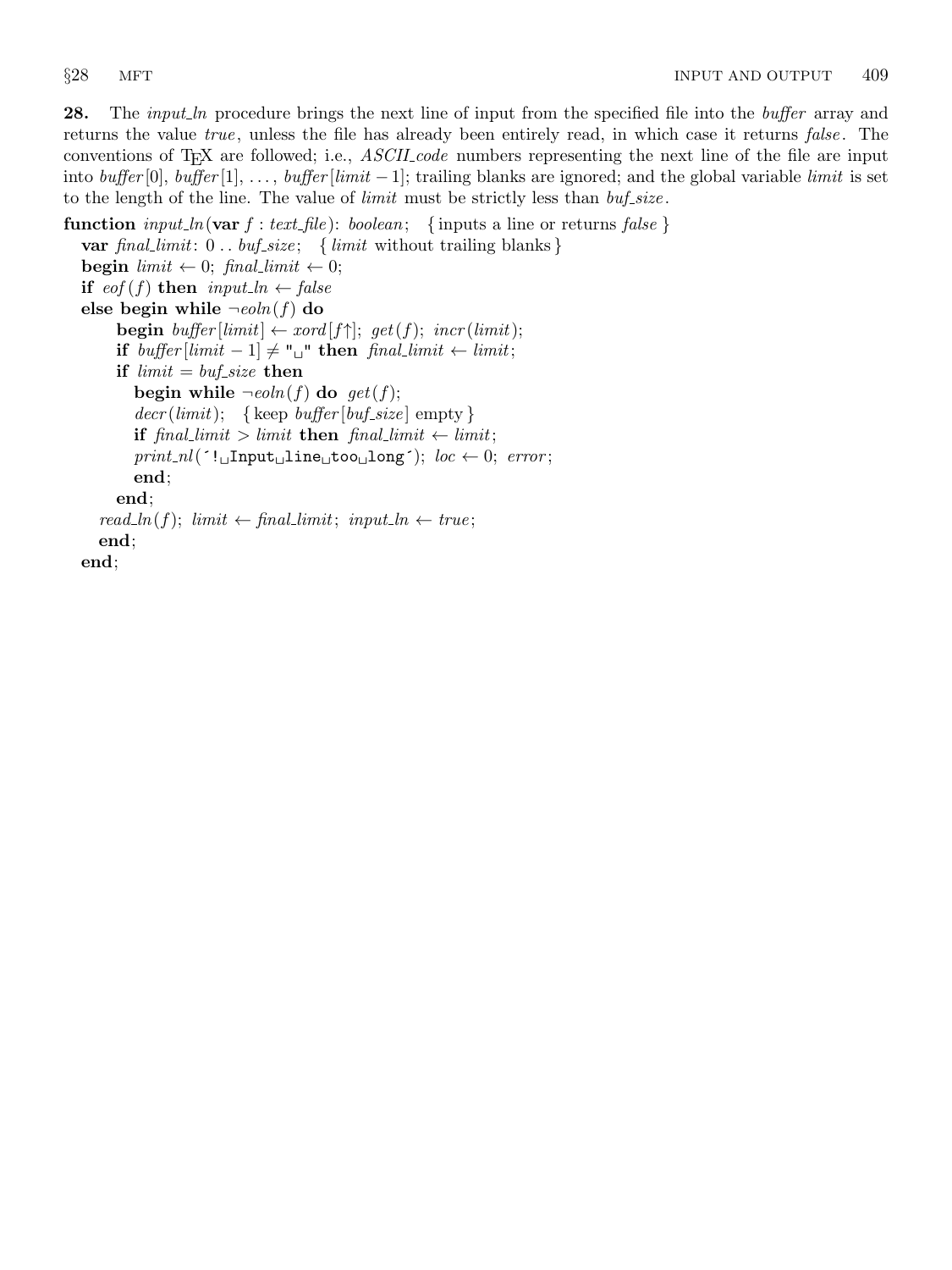<span id="page-9-0"></span>29. Reporting errors to the user. The command 'err-print( $\text{``i\_Error\_message''}$ )' will report a syntax error to the user, by printing the error message at the beginning of a new line and then giving an indication of where the error was spotted in the source file. Note that no period follows the error message, since the error routine will automatically supply a period.

The actual error indications are provided by a procedure called *error*.

```
define err\_print(#) \equivbegin new\_line; print(\#); error;
             end
\langle Error handling procedures 29\rangle \equiv
```

```
procedure error; { prints '.' and location of error message }
  var k, l: 0... buf\_size; {indices into buffer }
  begin \langle Print error location based on input buffer 30\rangle;
  update\_terminal; mark\_error;end;
```
See also section 31.

This code is used in section [3](#page-2-0).

**30.** The error locations can be indicated by using the global variables loc, line, styling, and changing, which tell respectively the first unlooked-at position in *buffer*, the current line number, and whether or not the current line is from *style-file* or *change-file* or  $mf$ -*file*. This routine should be modified on systems whose standard text editor has special line-numbering conventions.

 $\langle$  Print error location based on input buffer 30  $\rangle \equiv$ 

begin if styling then  $print(' \cdot \text{d}_{\text{style}} \text{style}_{\text{d}} \text{file} \text{d}$ else if *changing* then  $print(\cdot, \text{diag}(char \text{size}(file_{\text{u}}))$  else  $print(\cdot, \text{u}(\cdot))$ ; print\_ln( $\ulcorner$ 1. $\ulcorner$ , line : 1,  $\ulcorner$ ) $\ulcorner$ ); if  $\textit{loc} > \textit{limit}$  then  $l \leftarrow \textit{limit}$ else  $l \leftarrow loc;$ for  $k \leftarrow 1$  to l do print(xchr [buffer  $[k-1]$ ]); { print the characters already read} new\_line; for  $k \leftarrow 1$  to l do  $print(\tilde{\omega})$ ; {space out the next line } for  $k \leftarrow l + 1$  to limit do print(xchr [buffer  $[k-1]$ ]); { print the part not yet read } end

This code is used in section 29.

31. The jump out procedure just cuts across all active procedure levels and jumps out of the program. This is the only non-local **goto** statement in MFT. It is used when no recovery from a particular error has been provided.

Some Pascal compilers do not implement non-local goto statements. In such cases the code that appears at label end of MFT should be copied into the jump out procedure, followed by a call to a system procedure that terminates the program.

```
define fatal_error (#) \equivbegin new line; print(\texttt{\#}); error; mark fatal; jump out;
             end
\langle Error handling procedures 29 \rangle +≡
procedure \textit{jump\_out};
  begin goto end_{of\_MFT};
  end;
```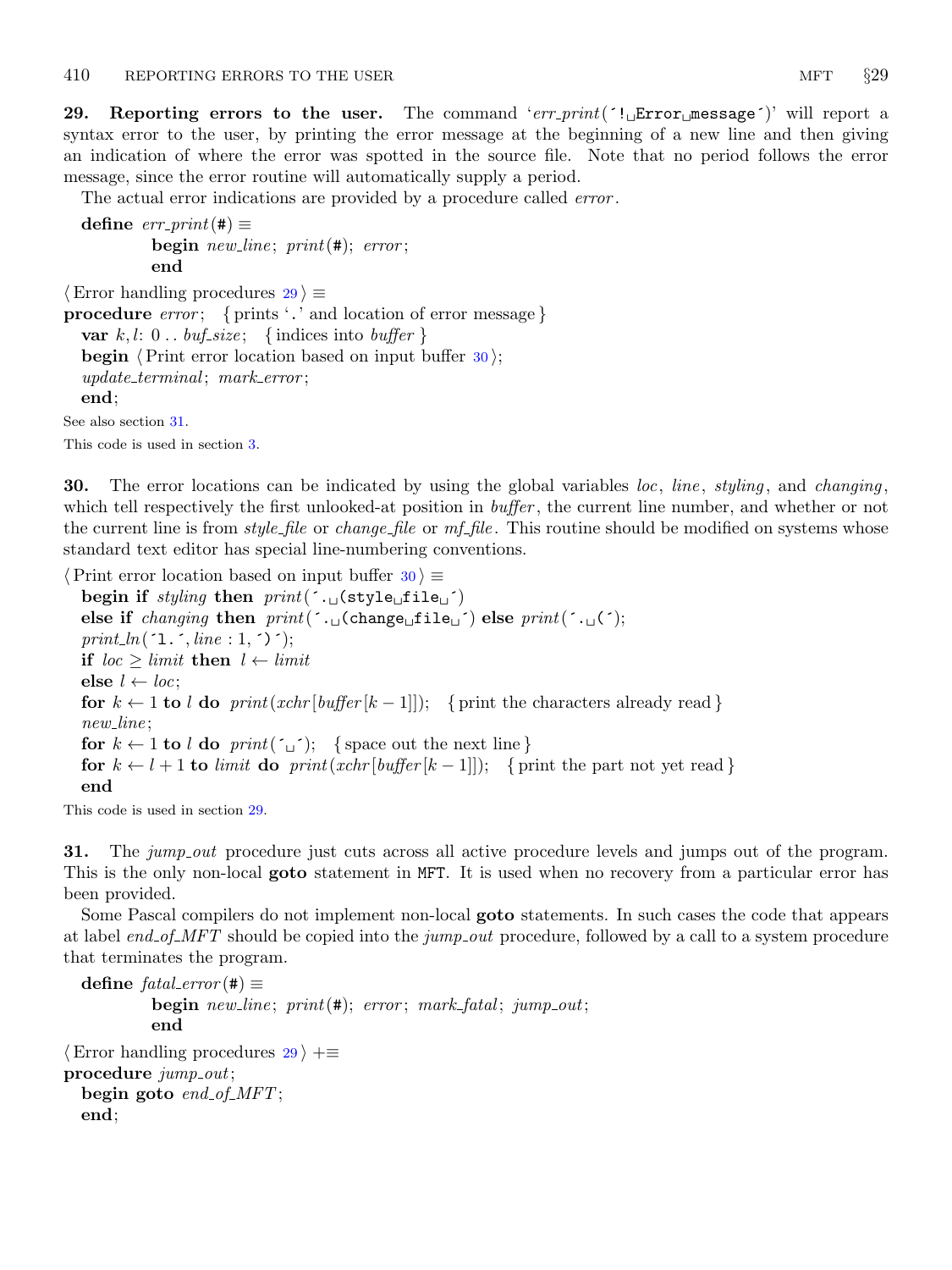<span id="page-10-0"></span>32. Sometimes the program's behavior is far different from what it should be, and MFT prints an error message that is really for the MFT maintenance person, not the user. In such cases the program says  $\mathit{confusion}(\mathtt{`indication_\sqcup of_\sqcup where_\sqcup we_\sqcup are'})$ .

define  $confusion(\texttt{\#}) \equiv \textit{fatal\_error}(\texttt{':} \texttt{\_IThis}\_\texttt{can}\texttt{':} \texttt{\_} \texttt{\_} \texttt{happen}\_\texttt{u}(\texttt{',\#},\texttt{')'})$ 

33. An overflow stop occurs if MFT's tables aren't large enough.

define  $\text{overflow}(\texttt{\#}) \equiv \text{fatal_error}(\texttt{':}\text{``Sorry},\text{``},\texttt{\#},\texttt{``} \text{``capacity}\text{``} \text{exceeded''})$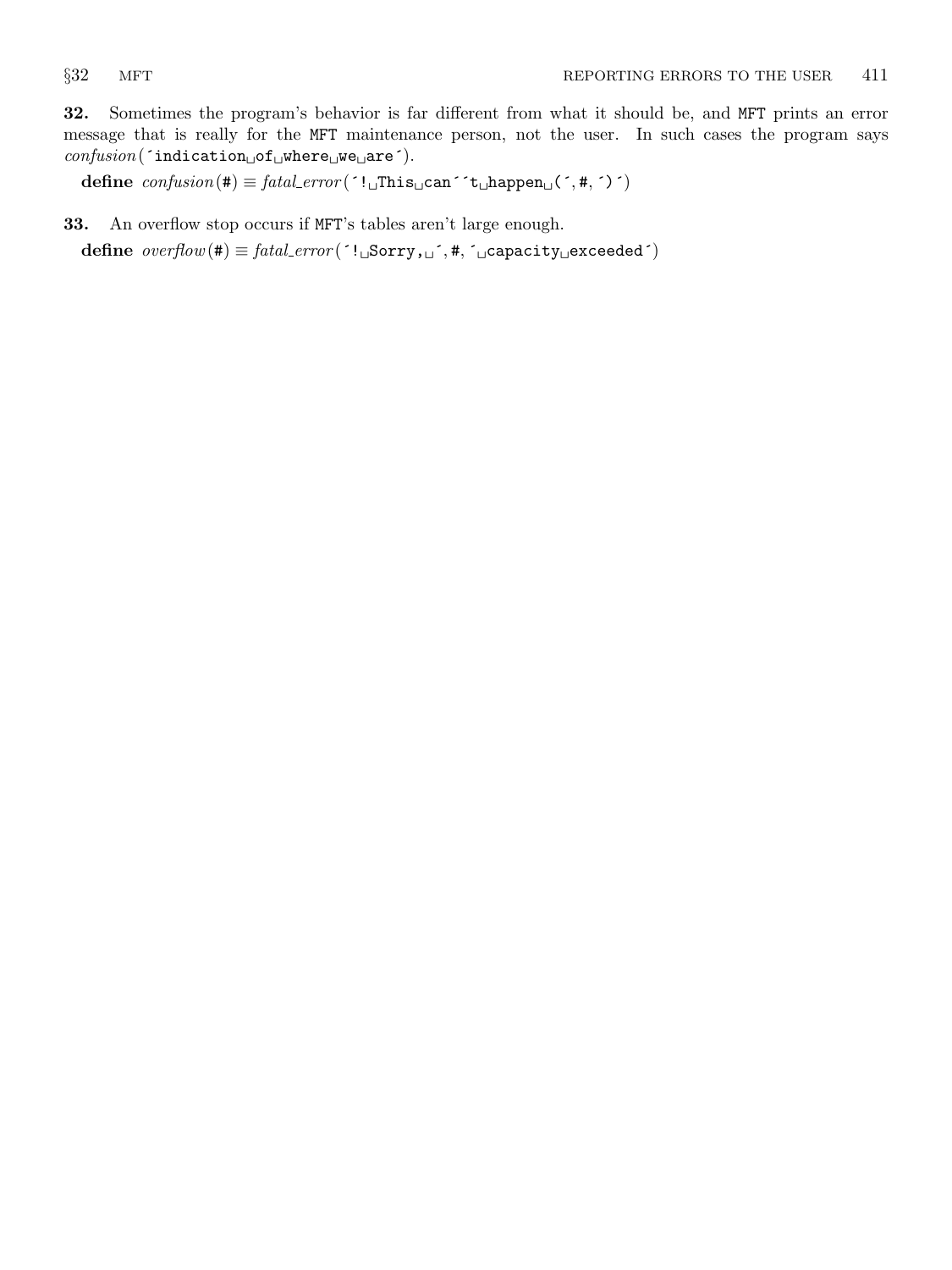<span id="page-11-0"></span>**34.** Inserting the changes. Let's turn now to the low-level routine *get line* that takes care of merging *change file* into  $mf$ -*file*. The *get-line* procedure also updates the line numbers for error messages. (This routine was copied from WEAVE, but updated to include *styling*.)

 $\langle$  Globals in the outer block [9](#page-3-0)  $\rangle$  +≡

*line: integer*; {the number of the current line in the current file } other line: integer; { the number of the current line in the input file that is not currently being read }  $temp\_line:integer; \{ used when interchanging line with other\_line\}$  $limit: 0$ ..  $buf\_size$ ; {the last character position occupied in the buffer}  $loc: 0...$  buf-size; {the next character position to be read from the buffer}  $input\_has\_ended:boolean; \{ \text{ if } true, \text{ there is no more input } \}$ *changing: boolean;* { if *true*, the current line is from *change\_file* } styling: boolean; { if true, the current line is from style-file }

35. As we change *changing* from *true* to *false* and back again, we must remember to swap the values of line and other line so that the err print routine will be sure to report the correct line number.

define change\_changing  $\equiv$  changing  $\leftarrow$   $\neg$ changing; temp\_line  $\leftarrow$  other\_line; other\_line  $\leftarrow$  line;  $line \leftarrow temp\_line \{ line \leftrightarrow other\_line \}$ 

**36.** When changing is false, the next line of change file is kept in change buffer  $[0 \dots change limit]$ , for purposes of comparison with the next line of  $m_f$  file. After the change file has been completely input, we set *change\_limit*  $\leftarrow$  0, so that no further matches will be made.

 $\langle$  Globals in the outer block [9](#page-3-0)  $\rangle$  += change\_buffer:  $array [0..$  buf\_size of  $ASCII\_code;$ change\_limit:  $0 \ldots \text{buf\_size}$ ; { the last position occupied in change\_buffer }

37. Here's a simple function that checks if the two buffers are different.

```
function lines_dont_match: boolean;
  label exit:
  var k: 0 \ldots \text{buf\_size}; {index into the buffers}
  begin lines_dont_match \leftarrow true;
  if change_limit \neq limit then return;
  if limit > 0 then
     for k \leftarrow 0 to limit -1 do
       if change_buffer[k] \neq buffer[k] then return;
  lines\_dont\_match \leftarrow false;exit: end;
```
**38.** Procedure prime the change buffer sets change buffer in preparation for the next matching operation. Since blank lines in the change file are not used for matching, we have  $(charge\_limit = 0) \land \neg changing$  if and only if the change file is exhausted. This procedure is called only when *changing* is true; hence error messages will be reported correctly.

procedure  $prime\_the\_change\_buffer$ ; label *continue*, *done*, *exit*; var k:  $0 \ldots \text{buf\_size}$ ; {index into the buffers} **begin** change limit  $\leftarrow 0$ ; {this value will be used if the change file ends } (Skip over comment lines in the change file; return if end of file  $39$ ); Skip to the next nonblank line; return if end of file  $40$ ; (Move *buffer* and *limit* to *change\_buffer* and *change\_limit* [41](#page-12-0)); exit: end;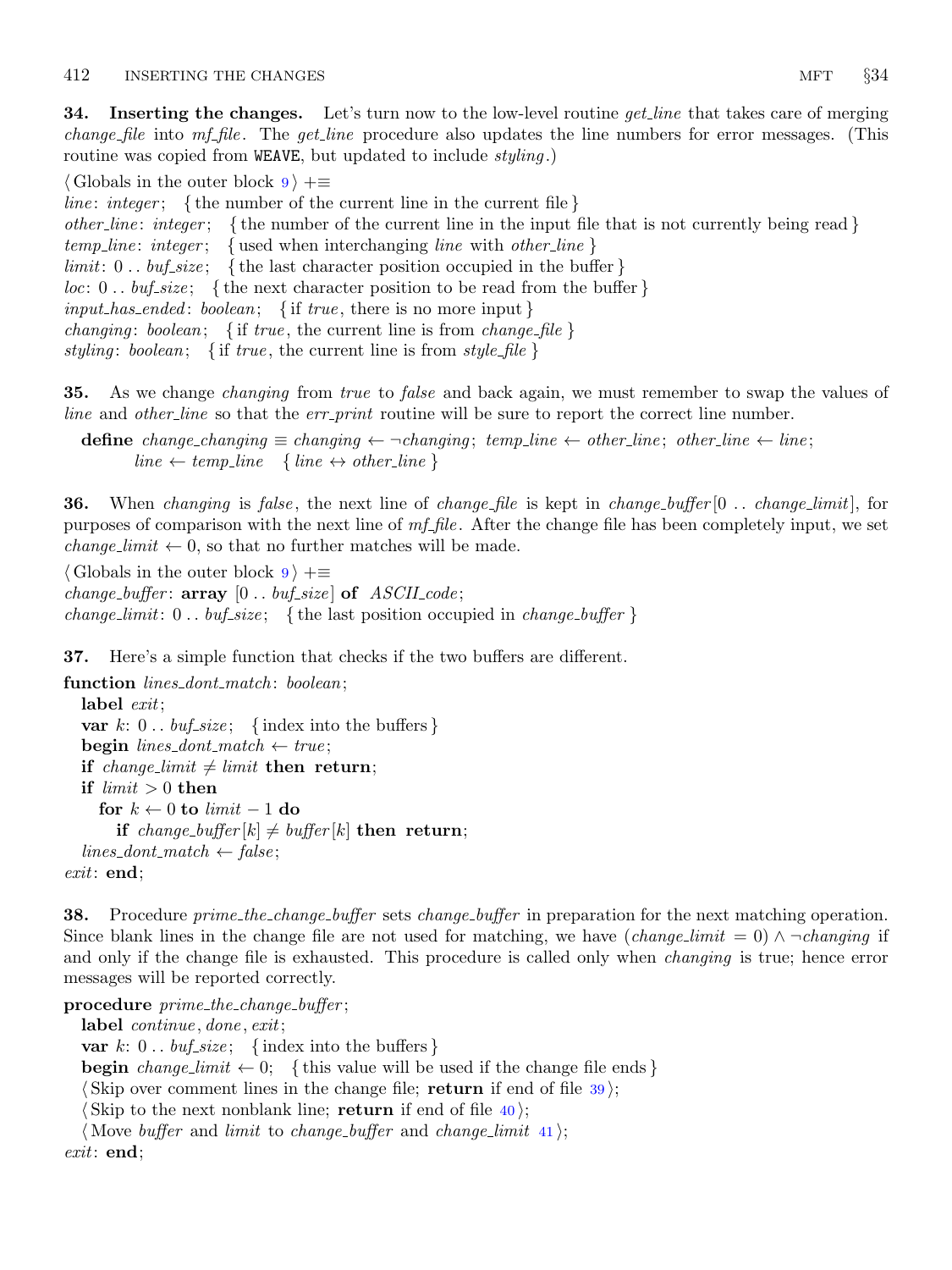<span id="page-12-0"></span>39. While looking for a line that begins with @x in the change file, we allow lines that begin with @, as long as they don't begin with @y or @z (which would probably indicate that the change file is fouled up).

 $\langle$  Skip over comment lines in the change file; return if end of file 39  $\rangle \equiv$ 

loop begin  $\text{incr}(\text{line});$ if  $\neg input\_ln(change\_file)$  then return; if  $limit < 2$  then goto *continue*; if  $buffer[0] \neq "Q"$  then goto *continue*; if  $(buffer[1] \ge "X") \wedge (buffer[1] \le "Z")$  then  $buffer[1] \leftarrow buffer[1] + "z" - "Z";$  {lowercasify } if  $buffer[1] = "x"$  then goto *done*; if  $(buffer[1] = "y") \vee (buffer[1] = "z")$  then begin  $loc \leftarrow 2$ ;  $err\_print('!\cup$ Where $\cup$ is $\cup$ the $\cup$ matching $\cup$ @x?´); end; continue: end; done:

This code is used in section [38](#page-11-0).

40. Here we are looking at lines following the @x.

```
\langle Skip to the next nonblank line; return if end of file \langle 40 \rangle \equivrepeat \text{incr}(\text{line});
     if \neg input\_ln(change\_file) then
        begin err print(´! Change file ended after @x´); return;
        end;
  until limit > 0;
```
This code is used in section [38](#page-11-0).

41. (Move buffer and limit to change buffer and change limit  $41$ )  $\equiv$ begin change\_limit  $\leftarrow$  limit; if  $limit > 0$  then for  $k \leftarrow 0$  to limit  $-1$  do change\_buffer[k]  $\leftarrow$  buffer[k]; end

This code is used in sections [38](#page-11-0) and [42](#page-13-0).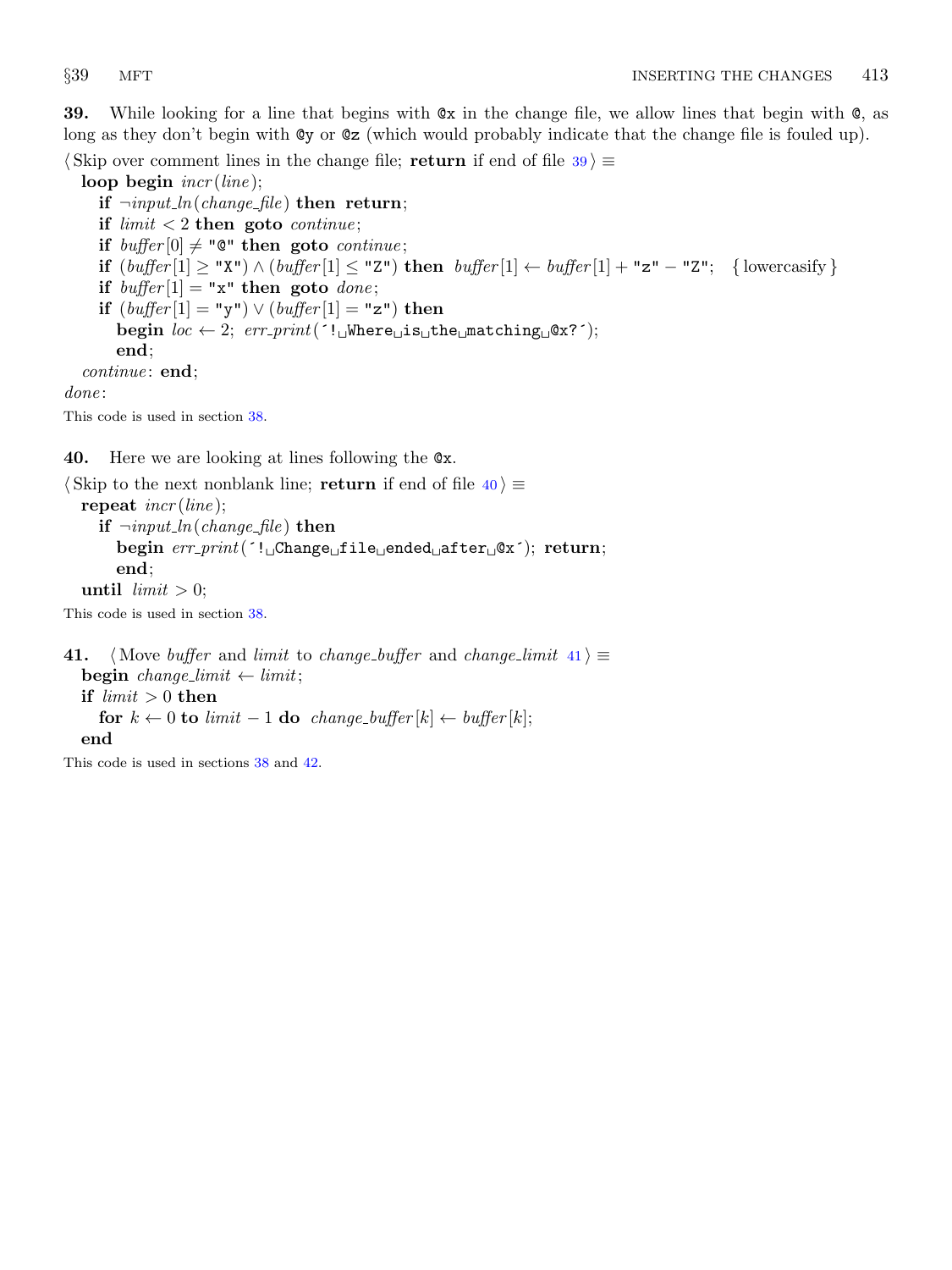<span id="page-13-0"></span>42. The following procedure is used to see if the next change entry should go into effect; it is called only when *changing* is false. The idea is to test whether or not the current contents of *buffer* matches the current contents of change buffer . If not, there's nothing more to do; but if so, a change is called for: All of the text down to the @y is supposed to match. An error message is issued if any discrepancy is found. Then the procedure prepares to read the next line from *change-file*.

**procedure** check change; { switches to change file if the buffers match }

```
label exit;
  var n: integer; {the number of discrepancies found }
     k: 0 \ldots \text{buf\_size}; {index into the buffers}
  begin if lines_dont_match then return;
  n \leftarrow 0;
  loop begin change_changing; { now it's true }
     incr (line):
     if \neg input\_ln(change\_file) then
        begin err\_print(\lceil \cdot \cdot \rceilChange<sub>U</sub>file<sub>U</sub>ended<sub>U</sub>before<sub>U</sub>@y<sup>\cdot</sup>); change_limit \leftarrow 0; change_changing;
              \{false \text{ again }\}return;
        end;
     If the current line starts with \mathbb{Q}y, report any discrepancies and return 43;
     (Move buffer and limit to change-buffer and change-limit 41);
     change_changing; { now it's false }
     incr (line);
     if \neg input\_ln(mf_{\textit{n}}f_{\textit{l}}e) then
        begin err\_print('! \text{uMF}_{\text{u}}file\text{u}ended\text{uturn}_{\text{u}}a change'); input has ended \leftarrow true; return;
        end;
     if lines_dont_match then \text{incr}(n);end;
exit: end;
```

```
43. \langle If the current line starts with \mathbb{Q}y, report any discrepancies and return 43 \rangle \equivif limit > 1 then
```

```
if buffer[0] = "Q" thenbegin if (\text{buffer}[1] \geq "X") \land (\text{buffer}[1] \leq "Z") then \text{buffer}[1] \leftarrow \text{buffer}[1] + "z" - "Z";{ lowercasify }
   if (buffer[1] = "x") \vee (buffer[1] = "z") then
       begin loc \leftarrow 2; err\_print( '! Where is the matching \mathfrak{g}_1?');
       end
   else if buffer[1] = "y" then
          begin if n > 0 then
              begin loc \leftarrow 2;
              err\_print( \lceil Hmm... \lceil \cdot \lceil \cdot \lceil \cdot \lceil \cdot \lceil \cdot \lceil \cdot \lceil \cdot \lceil \cdot \lceil \cdot \lceil \cdot \lceil \cdot \lceil \cdot \lceil \cdot \lceil \cdot \lceil \cdot \lceil \cdot \lceil \cdot \lceil \cdot \lend;
          return;
          end;
   end
```
This code is used in section 42.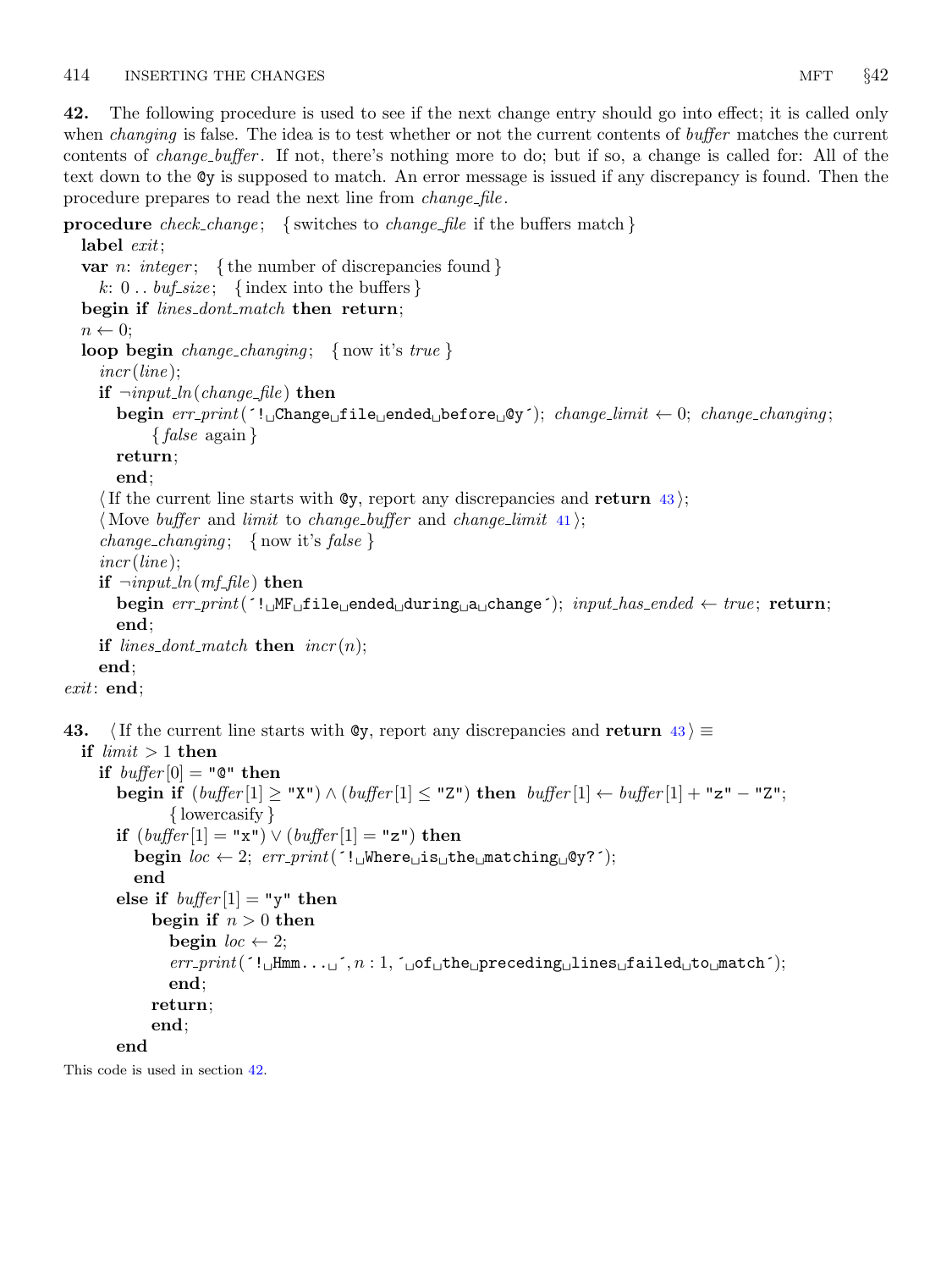<span id="page-14-0"></span>44. Here's what we do to get the input rolling.

 $\langle$  Initialize the input system 44 $\rangle \equiv$ **begin** open\_input; line  $\leftarrow 0$ ; other\_line  $\leftarrow 0$ ;  $changing \leftarrow true; prime\_the\_change\_buffer; change\_changing;$  $stylinder \leftarrow true; limit \leftarrow 0; loc \leftarrow 1; buffer[0] \leftarrow "u"; input\_has\_ended \leftarrow false;$ end

This code is used in section [112.](#page-39-0)

45. The get line procedure is called when  $loc > limit$ ; it puts the next line of merged input into the buffer and updates the other variables appropriately.

procedure  $get\_line$ ; {inputs the next line} label restart; begin restart: if styling then  $\langle$  Read from style file and maybe turn off styling 47 $\rangle$ ; if  $\neg styling$  then begin if *changing* then  $\langle$  Read from *change file* and maybe turn off *changing* [48](#page-15-0); if  $\neg changing$  then **begin**  $\langle$  Read from *mf file* and maybe turn on *changing* 46; if changing then goto restart; end; end; end;

46. {Read from mf file and maybe turn on changing  $46$  ≥ begin  $\text{incr}(\text{line})$ ; if  $\neg input\_ln(mf_{\text{th}})$  then  $input\_has_{\text{end}}$   $\leftarrow true$ else if  $change\_limit > 0$  then  $check\_change$ ; end

This code is used in section 45.

```
47. (Read from style_file and maybe turn off styling 47) \equivbegin \text{incr}(line);
  if \neg input\_ln(\text{style}\text{-file}) then
     begin styling \leftarrow false; line \leftarrow 0;
     end;
  end
```
This code is used in section 45.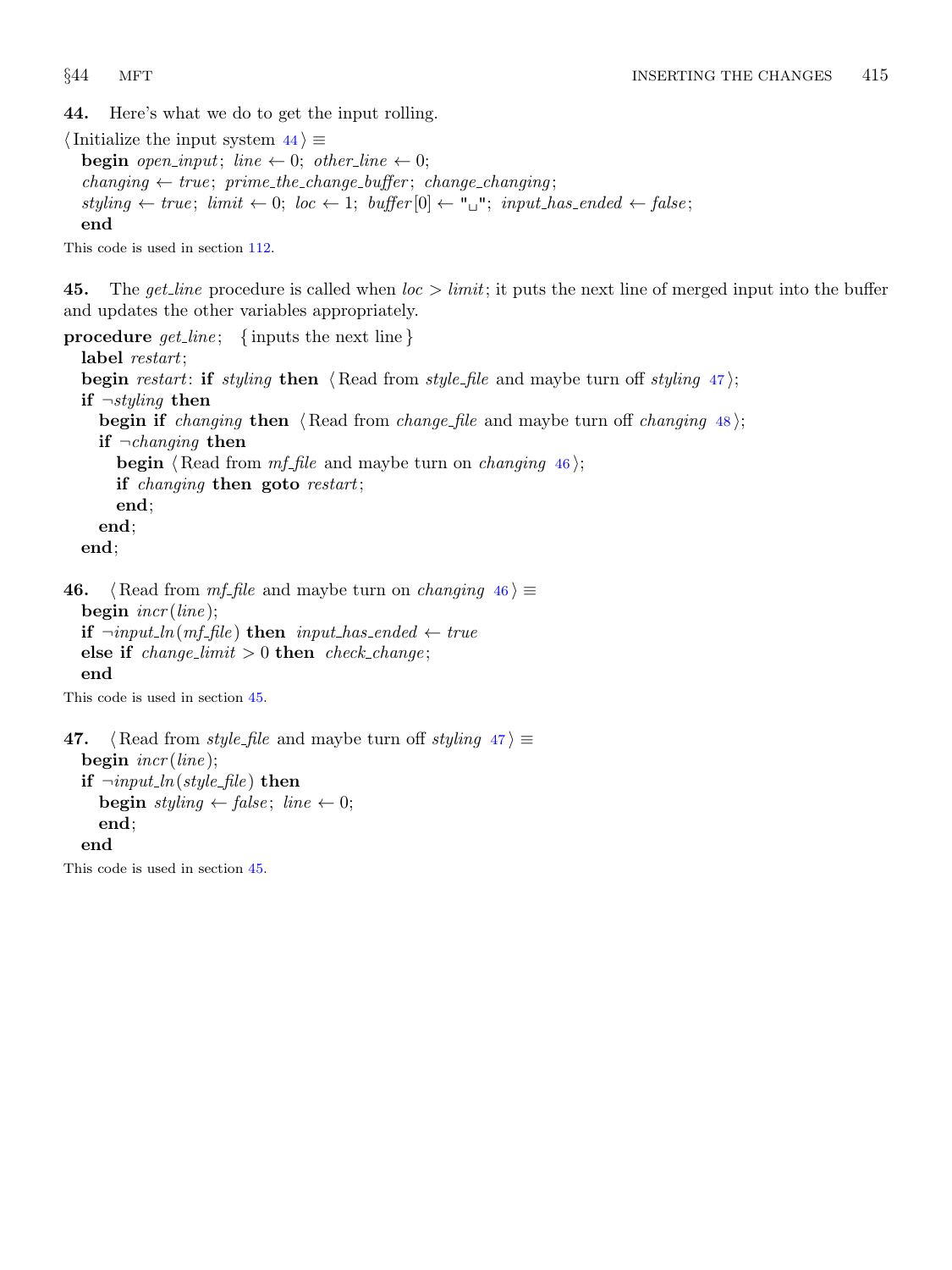- <span id="page-15-0"></span>48. {Read from *change\_file* and maybe turn off *changing*  $48$   $\equiv$ begin  $\text{incr}(\text{line})$ ; if  $\neg input\_ln(change\_file)$  then begin  $err\_print$ ( $'!$ , Change, file ended without  $@z$ ); buffer  $[0] \leftarrow "@";$  buffer  $[1] \leftarrow "z";$  limit  $\leftarrow 2;$ 
	- end; if  $limit > 1$  then { check if the change has ended } if  $buffer[0] = "Q" then$

begin if  $(\text{buffer}[1] \geq "X") \wedge (\text{buffer}[1] \leq "Z")$  then  $\text{buffer}[1] \leftarrow \text{buffer}[1] + "z" - "Z";$ { lowercasify } if  $(buffer[1] = "x") \vee (buffer[1] = "y")$  then begin  $loc \leftarrow 2$ ;  $err\_print('!\cup \text{Where} \cup \text{is} \cup \text{the} \cup \text{matching} \cup \text{@z?}$ ; end else if  $buffer[1] = "z"$  then begin prime\_the\_change\_buffer; change\_changing; end; end;

end

This code is used in section [45](#page-14-0).

49. At the end of the program, we will tell the user if the change file had a line that didn't match any relevant line in  $mf$ -file.

 $\langle$  Check that all changes have been read  $49$   $\equiv$ 

if change\_limit  $\neq 0$  then { changing is false } begin for  $loc \leftarrow 0$  to change\_limit  $-1$  do buffer [loc]  $\leftarrow$  change\_buffer [loc];  $limit \leftarrow change\_limit$ ; changing  $\leftarrow true$ ; line  $\leftarrow other\_line$ ; loc  $\leftarrow change\_limit$ ;  $err\_print($   $':$   $\Box$ Change $\Box$ file $\Box$ entry $\Box$ did $\Box$ not $\Box$ match $\Box$ ; end

This code is used in section [112.](#page-39-0)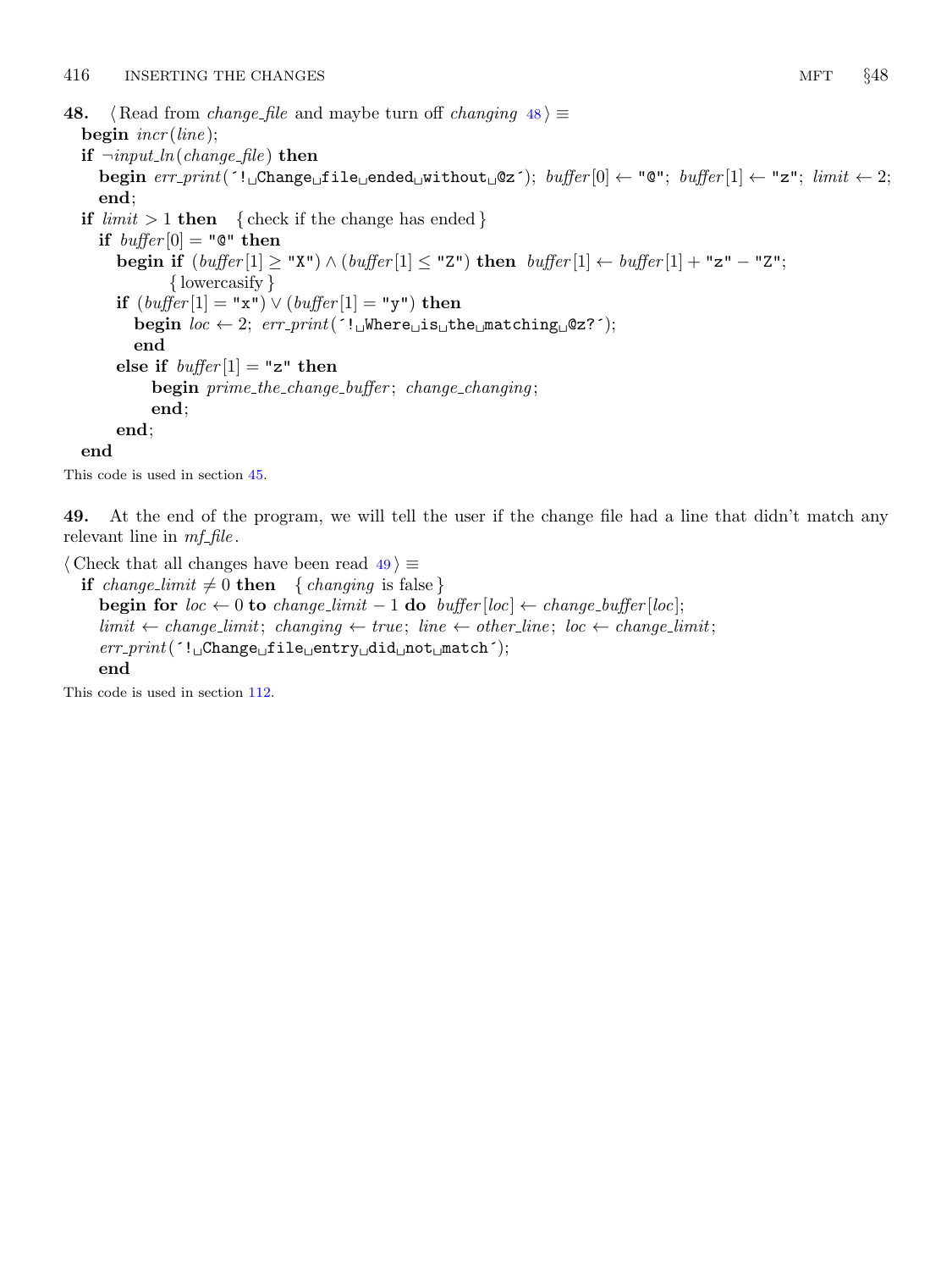<span id="page-16-0"></span>50. Data structures. MFT puts token names into the large  $byte\_mem$  array, which is packed with eightbit integers. Allocation is sequential, since names are never deleted.

An auxiliary array *byte\_start* is used as a directory for *byte\_mem*; the *link* and *ilk* arrays give further information about names. These auxiliary arrays consist of sixteen-bit items.

 $\langle$  Types in the outer block [12](#page-4-0)  $\rangle$  +≡  $\text{eighth} \text{bits} = 0$ . 255; {unsigned one-byte quantity} sixteen\_bits =  $0 \dots 65535$ ; {unsigned two-byte quantity}

51. MFT has been designed to avoid the need for indices that are more than sixteen bits wide, so that it can be used on most computers.

 $\langle$  Globals in the outer block  $9 \rangle + \equiv$  $9 \rangle + \equiv$ byte\_mem: packed array  $[0 \tldots max_b \y{tes}]$  of  $ASCILcode$ ; { characters of names} byte\_start:  $array \t[0.3em]$  [0 . . max\_names] of sixteen\_bits; {directory into byte\_mem} link:  $array [0.. max\_names]$  of  $s$ ixteen bits; { hash table links } ilk:  $array [0..max\_names]$  of  $s$ ixteen\_bits; { type codes }

52. The names of tokens are found by computing a hash address h and then looking at strings of bytes signified by hash  $[h]$ , link  $[hash[h]]$ , link  $[link[hash[h]]]$ , ..., until either finding the desired name or encountering a zero.

A 'name pointer' variable, which signifies a name, is an index into byte start. The actual sequence of characters in the name pointed to by p appears in positions byte\_start[p] to byte\_start[p+1] – 1, inclusive, of  $byte\_mem$ .

We usually have *byte\_start* [name\_ptr] = byte\_ptr, which is the starting position for the next name to be stored in *byte\_mem*.

define  $length(\#) \equiv byte\_start[\# + 1] - byte\_start[\#]$  {the length of a name}

 $\langle$  Types in the outer block [12](#page-4-0)  $\rangle$  +≡  $name\_pointer = 0 \dots max\_names; \{ identities a name\}$ 

53.  $\langle$  Globals in the outer block  $9 \rangle + \equiv$  $9 \rangle + \equiv$ name\_ptr: name\_pointer; { first unused position in byte\_start } byte\_ptr:  $0 \ldots max_b$ ytes; { first unused position in byte\_mem }

**54.**  $\langle$  Set initial values [10](#page-3-0)  $\rangle$  +≡ byte\_start  $[0] \leftarrow 0$ ; byte\_ptr  $\leftarrow 0$ ; byte\_start  $[1] \leftarrow 0$ ; {this makes name 0 of length zero }  $name\_ptr \leftarrow 1;$ 

55. The hash table described above is updated by the *lookup* procedure, which finds a given name and returns a pointer to its index in *byte\_start*. The token is supposed to match character by character. If it was not already present, it is inserted into the table.

Because of the way MFT's scanning mechanism works, it is most convenient to let *lookup* search for a token that is present in the buffer array. Two other global variables specify its position in the buffer: the first character is *buffer* [id\_first], and the last is *buffer* [id\_loc – 1].

 $\langle$  Globals in the outer block [9](#page-3-0)  $\rangle$  +≡

*id\_first*:  $0 \dots \text{buf\_size}$ ; {where the current token begins in the buffer } id loc:  $0$ .. buf size; { just after the current token in the buffer } hash:  $array [0..hash_size]$  of  $s$ ixteen bits; { heads of hash lists }

56. Initially all the hash lists are empty.

 $\langle$  Local variables for initialization [14](#page-4-0)  $\rangle$  +≡ h:  $0$ .. hash\_size; {index into hash-head array}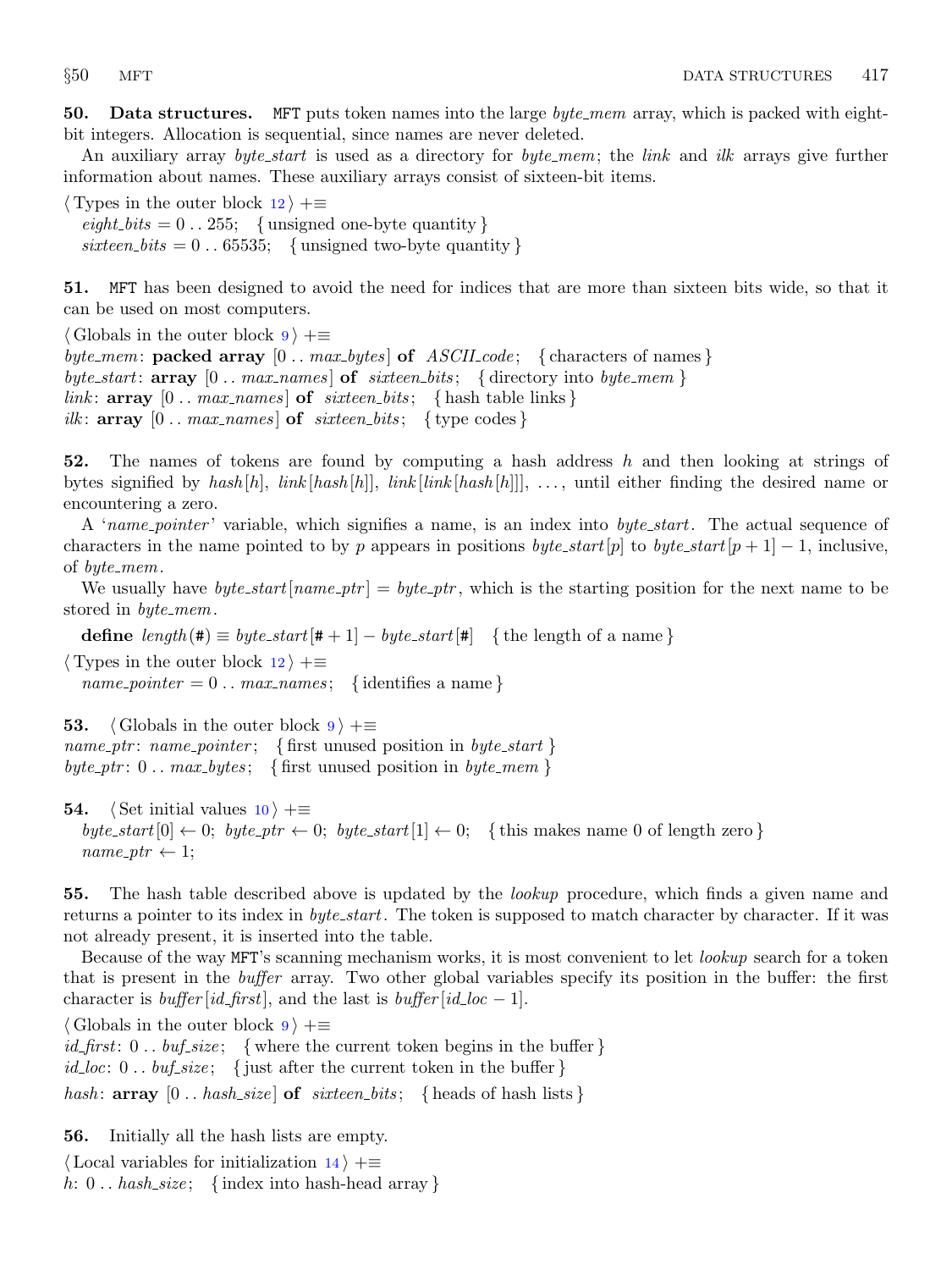- <span id="page-17-0"></span>**57.**  $\langle$  Set initial values [10](#page-3-0)  $\rangle$  +≡ for  $h \leftarrow 0$  to hash\_size  $-1$  do hash  $[h] \leftarrow 0$ ;
- 58. Here now is the main procedure for finding tokens.

function  $lookup: name\_pointer; \{ finds current token\}$ label found; var i:  $0 \ldots \text{buf\_size}$ ; {index into buffer } h:  $0 \ldots hash\_size; \{ hashcode\}$ k:  $0 \ldots \text{max_bytes};$  {index into byte\_mem} l: 0...  $buf\_size$ ; {length of the given token} p: name\_pointer; { where the token is being sought } **begin**  $l \leftarrow id\_loc - id\_first$ ; { compute the length }  $\langle$  Compute the hash code h 59 $\rangle$ ;  $\langle$  Compute the name location p 60 $\rangle$ ; if  $p = name\_ptr$  then  $\langle$  Enter a new name into the table at position p [62](#page-18-0) $\rangle$ ;  $lookup \leftarrow p;$ end;

59. A simple hash code is used: If the sequence of ASCII codes is  $c_1c_2 \ldots c_n$ , its hash value will be

 $(2^{n-1}c_1 + 2^{n-2}c_2 + \cdots + c_n) \text{ mod } hash\_size.$ 

 $\langle$  Compute the hash code h 59  $\rangle \equiv$  $h \leftarrow \text{buffer}[\text{id\_first}]; i \leftarrow \text{id\_first} + 1;$ while  $i < i d$ <sub>-loc</sub> do **begin**  $h \leftarrow (h + h + \text{buffer}[i]) \text{ mod } \text{hash\_size}; \text{incr}(i);$ end

This code is used in section 58.

60. If the token is new, it will be placed in position  $p = name\_ptr$ , otherwise p will point to its existing location.

 $\langle$  Compute the name location  $p \, 60 \rangle \equiv$  $p \leftarrow hash[h];$ while  $p \neq 0$  do begin if  $length(p) = l$  then  $\langle$  Compare name p with current token, goto found if equal 61 :  $p \leftarrow link[p];$ end;  $p \leftarrow name\_ptr;$  {the current token is new }  $link[p] \leftarrow hash[h]$ ; hash  $[h] \leftarrow p$ ; {insert p at beginning of hash list} found: This code is used in section 58.

**61.**  $\langle$  Compare name p with current token, **goto** found if equal 61  $\rangle \equiv$ **begin**  $i \leftarrow id\_first$ ;  $k \leftarrow byte\_start[p]$ ; while  $(i < id\_loc) \wedge (buffer[i] = byte\_mem[k])$  do begin  $\text{incr}(i)$ ;  $\text{incr}(k)$ ; end; if  $i = id\_loc$  then goto  $found$ ; { all characters agree } end

This code is used in section 60.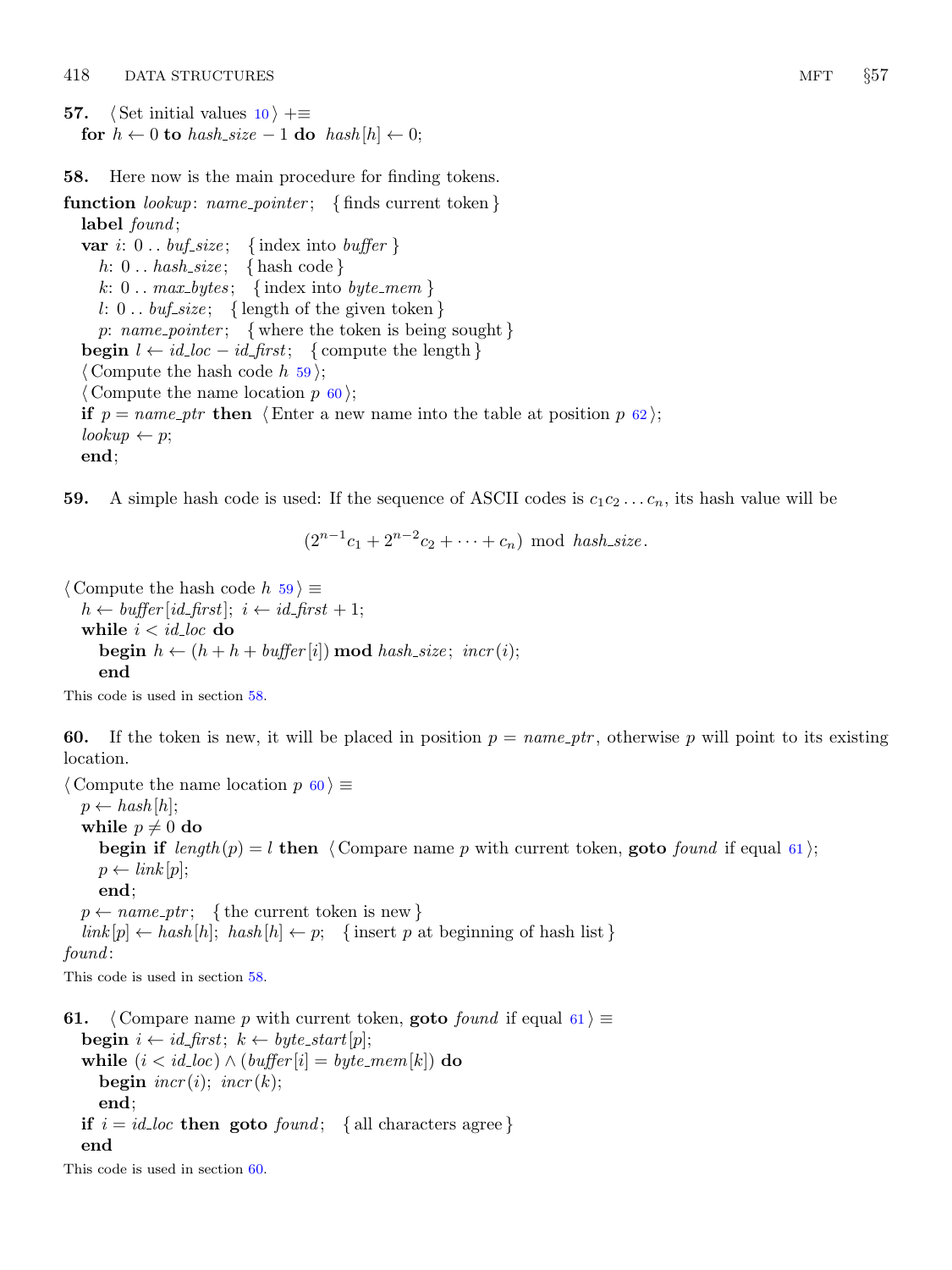<span id="page-18-0"></span>**62.** When we begin the following segment of the program,  $p = name\_ptr$ .

 $\langle$  Enter a new name into the table at position p 62 $\rangle$  ≡ begin if  $byte\_ptr + l > max_bytes$  then  $overflow('byte\_memory');$ if  $name\_ptr + 1 > max\_names$  then  $overflow('name');$  $i \leftarrow \mathit{id\_first}; \ \ \{ \text{get ready to move the token into } \mathit{byte\_mem} \, \}$ while  $i < i d$ <sub>-loc</sub> do **begin** byte\_mem[byte\_ptr]  $\leftarrow$  buffer[i]; incr(byte\_ptr); incr(i); end;

 $incr(name\_ptr); byte\_start(name\_ptr] \leftarrow byte\_ptr; \langle Assign the default value to ilk[p] 63};$  $incr(name\_ptr); byte\_start(name\_ptr] \leftarrow byte\_ptr; \langle Assign the default value to ilk[p] 63};$  $incr(name\_ptr); byte\_start(name\_ptr] \leftarrow byte\_ptr; \langle Assign the default value to ilk[p] 63};$ end

This code is used in section [58](#page-17-0).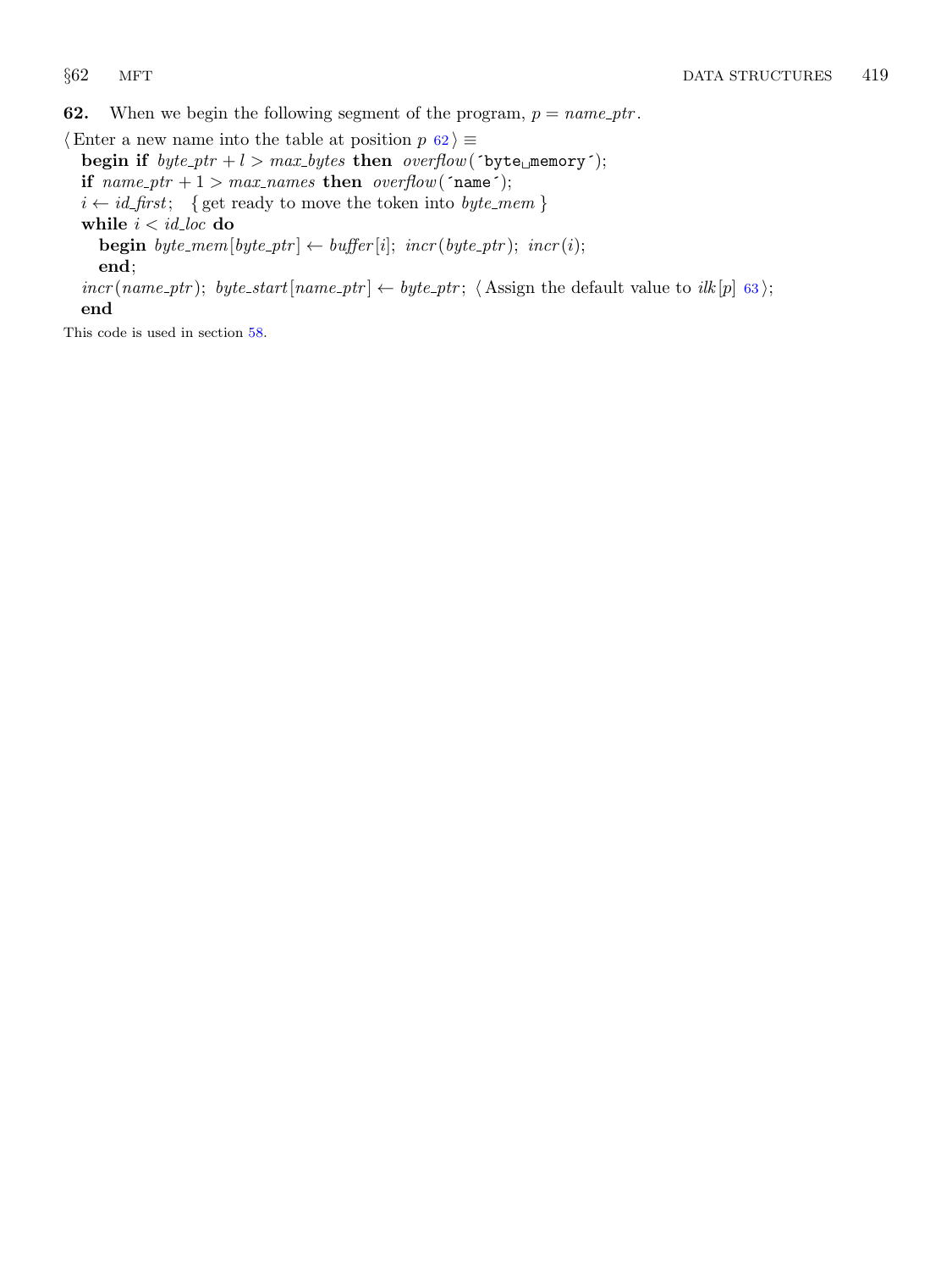# <span id="page-19-0"></span>63. Initializing the primitive tokens. Each token read by MFT is recognized as belonging to one of the following "types":

define *indentation*  $= 0$  { internal code for space at beginning of a line } define end of line = 1 { internal code for hypothetical token at end of a line} **define** end of file  $= 2$  {internal code for hypothetical token at end of the input } define verbatim = 3 { internal code for the token '%"} define  $set_{format} = 4$  {internal code for the token '%%"} define  $mft\_comment = 5$  {internal code for the token '%%%"} define  $min\_action\_type = 6$  {smallest code for tokens that produce "real" output } define *numeric\_token* = 6 { internal code for tokens like '3.14159' } define  $string\_token = 7$  {internal code for tokens like "pie"'} define  $min\_symbolic\_token = 8$  {smallest internal code for a symbolic token } define  $op = 8$  {internal code for tokens like 'sqrt' } define  $command = 9$  {internal code for tokens like 'addto' } **define** endit = 10 { internal code for tokens like ' $f$ i' } define  $\text{binary} = 11$  { internal code for tokens like 'and' } define  $abinary = 12$  {internal code for tokens like '+' } define  $\text{b} \text{i}$  mary = 13 { internal code for tokens like 'step' } **define** ampersand = 14 { internal code for the token  $\mathscr{L}'$ } define  $pythonb = 15$  {internal code for the token '+−+' } define  $as_is = 16$  {internal code for tokens like ']' } define  $bold = 17$  {internal code for tokens like 'nullpen' } define  $type_name = 18$  {internal code for tokens like 'numeric'} define  $path\_join = 19$  {internal code for the token '..'} define  $\text{colon} = 20$  {internal code for the token ':'} **define** semicolon = 21 { internal code for the token '; '} **define**  $backslash = 22$  {internal code for the token '\'} define  $double\text{-}back = 23$  {internal code for the token '\\' } define  $less\_or\_equal = 24$  {internal code for the token '<='} define greater\_or\_equal = 25 { internal code for the token ' $\geq$ '} define  $\textit{not}\_\textit{equal} = 26$  {internal code for the token ' $\langle \rangle$ '} define  $sharp = 27$  {internal code for the token '#'} define *comment* = 28 { internal code for the token  $\mathcal{C}'$ } define recomment  $= 29$  {internal code used to resume a comment after '|...|'} define  $min\_suffix = 30$  {smallest code for symbolic tokens in suffixes} define  $internal = 30$  {internal code for tokens like 'pausing' } define  $input_{\text{command}} = 31$  {internal code for tokens like 'input'} define special  $tag = 32$  {internal code for tags that take at most one subscript} define  $tag = 33$  {internal code for nonprimitive tokens}  $\langle$  Assign the default value to  $ilk[p]$  63 $\rangle \equiv$ 

 $i$ lk  $|p| \leftarrow$  tag

This code is used in section [62](#page-18-0).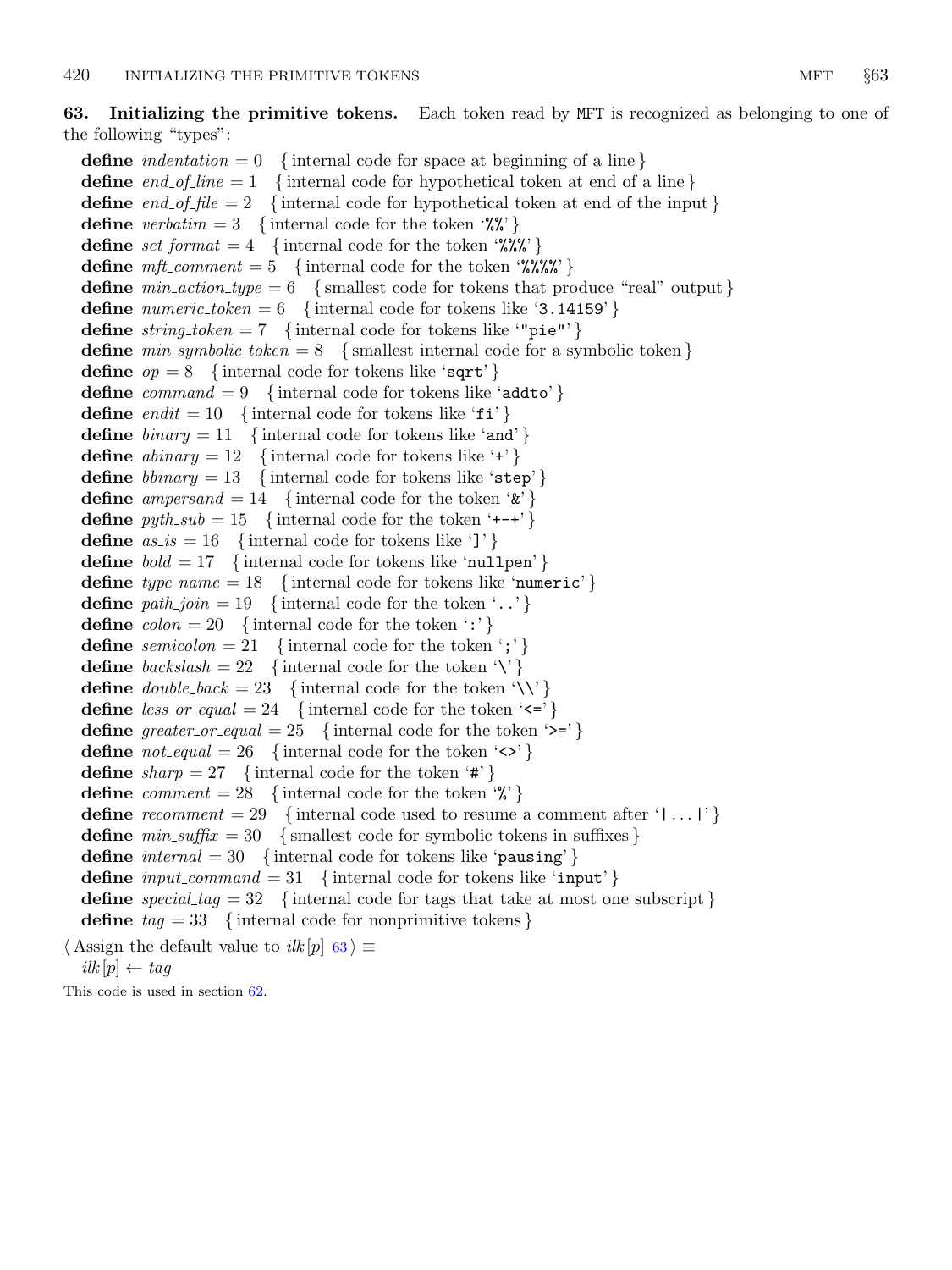<span id="page-20-0"></span>64. We have to get METAFONT's primitives into the hash table, and the simplest way to do this is to insert them every time MFT is run.

A few macros permit us to do the initialization with a compact program. We use the fact that the longest primitive is intersectiontimes, which is 17 letters long.

```
define spr17(\texttt{\#}) \equiv buffer[17] \leftarrow \texttt{\#}; \text{ } cur\_tok \leftarrow lookup; \text{ } ilk[cur\_tok] \leftarrowdefine spr16 (\#) \equiv buffer[16] \leftarrow #; spr17define spr15 (\#) \equiv buffer[15] \leftarrow \#; spr16define spr14 (\#) \equiv buffer[14] \leftarrow *, spr15define spr13(\#) \equiv buffer[13] \leftarrow \#; spr14define spr12(\#) \equiv buffer[12] \leftarrow *, spr13define spr11(\#) \equiv buffer[11] \leftarrow \#; spr12define spr10(\#) \equiv buffer[10] \leftarrow *, spr11define spr9 (#) \equiv buffer[9] \leftarrow #; spr10
define spr8(\#) \equiv buffer[8] \leftarrow *, spr9define spr7(\#) \equiv buffer[7] \leftarrow *, spr8define spr6 (#) \equiv buffer[6] \leftarrow #; spr7
define spr5 (#) \equiv buffer[5] \leftarrow #; spr6
define spr4 (#) \equiv buffer[4] \leftarrow #; spr5
define spr3 (#) \equiv buffer[3] \leftarrow #; spr4
define spr2(\#) \equiv buffer[2] \leftarrow \#; spr3define spr1 (#) \equiv buffer[1] \leftarrow #; spr2
define pr1 \equiv id\_first \leftarrow 17; spr17
define pr2 \equiv id\_first \leftarrow 16; spr16
define pr3 ≡ id\_first ← 15; spr15
define pr4 \equiv id\_first \leftarrow 14; spr14
define pr5 \equiv id\_first \leftarrow 13; spr13
define pr6 \equiv id\_first \leftarrow 12; spr12
define pr7 \equiv id\_first \leftarrow 11; spr11
define pr8 \equiv id\_first \leftarrow 10; spr10
define pr9 \equiv id\_first \leftarrow 9; spr9
define pr10 \equiv id\_first \leftarrow 8; spr8
define pr11 \equiv id\_first \leftarrow 7; spr7
define pr12 \equiv id\_first \leftarrow 6; spr6
define pr13 \equiv id\_first \leftarrow 5; spr5
define pr14 \equiv id\_first \leftarrow 4; spr4
define pr15 \equiv id\_first \leftarrow 3; spr3
define pr16 \equiv id\_first \leftarrow 2; spr2
define pr17 ≡ id\_first ← 1; spr1
```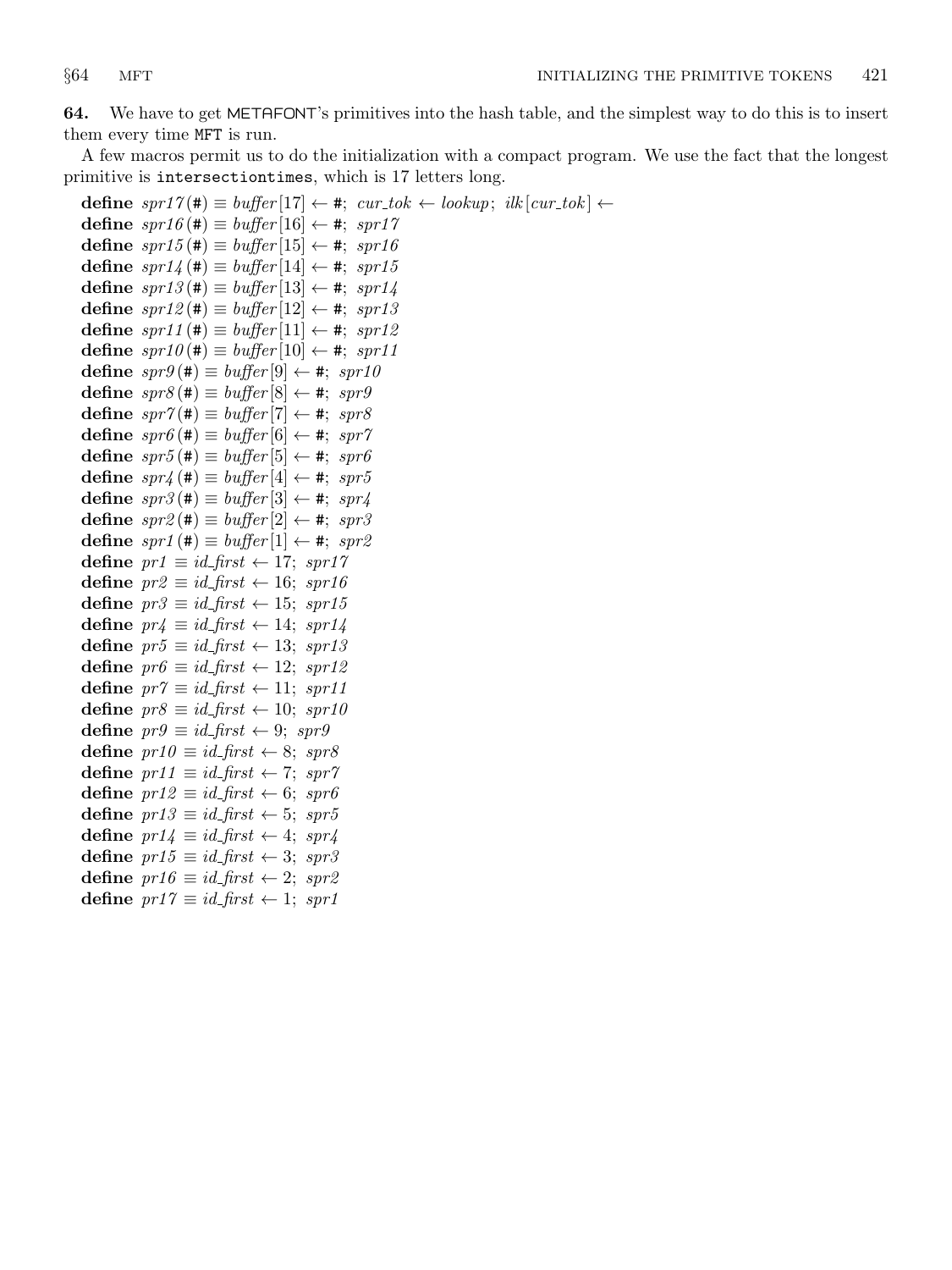<span id="page-21-0"></span>65. The intended use of the macros above might not be immediately obvious, but the riddle is answered by the following:

```
\langle Store all the primitives 65 \rangle \equivid\_loc \leftarrow 18;pr2(" "")(" "")(path\_join);pr1 ("[")(as_is);
  pr1 ("]")(as_is);
  pr1 ("}")(as_is);
  pr1 ("{")(as_is);
  pr1 (":")(colon);
  pr2(";")(";")(color);pr3 ("|")("|")(":")(colon);
  pr2("")("="](as_is);pr1 (",")(as_is);
  pr1 (";")(semicolon);
  pr1 ("\")(backslash);
  pr2 ("\")("\")(double_back);
  pr5("a")("d")("d")("t")("b")("o")(command);pr2 ("a")("t")(bbinary);
  pr7("a")("t")("l")("e")("a")("s")("t")(<i>op</i>);prl0("b")("e")("g")("\mathbf{r}")("n")("g")("\mathbf{r}")("o")("u")("p")(command);
  pr8("c")("o")("n")("t")("r")("o")("l")("s")(<i>op</i>);pr_4 ("c")("u")("1")("1")(command);
  pr_4 ("c")("u")("r")("1")(op);
  prl0("d")("e")("1")("i")("m")("i")("t")("e")("r")("s")(command);
  pr7("d")("i")("s")("p")("l")("a")("a")("y")(<i>command</i>);pr8("e")("n")("d")("g")("r")("o")("u")("p")(<i>endit</i>);pr8("e")("v")("e")("r")("y")("j")("o")("b")(<i>command</i>);pr6("e")("x")("i")("t")("i")("i")("f")(command);prl1 ("e")("x")("p")("a")("n")("d")("a")("f")("t")("e")("r")(command);
  pr_4 ("f")("r")("o")("m")(bbinary);
  pr8("i")("n")("w")("i")("n")("n")("d")("o")("w")(<i>biinary</i>);pr7("i")("n")("t")("e")("r")("i")("in")(command);pr3("1")("e")("t")(command);pr11 ("n")("e")("w")("i")("n")("t")("e")("r")("n")("a")("1")(command);
  pr2("o")("f")(command);p r 10("o")("p")("e")("n")("w")("i")("n")("d")("d")("v")("w")(<i>command</i>)p r 10("r")("a")("n")("d")("o")("m")("s")("e")("e")("d")(<i>command</i>);
  pr_4 ("s")("a")("v")("e")(command);
  pr10("s")("c")("a")("n")("t")("c")("a")("k")("e")("n")("s")(<i>command</i>)pr7("s")("h")("i")("p")("o")("u")("t")(<i>command</i>);pr_4 ("s")("t")("e")("p")(bbinary);
  pr3("s")("t")("r")(command);pr7("t")("e")("n")("s")("i")("o")("n")(<i>op</i>);pr2 ("t")("o")(bbinary);
  pr5("u")("n")("t")("i")("l")(<i>binary</i>);pr3 ("d")("e")("f")(command);
  pr6("v")("a")("r")("d")("e")("f")(command);See also sections 66, 67, 68, 69, 70, and 71.
This code is used in section 112.
```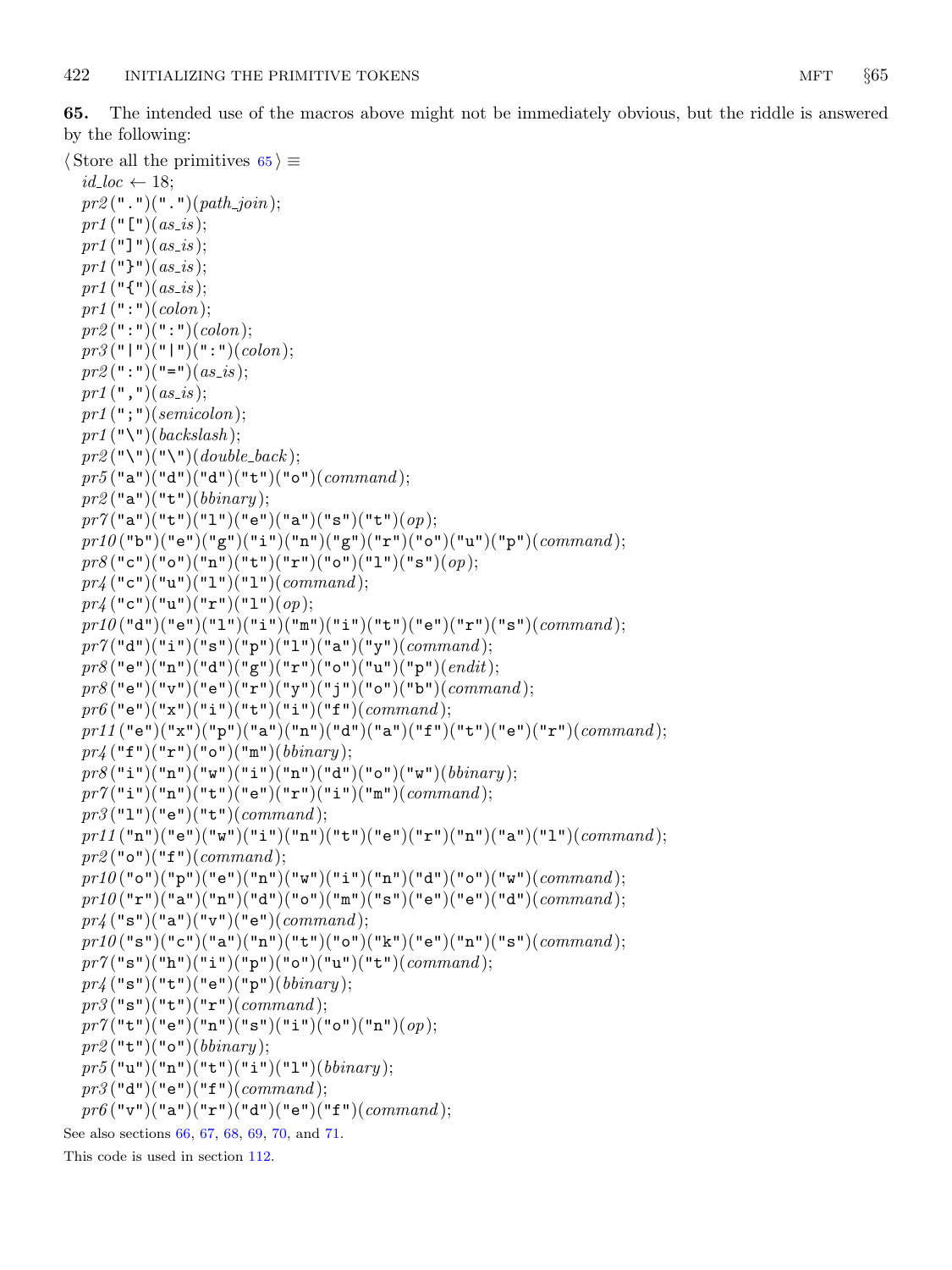<span id="page-22-0"></span>66. (There are so many primitives, it's necessary to break this long initialization code up into pieces so as not to overflow WEAVE's capacity.)

```
\langle65 \rangle +≡
```

```
pr10("p")("r")("i")("m")("a")("r")("y")("d")("e")("f")(<i>command</i>);pr12 ("s") ("e")("c")("c")("n")("n")("d")("a")("r")("y")("d")("e")("f")"(<i>command</i>);pr11("t")("e")("r")("t")("i")("a")("r")("y")("d")("e")("f")(command);
pr6("e")("n")("d")("d")("e")("f")(<i>endit</i>);pr3("f")("o")("r")(command);pr11 ("f")("o")("r")("s")("u")("f")("f")("i")("x")("e")("s")(command);
pr7("f")("o")("r")("e")("v")("e")("r")(<i>command</i>);pr6("e")("n")("d")("f")("o")("r")(<i>endit</i>);pr5("q")("u")("o")("t")("e")(command);pr_4 ("e")("x")("p")("r")(command);
pr6("s")("u")("f")("f")("i")("u")("x")(command);pr_4("t")("e")("x")("t")(command);pr7("p")("r")("i")("m")("a")("r")("y")(command);pr9("s")("e")("c")("o")("n")("d")("d")("a")("r")("y")(<i>command</i>);pr8("t")("e")("r")("t")("i")("a")("r")("y")(<i>command</i>);pr5("i")("n")("p")("u")("t")(input_{common});
pr8("e")("n")("d")("i")("n")("p")("u")("t")<i>(bold);
pr2("i")("f")(command);pr2 ("f")("i")(endit);
pr_4 ("e")("1")("s")("e")(command);
\text{pr6}("e")("1")("s")("e")("i")("f")(\text{command});
pr_4("t")("r")("u")("e")(bold);pr5("f")("a")("l")("s")("e")(bold);prl1 ("n")("u")("1")("1")("p")("i")("c")("t")("u")("r")("e")(\,bold);
pr7("n")("u")("l")("l")("p")("p")("e")("n")(<i>bold</i>);pr7("j")("o")("b")("n")("a")("a")("m")("e")(<i>bold</i>);pr10("r")("e")("a")("d")("s")("t")("r")("i")("n")("g")(<i>bold</i>);pr9("p")("e")("n")("c")("i")("r")("c")("c")("l")("e")(<i>bold</i>);pr_4 ("g")("o")("o")("d")(special_tag);
pr2 ("="")("::")(as_is);pr3 ("=")(":")("|")(as_is);
pr_4 ("=")(":")("|")(">")(as_is);
pr3 ("\mid")("=")(":")(as_is);
pr_4 ("|")("=")(":")(">")(as_is);
pr_4 ("|")("=")(":")("|")(as_is);
pr5("1")("=")(":")("1")(">")("2") (as_is);pr6 ("|")("=")(":")("|")(">")(">")(as_is);
pr4 ("k")("e")("r")("n")(binary); pr6 ("s")("k")("i")("p")("t")("o")(command);
```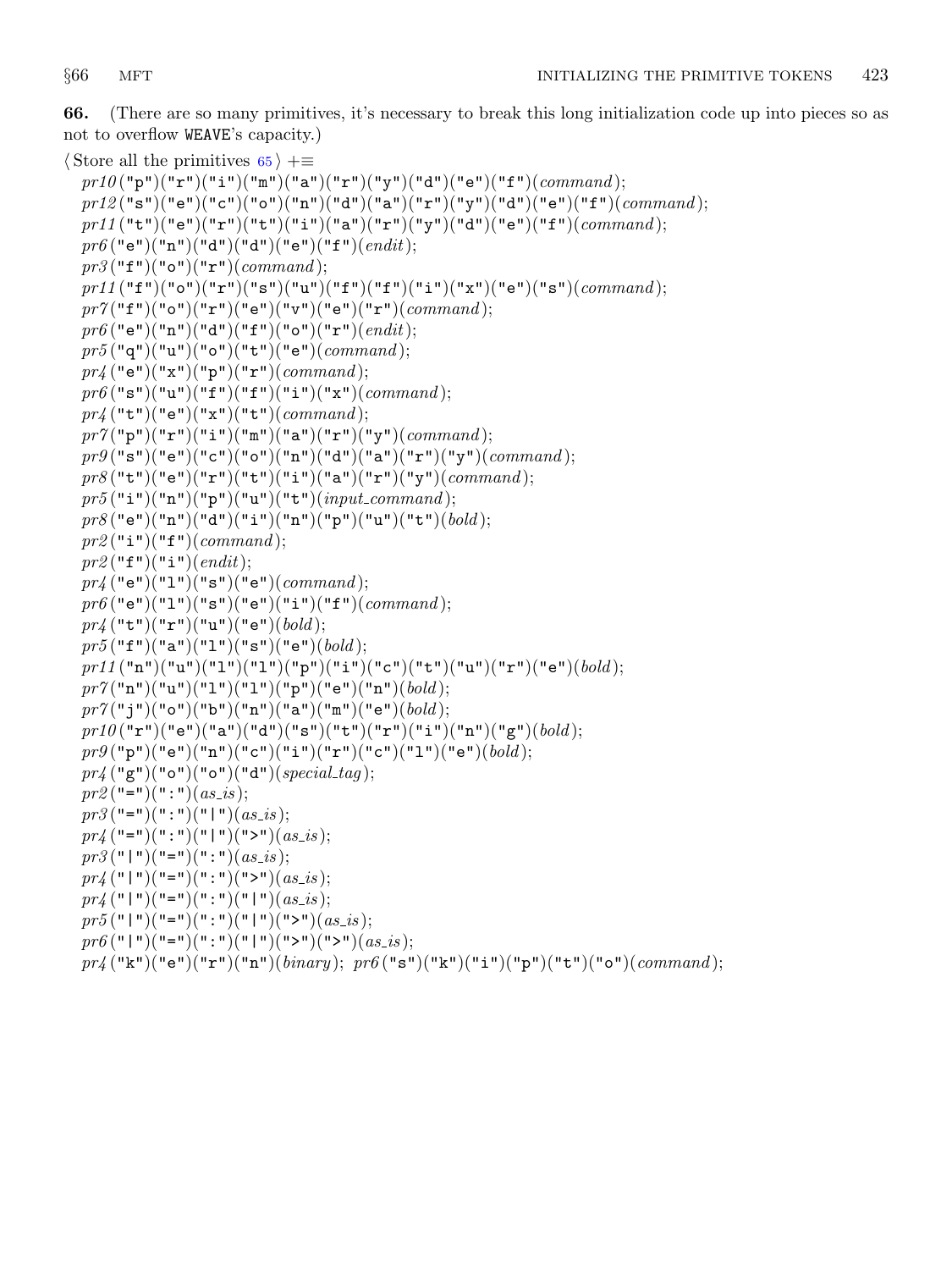<span id="page-23-0"></span>67. (Does anybody out there remember the commercials that went LS−MFT?)

```
\langle65 \rangle +≡
  pr13("n")("o")("r")("m")("a")("1")("d")("e")("v")("i")("a")("t")("e")("o");pr3("o")("d")("d")(<i>op</i>);pr5("k")("n")("o")("w")("n")(op);pr7("u")("n")("k")("n")("o")("w")("n")(<i>op</i>);pr3("n")("o")("t")(op);pr7("d")("e")("c")("i")("m")("a")("l")(<i>op</i>);pr7("r")("e")("v")("e")("r")("s")("e") (op);pr8("m")("a")("k")("e")("p")("a")("t")("h")(<i>op</i>);pr7("m")("a")("k")("e")("p")("e")("n")(<i>op</i>);prl1 ("t")("o")("t")("a")("1")("w")("e")("i")("g")("h")("t")(op);
  pr3("o")("c")("t")(<i>op</i>);pr3("h")("e")("x")(op);pr5("A")("S")("C")("I")("I")(<i>op</i>);pr_4 ("c")("h")("a")("r")(op);
  pr6("1")("e")("n")("g")("t")("h")(<i>op</i>);pr13("t")("u")("r")("n")("i")("n")("g")("n")("u")("u")("m")("b")("e")("r")(<i>op</i>);pr5("x")("p")("a")("r")("t")(<i>op</i>);pr5("y")("p")("a")("r")("t")(<i>op</i>);pr6("x")("x")("p")("a")("r")("t")(<i>op</i>);pr6("x")("y")("p")("a")("r")("t")(<i>op</i>);pr6("y")("x")("p")("a")("r")("t")(<i>op</i>);\;pr6 ("y")("y")("p")("a")("r")("t")(op);
  pr_4 ("s")("q")("r")("t")(op);
  pr_4 ("m")("e")("x")("p")(op);
  pr_4 ("m")("1")("o")("g")(op);
  pr_4 ("s")("i")("n")("d")(op);
  pr_4 ("c")("o")("s")("d")(op);
  pr5("f")("l")("o")("o")("r")(<i>op</i>);pr14 ("u")("n")("i")("f")("o")("r")("m")("d")("e")("v")("i")("a")("t")("e")("e")(op);
  pr10("c")("h")("a")("r")("e")("x")("i")("s")("t")("s")(<i>op</i>);pr5("a")("n")("g")("l")("e")(op);pr5("c")("y")("c")("1")("e")(<i>op</i>);
```
68. (If you think this WEB code is ugly, you should see the Pascal code it produces.)

 $\langle$  Store all the primitives [65](#page-21-0)  $\rangle$  +≡  $pr13("t")("r")("a")("c")("i")("n")("g")("t")("i")("t")("l")("e")("e")(*internal*);$  $p r 16 ("t")("r")("a")("c")("i")("n")("g")("e")("q")("u")("a")("t")("i")("o")("n")("s")(*internal*);$  $p r 15("t")("r")("a")("c")("i")("n")("g")("c")("a")("p")("s")("u")("l"")("e")("is")(*internal*);$  $pri4$  ("t")("x")("a")("c")("i")("n")("g")("c")("h")("o")("i")("c")("e")("e")("s")(internal);  $pr12$ ("t")("r")("a")("c")("i")("n")("g")("s")("p")("e")("c")("s")(*internal*);  $pr11\,("t")("r")("a")("c")("i")("n")("g")("p")("e")("n")("s")(*internal*);$  $p r 15("t")("r")("a")("c")("i")("n")("g")("c")("c")("n")("m")("a")("a")("a")("s")(*internal*);$  $pr13 ("t") ("r") ("a") ("c") ("i") ("n") ("g") ("m") ("a") ("c") ("r") ("o") ("s")(*internal*);$  $pr12("t")("r")("a")("c")("i")("n")("g")("e")("d")("g")("e")("e")("i")(*internal*)$  $pr13("t")("r")("a")("c")("i")("n")("g")("o")("u")("t")("p")("u")("t")(*internal*);$  $pr12\big({\text{``t''}}\big)({\text{``r''}}\big)({\text{``a''}}\big)({\text{``c''}}\big)({\text{``i''}}\big)({\text{``g''}}\big)({\text{``s''}}\big)({\text{``t''}}\big)({\text{``a''}}\big)({\text{``t''}}\big)({\text{``s''}}\big)({\text{`internal}}\big);$  $pr13("t")("r")("a")("c")("i")("n")("g")("o")("n")("l")("i")("a")("e")(*internal*);$  $pr15\big({\hbox{``t''}}\big)({\hbox{``t''}}\big)({\hbox{``a''}}\big)({\hbox{``c''}}\big)({\hbox{``i''}}\big)({\hbox{``r''}}\big)({\hbox{``r''}}\big)({\hbox{``e''}}\big)({\hbox{``s''}}\big)({\hbox{``t''}}\big)({\hbox{``r''}}\big)({\hbox{``r''}}\big)({\hbox{``e''}}\big)({\hbox{``s''}}\big)({\hbox{``r''}}\big)({\hbox{``r''}}\big)({\hbox{``r''}}\big)({\hbox{``r''}}\big$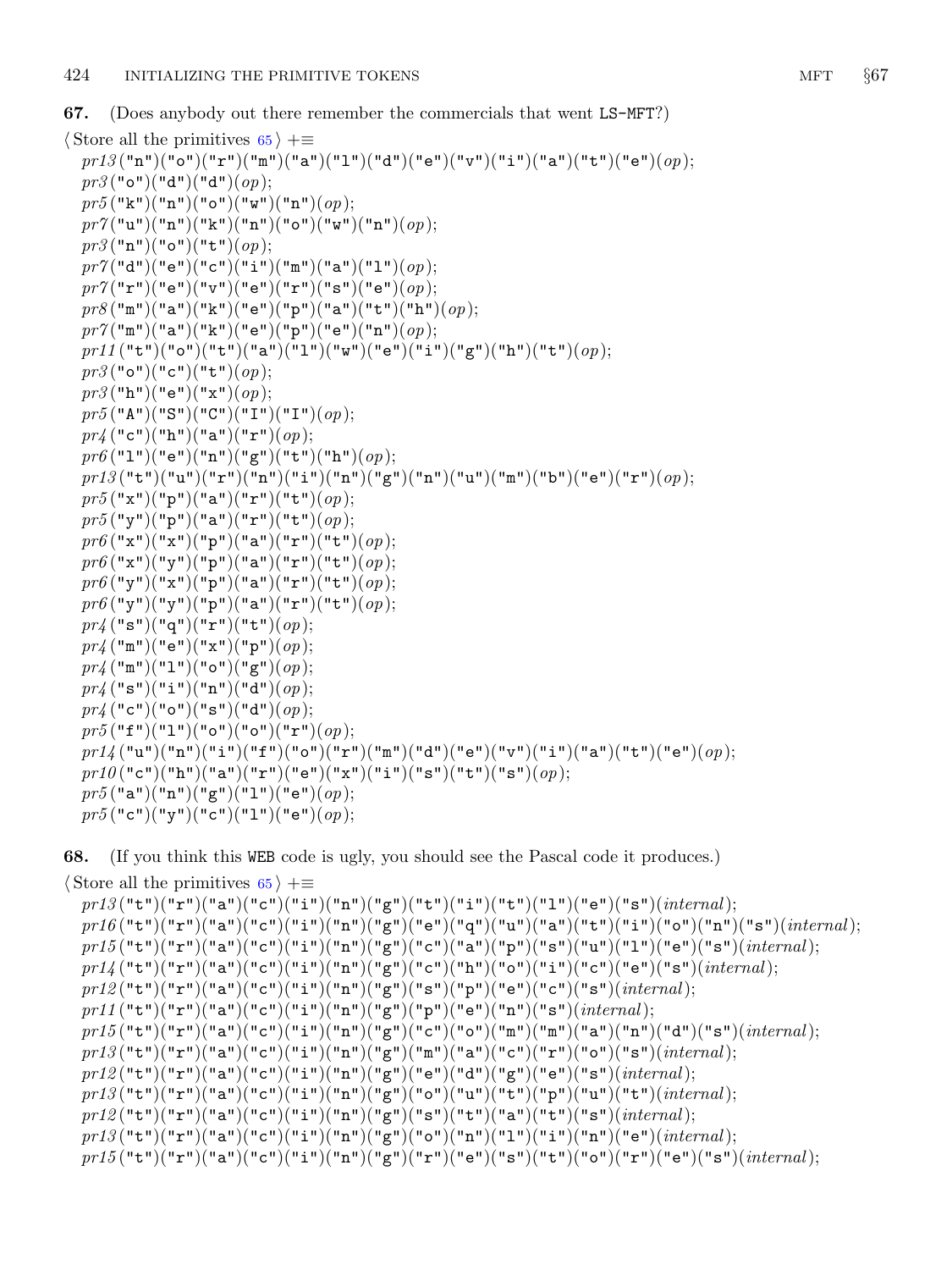```
69. \langle65 \rangle +≡
  pr_4 ("y")("e")("a")("r")(internal);
  pr5("m")("o")("n")("t")("h")(internal);pr3 ("d")("a")("y")(internal);
  pr_4 ("t")("i")("m")("e")(internal);
  pr8("c")("h")("a")("r")("c")("o")("d")("e")(<i>internal</i>);pr7("c")("h")("a")("r")("e")("x")("t")(<i>internal</i>);\text{pr6} ("c")("h")("a")("r")("w")("d")(\text{internal});
  pr6("c")("h")("a")("r")("h")("t")(<i>internal</i>);pr6("c")("h")("a")("r")("d")("p")(internal);pr6("c")("h")("a")("r")("i")("c")(internal);pr6("c")("h")("a")("r")("d")("x")(<i>internal</i>);pr6("c")("h")("a")("r")("d")("y")(internal);prl0("d")("e")("s")("i")("g")("n")("s")("i")("z")("e")(internal);
  pr_4 ("h")("p")("p")("p")(internal);
  pr_4 ("v")("p")("p")("p")(internal);
  pr7("x")("o")("f")("f")("s")("e")("t")(<i>internal</i>);pr7("y")("o")("f")("f")("s")("e")("t")(<i>internal</i>);pr7("p")("a")("u")("s")("i")("n")("g")(<i>internal</i>);p r 12("s")("h")("o")("w")("s")("t")("o")("p")("p")("i")("n")("g")(<i>internal</i>);prl0("f")("o")("n")("t")("m")("a")("k")("i")("n")("g")(internal);
  pr8("p")("r")("o")("o")("f")("i")("n")("g")(<i>internal</i>);pr9("s")("m")("o")("o")("t")("h")("i")("n")("g")(<i>internal</i>);pr12("a")("u")("t")("o")("r")("o")("u")("u")("a")("d")("i")("n")("g")(<i>internal</i>);pri1 ("g")("r")("a")("n")("u")("1")("a")("r")("i")("t")("y")(internal);
  pr6("f")("i")("l")("l")("l")("i")("n")(internal);pr12("t")("u")("r")("n")("i")("n")("g")("c")("h")("e")("e")("c")("k")(<i>internal</i>);pr12("w")("a")("r")("n")("i")("n")("g")("c")("h")("e")("c")("c")("k")(<i>internal</i>);pr12("b")("o")("u")("n")("d")("a")("r")("y")("c")("h")("a")("r")(<i>internal</i>);
```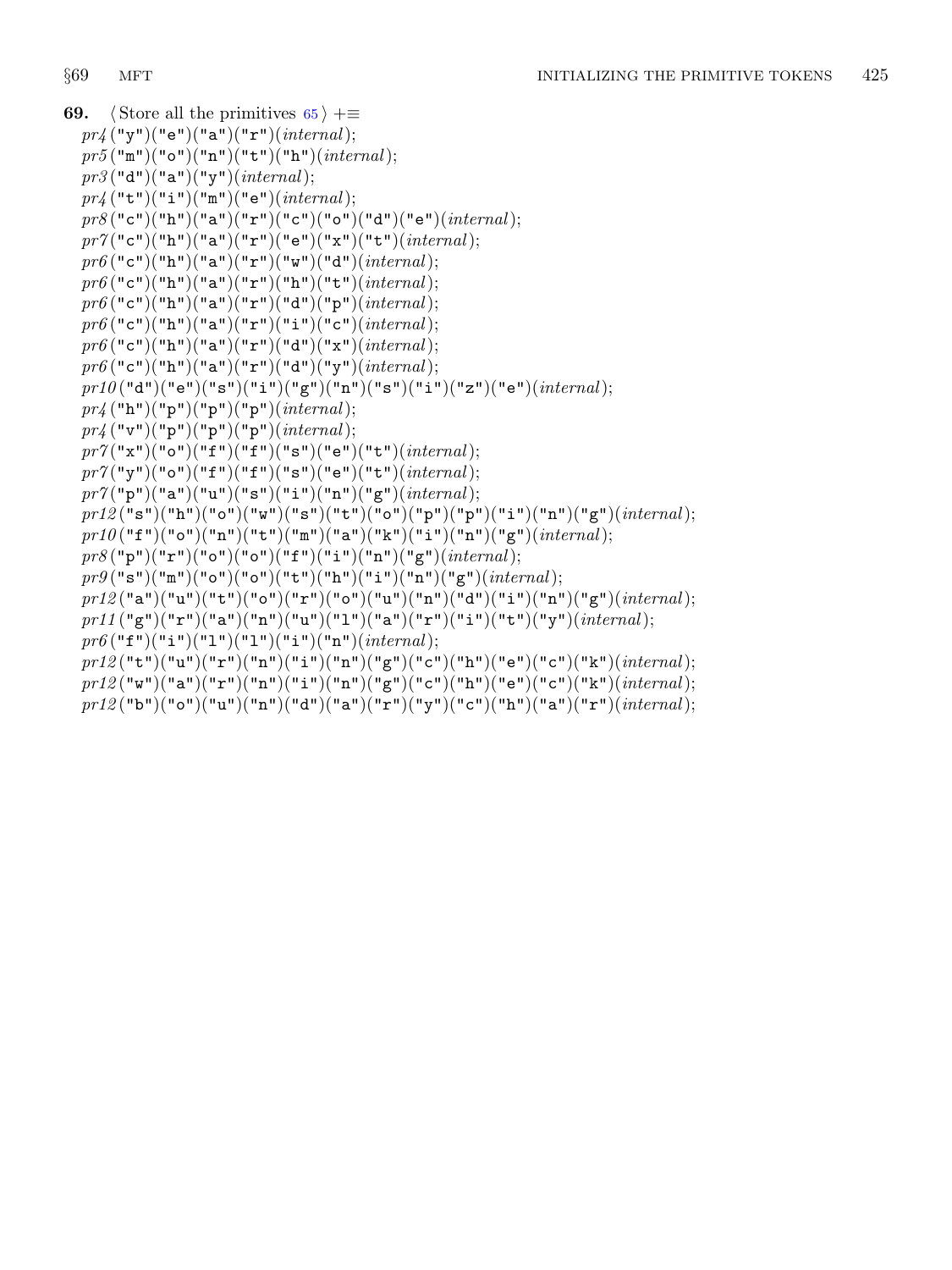```
70. Still more.
\langle65 \rangle +≡
  pr1 ("+")(abinary);
  pr1 ("−")(abinary);pr1 ("*")(abinary);
  pr1 ("/") (as_is);pr2 ("+")("+")(binary);
  pr3("+")("-")("+")(python.sub);pr3("a")("n")("d")(binary);pr2("o")("r")(binary);pr1 ("\le")(as_is);
  pr2("<")("=")(less_{\sim} or_{\sim} equal);pr1 (">")(as_is);
  pr2(">")("=")(<i>greater\_or\_equal</i>);pr1 ("=" (as_is);pr2 ("<")(">")(not_equal);
  pr9("s")("u")("b")("s")("t")("t")("r")("i")("n")("g")(<i>command</i>);pr7("s")("u")("b")("p")("a")("t")("h")(<i>command</i>);pr13("{\tt d}")("{\tt i}")("{\tt r}")("{\tt e}")("{\tt c}")("{\tt t}")("{\tt i}")("{\tt o}")("{\tt n}")("{\tt t}")("{\tt i}")("{\tt m}")("{\tt e}")(command)};pr5("p")("o")("i")("n")("t")(command);prl0("p")("r")("e")("c")("o")("n")("t")("r")("o")("l")(command);
  pr11 ("p")("o")("s")("t")("c")("o")("n")("t")("r")("o")("1")(command);
  pr9("p")("e")("n")("o")("f")("f")("s")("e")("e")("t")(<i>command</i>);pr1 ("\&")(ampersand);
  pr7("r")("o")("t")("a")("t")("e")("d")(<i>binary</i>);pr7("s")("1")("a")("n")("t")("e")("d")(<i>binary</i>);pr6("s")("c")("a")("1")("e")("d")(<i>binary</i>);pr7("s")("h")("i")("f")("t")("e")("d")(<i>binary</i>);prl1 ("t")("r")("a")("n")("s")("f")("o")("r")("m")("e")("d")(binary);
  pr7("x")("s")("c")("a")("l")("e")("d")(<i>binary</i>);pr7("y")("s")("c")("a")("1")("e")("d")(<i>binary</i>);pr7("z")("s")("c")("a")("l")("e")("d")(<i>binary</i>);p r17("i")("n")("t")("e")("r")("s")("e")("c")("t")("i")("o")("n")("t")("i")("u")("e")("e")("o"\it pr7("n")("u")("m")("e")("r")("i")("c")("c") (type\_name);pr6("s")("t")("r")("i")("n")("g")(<i>type_name</i>);pr7("b")("o")("o")("1")("e")("a")("n")(<i>type_name</i>);pr_4 ("p")("a")("t")("h")(type_name);
  pr3("p")("e")("n")(type_name);pr7("p")("i")("c")("t")("u")("r")("e")("e")(<i>type_name</i>);pr9("t")("r")("a")("n")("s")("f")("o")("r")("m")(<i>type_name</i>);
```

```
pr_4 ("p")("a")("i")("r")(type_name);
```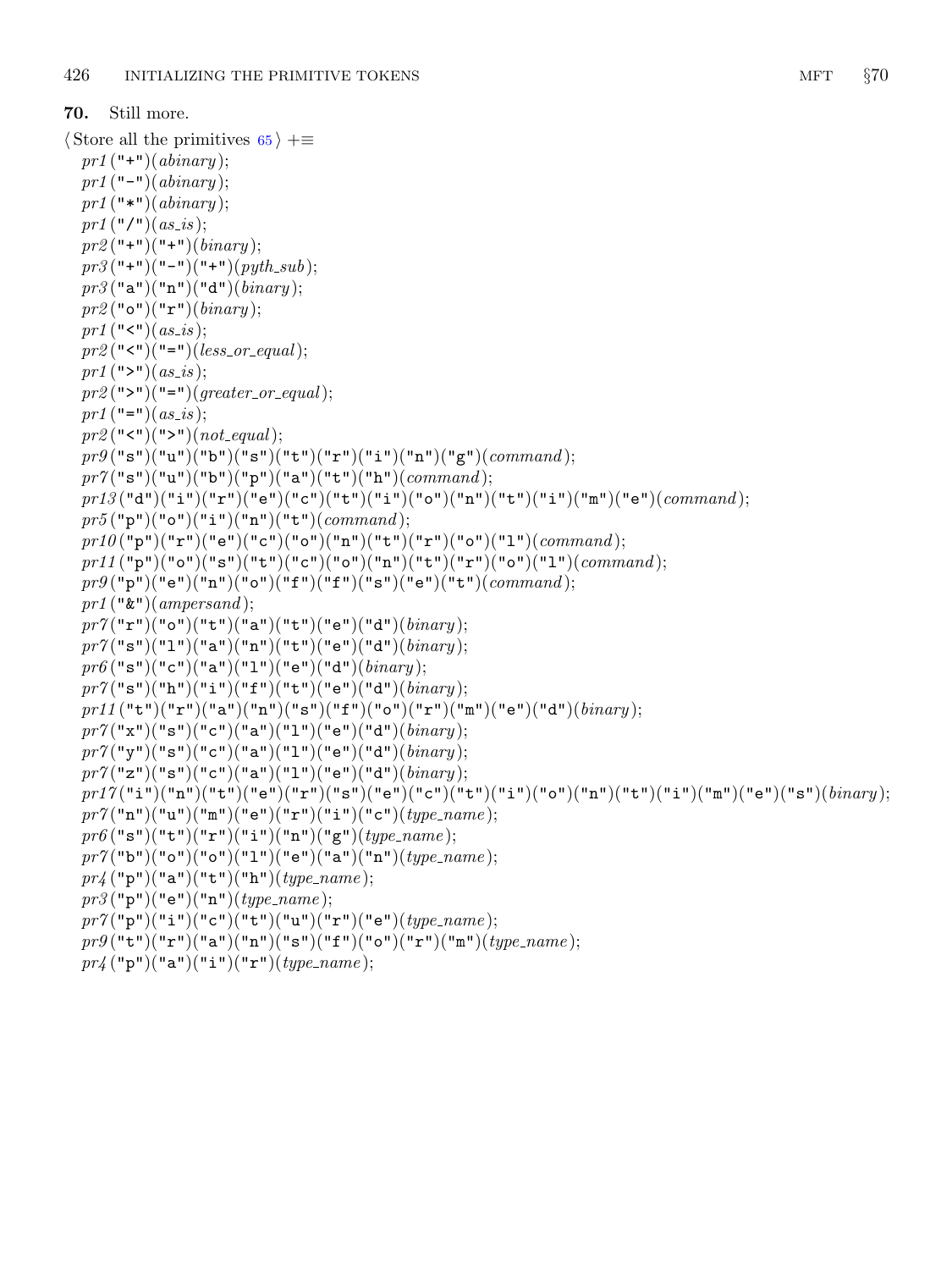<span id="page-26-0"></span>71. At last we are done with the tedious initialization of primitives.

```
\langle65 \rangle +≡
  pr3 ("e")("n")("d")(endit);
  pr_4 ("d")("u")("m")("p")(endit);
  pr9("b")("a")("t")("c")("h")("m")("o")("d")("e")(<i>bold</i>);pr11 ("n")("o")("n")("s")("t")("o")("p")("m")("o")("d")("e")(bold);
  pr10("s")("c")("r")("o")("l")("l")("m")("o")("d")("d")("e")(<i>bold</i>);pr13("e")("r")("r")("o")("r")("s")("t")("o")("p")("m")("o")("d")("d")("e")(<i>bold</i>);pr5("i")("n")("n")("e")("r")(command);pr5("o")("u")("t")("e")("r")(command);pr9("s")("h")("o")("w")("t")("o")("k")("e")("n")("command);pr9("s")("h")("o")("w")("s")("t")("a")("t")("t")("s")(<i>bold</i>);pr_4 ("s")("h")("o")("w")(command);
  pri2("s")("h")("o")("w")("v")("a")("a")("r")("i")("a")("b")("l"")("e")(<i>command</i>);p r 16 ("s") ("h") ("o") ("w") ("d") ("e") ("p") ("e") ("n") ("d") ("e") ("a") ("n") ("c") ("u") ("e") ("e" ) (qpr7("c")("o")("n")("t")("o")("u")("u")("r")(<i>command</i>);
  prl0("d")("o")("u")("b")("1")("e")("p")("a")("t")("h")(command);
  pr_4 ("a")("1")("s")("o")(command);
  pr7("w")("i")("t")("h")("p")("e")("n")(<i>command</i>);pr10("w")("i")("t")("h")("w")("e")("i")("g")("h")("t")(<i>command</i>);pr8("d")("r")("o")("p")("p")("i")("i")("n")("g")(<i>command</i>);pr7("k")("e")("e")("p")("i")("n")("g")(<i>command</i>);pr7("m")("e")("s")("s")("a")("g")("e")(<i>command</i>);pr10("e")("r")("r")("m")("e")("s")("s")("a")("a")("e")("e")(<i>command</i>);
  pr7("e")("r")("r")("h")("e")("l"")("p")(<i>command</i>);pr8("c")("h")("a")("r")("l")("i")("si")("t")(<i>command</i>);pr8("1")("i")("g")("t")("a")("b")("l")("e")(<i>command</i>);pr10 ("e")("x")("t")("e")("n")("s")("i")("b")("l")("e")(command);
  prl0("h")("e")("a")("d")("e")("r")("b")("y")("t")("e")(<i>command</i>);pr9("f")("o")("n")("t")("d")("i")("in")("m")("e")("n")(<i>command</i>);pr7("s")("p")("e")("c")("i")("a")("l")(<i>command</i>);p r 10("n")("u")("m")("s")("p")("e")("c")("i")("a")("l")(command);pr1 ("%")(comment);
  pr2 ("%")("%")(verbatim);
  pr3("%")("%")("%")(set_format);
  pr_4 ("%")("%")("%")("%")(mft_comment);
  pr1 ("#")(sharp);
```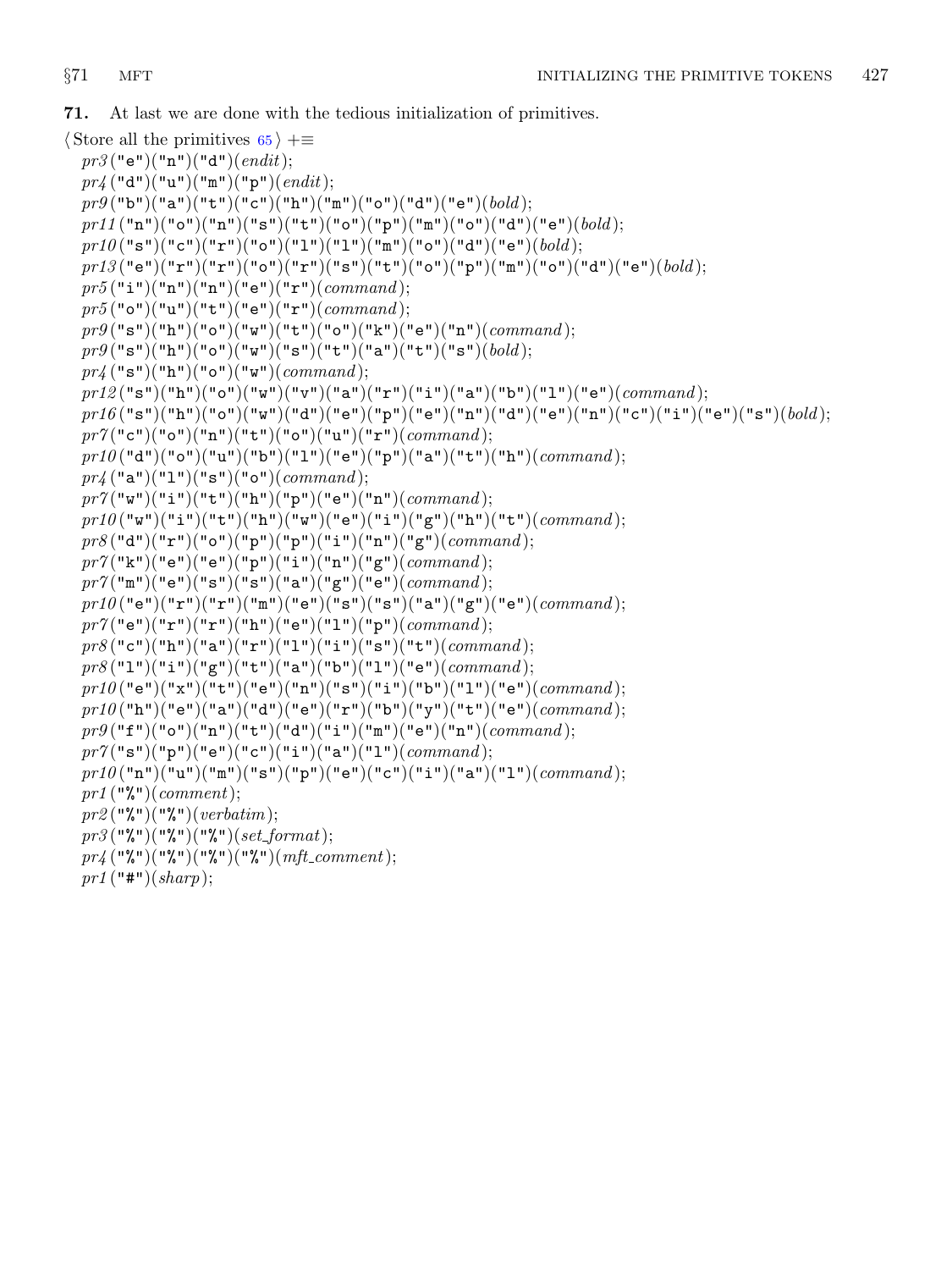```
define tr1 (\#) \equiv byte\_mem[byte\_ptr-1] \leftarrow \#; cur\_tok \leftarrow name\_ptr; incr(name\_ptr);
```
 $byte\_start[name\_ptr] \leftarrow byte\_ptr$ 

define  $tr2(\textbf{\#}) \equiv byte\_mem[byte\_ptr-2] \leftarrow \textbf{\#}; tr1$ define  $tr3(\texttt{#}) \equiv byte\_mem[byte\_ptr-3] \leftarrow \texttt{#}; tr2$ define  $tr'_{4}(\textbf{#}) \equiv byte\_mem[\text{byte\_ptr}-4] \leftarrow \textbf{#}; \text{ tr }3$ define  $tr5$  (#)  $\equiv byte\_mem$  [byte\_ptr - 5]  $\leftarrow$  #; ttr4 define  $tr1 \equiv incr (byte\_ptr);$   $tr1$ define  $tr2 \equiv byte\_ptr \leftarrow byte\_ptr + 2$ ;  $tr2$ define  $tr3 \equiv byte\_ptr \leftarrow byte\_ptr + 3$ ;  $tr3$ define  $tr'_{4} \equiv byte\_ptr \leftarrow byte\_ptr + 4$ ;  $tr'_{4}$ define  $tr5 \equiv byte\_ptr \leftarrow byte\_ptr + 5$ ;  $tr5$  $\langle$  Globals in the outer block  $9 \rangle + \equiv$  $9 \rangle + \equiv$ 

translation:  $array [ASCII_code]$  of name\_pointer; i:  $ASCH\_code$ ; {index into translation }

```
73. (Store all the translations 73) \equivfor i \leftarrow 0 to 255 do translation [i] \leftarrow 0;
     tr2(\mathbb{T}\setminus\mathbb{T})(\mathbb{T}\"); translation [\mathbb{T}\"] \leftarrow cur\_tok;tr2 ("\")("#"); translation ["#"] \leftarrow cur\_tok;tr2(\mathbf{T} \setminus \mathbf{T})(\mathbf{T} \mathbf{\&} \mathbf{T}); translation [\mathbf{T} \mathbf{\&} \mathbf{T}] \leftarrow cur\_tok;tr2 ("\")("{"); translation ["{"] \leftarrow cur\_tok;tr2 ("\")("}"); translation<sup>["</sup>}"] \leftarrow cur\_tok;
     tr2(\mathbf{T} \setminus \mathbf{T})(\mathbf{T} \setminus \mathbf{T}); translation [\mathbf{T} \setminus \mathbf{T}] \leftarrow cur\_tok;tr2 ("\")("%"); translation["%"] \leftarrow cur\_tok;tr_4(\mathbf{``}\mathbf{\setminus\mathbf{''}})(\mathbf{``}B\mathbf{''})(\mathbf{``}S\mathbf{''})(\mathbf{``}\mathbf{''}); translation [\mathbf{``}\mathbf{\setminus\mathbf{''}}]\leftarrow cur\_tok;tr_4(\mathbf{``}\mathbf{\setminus\mathbf{''}})(\mathbf{``}H\mathbf{''})(\mathbf{``}A\mathbf{''})(\mathbf{``}\mathbf{''}); translation [\mathbf{``}\mathbf{``}\mathbf{''}] \leftarrow cur\_tok;tr\{(T\{u\}'')\{u\}u\}("T\{u\}")("T\{u\}"); translation\{u\}u\} \leftarrow cur\_tok;tr5("\\`')("a")("s")("t")("_u"); translation["*"] \leftarrow cur\_tok;tr\mathcal{U}(\mathbf{u}\setminus\mathbf{u})(\mathbf{u}\mathbf{A}\mathbf{u})(\mathbf{u}\mathbf{u})\mathbf{u}(\mathbf{u}\square\mathbf{u}); tr\mathcal{L}amp \leftarrow cur\mathcal{L}ok;tr_{4}(\mathbf{``}\setminus\mathbf{''})(\mathbf{``}B\mathbf{''})(\mathbf{``}L\mathbf{''})(\mathbf{``}L\mathbf{''}); tr\_skip \leftarrow cur\_tok;tr_4(\mathbf{``}\mathbf{\setminus\mathbf{``}})(\mathbf{``}\mathbf{S}\mathbf{``}})(\mathbf{``}\mathbf{H}\mathbf{``}})(\mathbf{``}\mathbf{''}\mathbf{``}}); \ tr\_sharp \ \leftarrow cur\_tok;tr_4(\mathbf{``}\setminus\mathbf{''})(\mathbf{``}P\mathbf{''})(\mathbf{``}S\mathbf{''})(\mathbf{``}\square\mathbf{''}); tr_ps \leftarrow cur\_tok;tr_4(\mathbf{``}\mathbf{\setminus\mathbf{''}})(\mathbf{``}\mathbf{1}\mathbf{``}) (\mathbf{``}\mathbf{e}\mathbf{``}) (\mathbf{``}\mathbf{``}\mathbf{``}); tr_-le \leftarrow cur\_tok;tr_4(\mathbf{``}\mathbf{\setminus\mathbf{''}})(\mathbf{``g\mathbf{``}})(\mathbf{``e\mathbf{``}})(\mathbf{``\_}\mathbf{''}); tr\_ge \leftarrow cur\_tok;tr_4(\mathbf{``}\mathbf{\setminus\mathbf{``}})(\mathbf{``n\mathbf{``}})(\mathbf{``e\mathbf{``}})(\mathbf{``}\mathbf{``u\mathbf{''}}); tr\_ne \leftarrow cur\_tok;tr5("\\`"')("q")("u")("a")("d"); tr_{quad} \leftarrow cur_{\mathit{tok}};
```
This code is used in section [112.](#page-39-0)

**74.**  $\langle$  Globals in the outer block  $9 \rangle + \equiv$  $9 \rangle + \equiv$  $tr \_le, tr \_ge, tr \_ne, tr \_amp; amp, tr \_sharpar \_pre, tr \_ss\_pre, tr \_ps, tr \_quad. can: name \_pointer; \quad \{\text{special translations}\}\$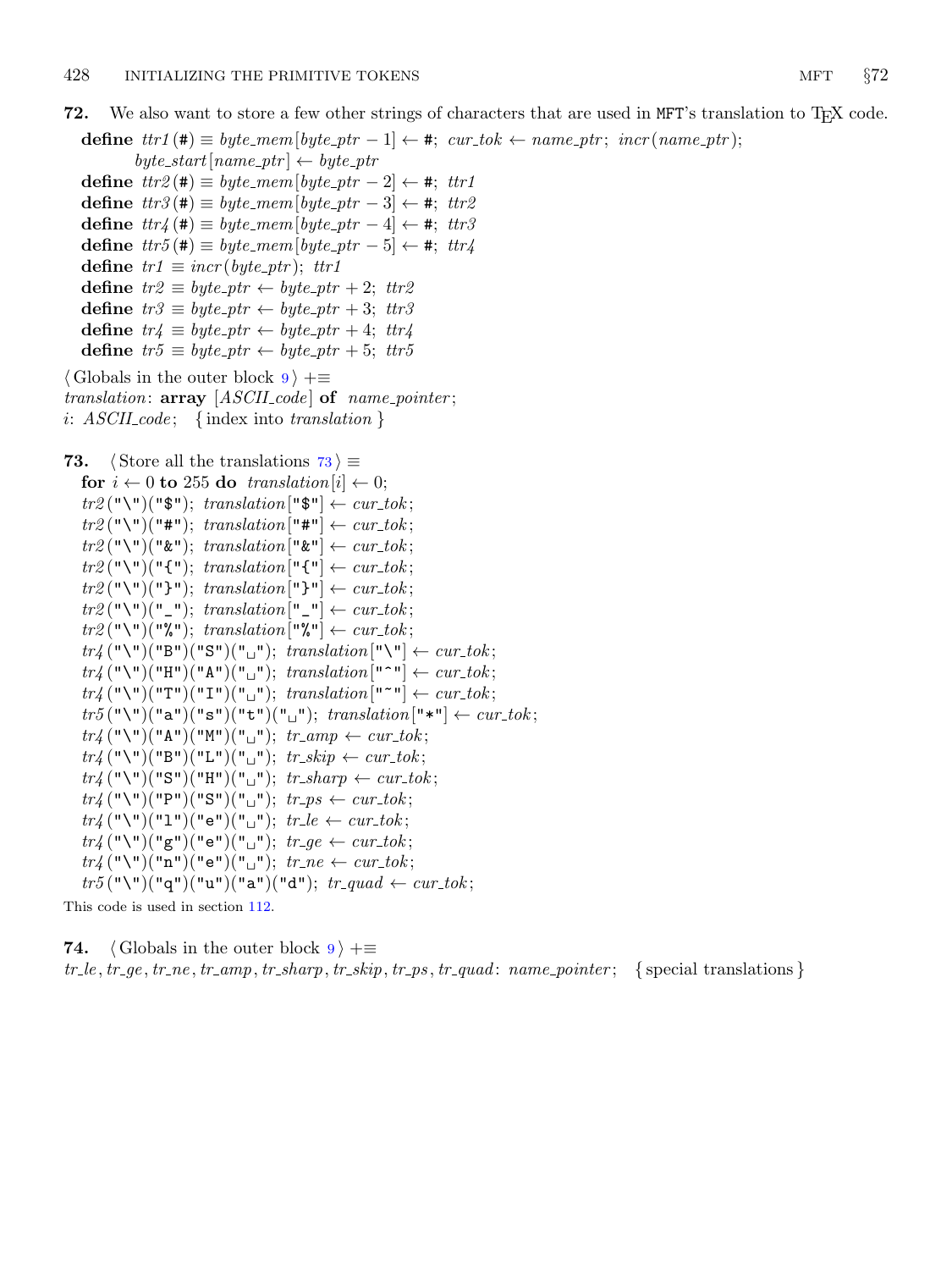<span id="page-28-0"></span>**75.** Inputting the next token. MFT's lexical scanning routine is called  $get.next$ . This procedure inputs the next token of METAFONT input and puts its encoded meaning into two global variables, cur type and  $cur\_tok$ .

 $\langle$  Globals in the outer block [9](#page-3-0)  $\rangle$  +=  $cur\_type:$  eight\_bits; { type of token just scanned }  $cur\_tok: \text{ integer};$  { hash table or buffer location } prev\_type: eight\_bits; { previous value of  $cur\_type$  } prev\_tok: integer; { previous value of  $cur\_tok$  }

76.  $\langle$  Set initial values [10](#page-3-0)  $\rangle$  +≡  $cur\_type \leftarrow end\_of\_line; cur\_tok \leftarrow 0;$ 

77. Two global state variables affect the behavior of  $get.next$ : A space will be considered significant when start of line is true, and the buffer will be considered devoid of information when empty buffer is true.

 $\langle$  Globals in the outer block  $9$   $\rangle$  +≡ start of line: boolean; { has the current line had nothing but spaces so far?} empty\_buffer: boolean; { is it time to input a new line?}

**78.** The 256 ASCII code characters are grouped into classes by means of the *char class* table. Individual class numbers have no semantic or syntactic significance, expect in a few instances defined here. There's also max class , which can be used as a basis for additional class numbers in nonstandard extensions of METAFONT.

define  $digit\_class = 0$  { the class number of 0123456789 } define  $period\_class = 1$  {the class number of '.'} define  $space\_class = 2$  { the class number of spaces and nonstandard characters } **define**  $percent\_class = 3$  {the class number of '%'} define  $string\_class = 4$  {the class number of '"'} define  $right\_parent\_class = 8$  {the class number of ')' } define *isolated\_classes*  $\equiv 5, 6, 7, 8$  { characters that make length-one tokens only } define *letter\_class* = 9 { letters and the underline character } define *left\_bracket\_class* = 17  $\{^{\lceil} \}\$ define  $right\_bracket\_class = 18 \{ ']\}'$ define  $invalid\_class = 20$  {bad character in the input} define end\_line\_class = 21 { end of an input line (MFT only) } define  $max\_class = 21$  {the largest class number}  $\langle$  Globals in the outer block [9](#page-3-0)  $\rangle$  +≡ *char\_class:*  $array [ASCII_code] of 0. max-class; {the class numbers}$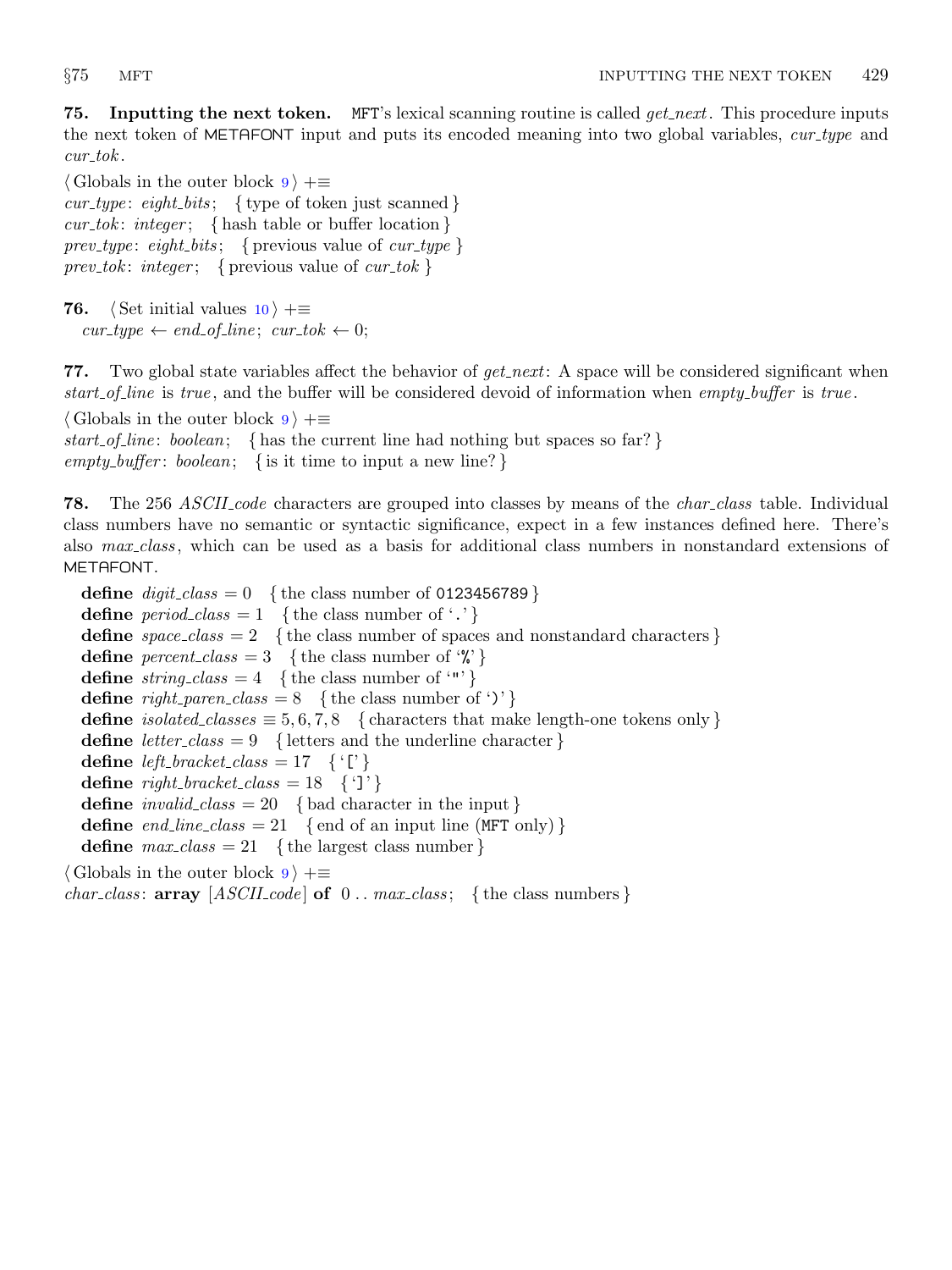<span id="page-29-0"></span>79. If changes are made to accommodate non-ASCII character sets, they should be essentially the same in MFT as in METAFONT. However, MFT has an additional class number, the end line class, which is used only for the special character *carriage\_return* that is placed at the end of the input buffer.

```
define carriage return = '15 { special code placed in buffer [limit] }
\langle10 \rangle +≡
  for i \leftarrow "0" to "9" do char_class [i] \leftarrow digit\_class;char\_class[" \cdot"] \leftarrow period\_class; char\_class[" \cdot"] \leftarrow space\_class; char\_class["\cdot"] \leftarrow percent\_class;char\_class [""""] \leftarrow string\_class;char\_class[", "\rightleftharpoons 5; char\_class[", "\rightleftharpoons 6; char\_class["(""\rightleftharpoons 7; char\_class[")"\rightleftharpoons right\_parent\_class;for i \leftarrow "A" to "Z" do char_class [i] \leftarrow letter\_class;for i \leftarrow "a" to "z" do char_class [i] \leftarrow letter\_class;
   char\_class["\_"] \leftarrow letter\_class;char\_class["<"] \leftarrow 10; char\_class["="] \leftarrow 10; char\_class[" >" ] \leftarrow 10; char\_class[" : " ] \leftarrow 10;char\_class["|"| \leftarrow 10;char\_class ["`"] \leftarrow 11; char\_class ["´"] \leftarrow 11;char\_class["+"] ← 12; char\_class["-"] ← 12;
   char\_class["/"] \leftarrow 13; char\_class["*"] \leftarrow 13; char\_class["\`"] \leftarrow 13;char\_class ["!"] \leftarrow 14; char\_class ["?"] \leftarrow 14;char_class ["#"] \leftarrow 15; char_class ["&"] \leftarrow 15; char_class ["@"] \leftarrow 15; char_class ["$"] \leftarrow 15;
   char\_class["<sup>~</sup>"] ← 16; char\_class["<sup>~</sup>"] ← 16;
   char\_class [" ["] \leftarrow left \text{-}bracket \text{-}class; char\_class ["] \leftarrow right \text{-}bracket \text{-}class;char\_class ["{"] \leftarrow 19; char\_class ["}"] \leftarrow 19;
   for i \leftarrow 0 to "\Box" – 1 do char_class |i| \leftarrow invalid\_class;char\_class|carriage\_return| \leftarrow end\_line\_class;for i \leftarrow 127 to 255 do char_class |i| \leftarrow \text{invalid\_class};
```
80. And now we're ready to take the plunge into  $get{\text -}next$  itself.

define switch = 25 { a label in  $qet\_next$  } define  $pass\_digits = 85$  {another} define pass-fraction = 86 { and still another, although goto is considered harmful } **procedure** get\_next; { sets cur\_type and cur\_tok to next token } label switch, pass\_digits, pass\_fraction, done, found, exit;

var c:  $ASCH\_code$ ; {the current character in the buffer }

*class: ASCII\_code*; { its class number }

**begin** prev\_type  $\leftarrow$  cur\_type; prev\_tok  $\leftarrow$  cur\_tok;

if empty-buffer then  $\langle$  Bring in a new line of input; return if the file has ended [85](#page-30-0) $\rangle$ ;

switch:  $c \leftarrow \text{buffer}[\text{loc}]$ ; id\_first  $\leftarrow \text{loc}$ ; incr(loc); class  $\leftarrow$  char\_class  $[c]$ ; (Branch on the class, scan the token; return directly if the token is special, or **goto** found if it needs to be looked up  $\{81\}$  $\{81\}$  $\{81\}$ ;  $found: id\_loc \leftarrow loc; cur\_tok \leftarrow lookup; cur\_type \leftarrow ilk[cur\_tok];$ exit: end;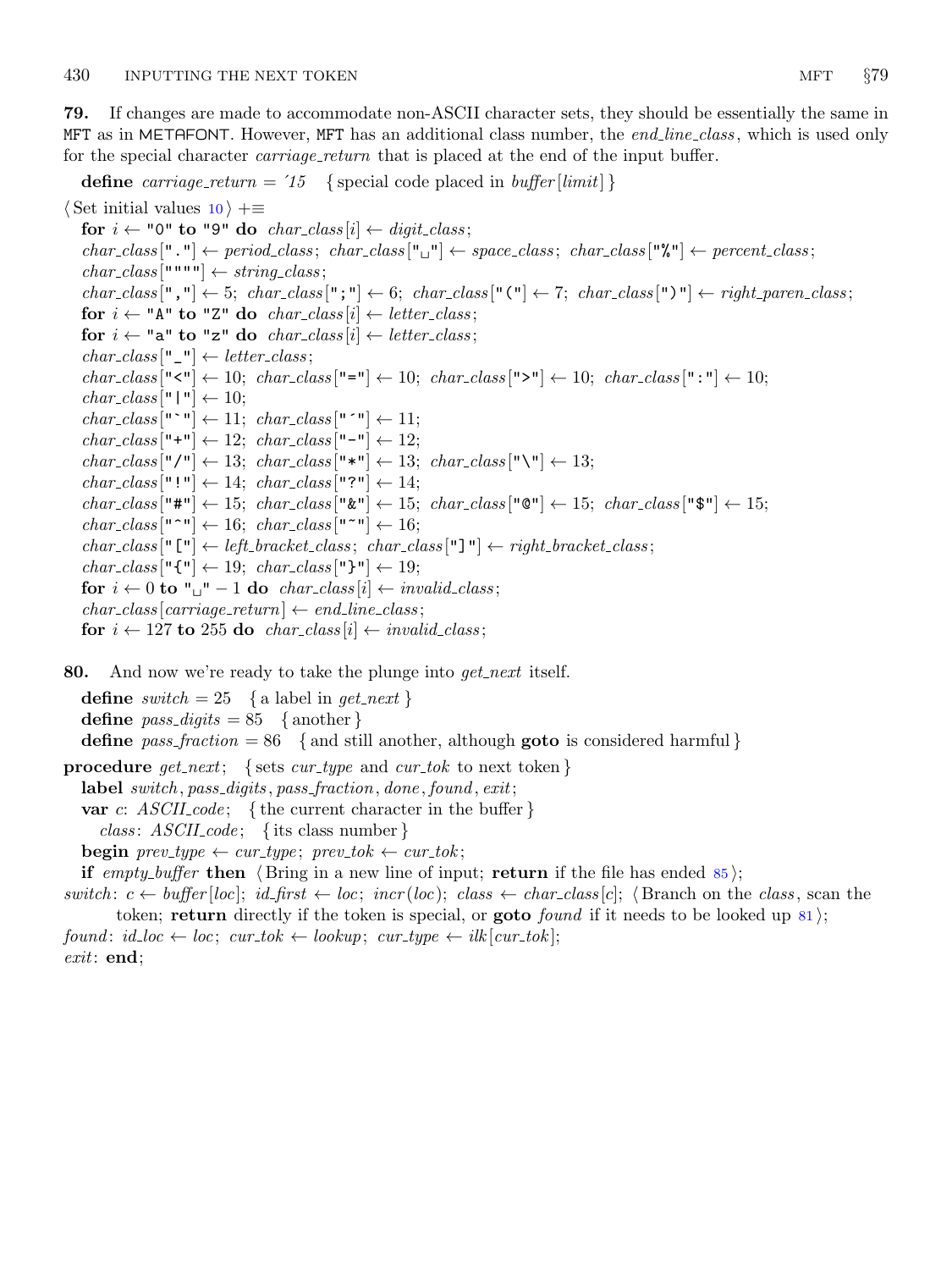<span id="page-30-0"></span>81. define  $emit(\texttt{#}) \equiv$  begin cur\_type  $\leftarrow \texttt{#};$  cur\_tok  $\leftarrow id$ \_first; return; end

 $\beta$  Branch on the *class*, scan the token; return directly if the token is special, or goto *found* if it needs to be looked up  $81$   $\equiv$ 

case class of

 $digit\_class:$  goto  $pass\_digits;$ period\_class: **begin** class  $\leftarrow$  char\_class [buffer [loc]]; if  $class > period\_class$  then goto switch {ignore isolated '.'} else if  $class < period\_class$  then goto pass fraction; { class = digit class } end; space\_class: if start\_of\_line then  $emit(indentation)$ else goto switch ;  $end\_line \ldots$ ;  $emit(end\_of\_line);$ string class:  $\langle$  Get a string token and return 82 $\rangle$ ;  $isolated{\_}classes: \textbf{goto} \textit{found};$ *invalid\_class:*  $\langle$  Decry the invalid character and **goto** switch 84 $\rangle$ ; othercases  $do\_nothing$  { letters, etc. } endcases; while  $char\_class[buffer[loc]] = class$  do  $incr(loc);$ goto found ; pass\_digits: while  $char\_class[buffer[loc]] = digit\_class$  do  $incr(loc);$ if buffer  $|loc| \neq$  "." then goto done; if char\_class [buffer [loc + 1]]  $\neq$  digit\_class then goto done;  $incr(loc);$ *pass\_fraction*: **repeat**  $\text{incr}(loc);$ until  $char\_class[buffer[loc]] \neq digit\_class;$  $done: emit(numeric\_token)$ This code is used in section [80](#page-29-0). 82.  $\langle$  Get a string token and return 82 $\rangle \equiv$ loop begin if  $buffer[loc] = """"$  then **begin**  $\text{incr}(loc)$ ;  $\text{emit}(string\_token)$ ; end; if  $loc = limit$  then  $\langle$  Decry the missing string delimiter and goto switch 83 $\rangle$ ;  $\textit{incr}(loc);$ end This code is used in section 81. 83.  $\langle$  Decry the missing string delimiter and goto switch 83  $\rangle \equiv$ begin  $err\_print($  '!  $\text{Incomplete}_{\text{u}}\text{string}_{\text{u}}\text{will}_{\text{u}}\text{be}_{\text{u}}\text{ignored}$ '); goto switch; end This code is used in section 82. 84. (Decry the invalid character and goto switch  $84$ )  $\equiv$ begin  $err\_print('!$  Invalid character will be ignored'); goto switch; end This code is used in section 81. 85. (Bring in a new line of input; return if the file has ended  $85 \equiv$ begin  $get$  line; if input has ended then  $emit(end_of_file)$ ;  $buffer|limit| \leftarrow carriage-return; loc \leftarrow 0; start_of-line \leftarrow true; empty buffer \leftarrow false;$ 

## end

This code is used in section [80](#page-29-0).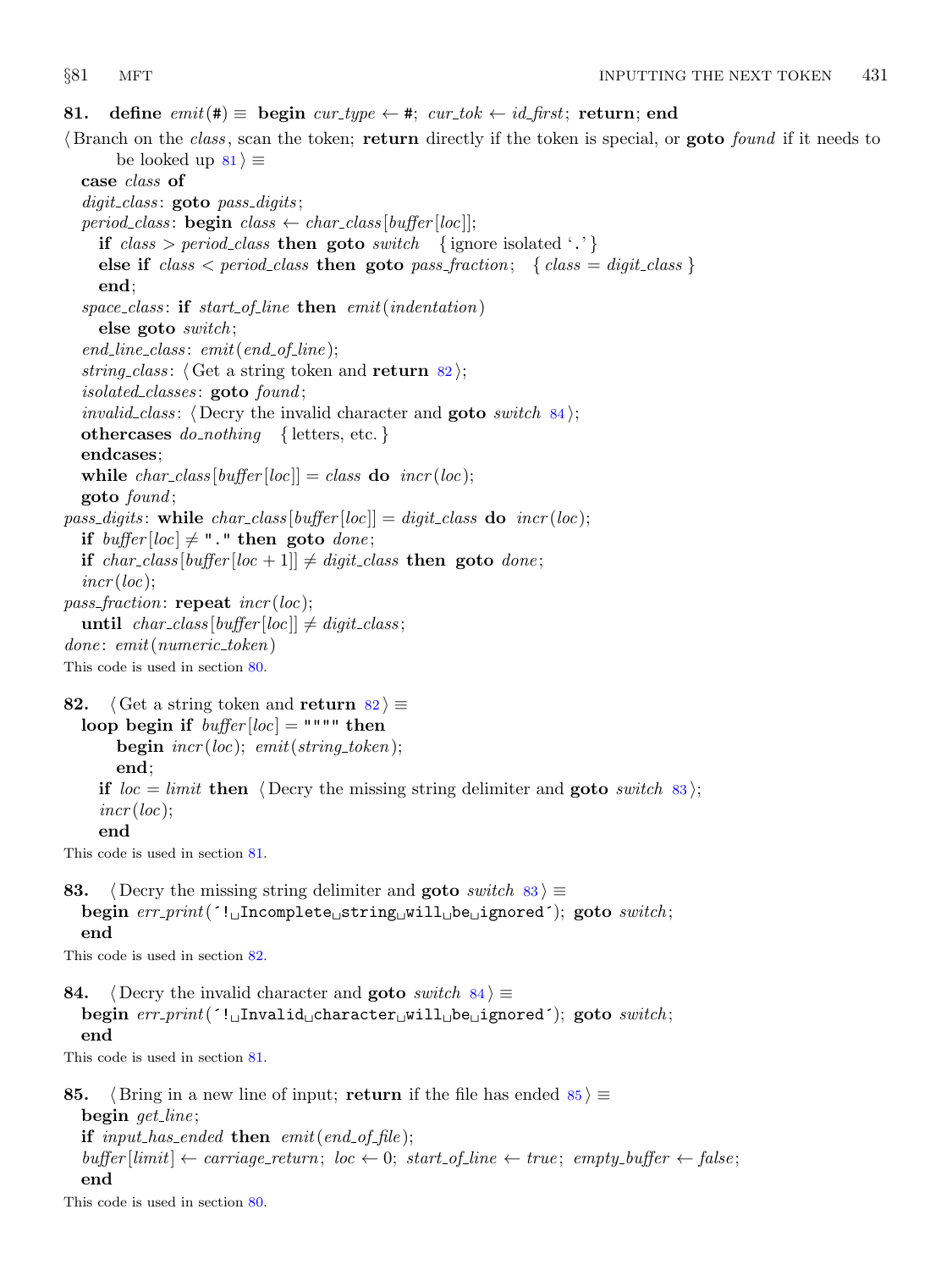<span id="page-31-0"></span>86. Low-level output routines. The T<sub>E</sub>X output is supposed to appear in lines at most *line-length* characters long, so we place it into an output buffer. During the output process, *out line* will hold the current line number of the line about to be output.

 $\langle$  Globals in the outer block [9](#page-3-0)  $\rangle$  += *out buf* : array  $[0 \tldots line_length]$  of  $ASCII_code;$  {assembled characters }  $out\_ptr: 0$ .. line\_length; { number of characters in out\_buf }  $out\_line:integer; \{ coordinates of next line to be output \}$ 

87. The *flush\_buffer* routine empties the buffer up to a given breakpoint, and moves any remaining characters to the beginning of the next line. If the *per-cent* parameter is *true*, a " $\mathcal{N}$ " is appended to the line that is being output; in this case the breakpoint b should be strictly less than *line length*. If the per cent parameter is false, trailing blanks are suppressed. The characters emptied from the buffer form a new line of output.

### **procedure** flush\_buffer (b: eight\_bits; per\_cent: boolean); { outputs out\_buf [1 . . b], where  $b \leq out\_ptr$ } label *done*;

```
var j, k: 0.. line_length;
  begin j \leftarrow b;
  if \neg per-cent then { remove trailing blanks}
     loop begin if j = 0 then goto done;
       if out_buf [j] \neq "\sqcup" then goto done;
       decr(j);end;
done: for k \leftarrow 1 to j do write (tex_file, xchr [out_buf [k]]);
  if per_cent then write(text\_file, xchr["\%"]);write\_ln(text\_file); incr(out\_line);if b < out\_ptr then
     for k \leftarrow b + 1 to out_ptr do out_buf [k - b] \leftarrow out_b(f[k]);
  out\_ptr \leftarrow out\_ptr - b;end;
```
88. MFT calls flush\_buffer (out\_ptr, false) before it has input anything. We initialize the output variables so that the first line of the output file will be '\input mftmac'.

```
\langle10 \rangle +≡
   out\_ptr \leftarrow 1; out\_buf[1] \leftarrow "\_"; out\_line \leftarrow 1; write(text\_file, \{'\input\_mftmac<sup>*</sup>;
```
89. When we wish to append the character c to the output buffer, we write 'out(c)'; this will cause the buffer to be emptied if it was already full. Similarly, ' $out2(c_1)(c_2)$ ' appends a pair of characters. A line break will occur at a space or after a single-nonletter TEX control sequence.

define  $oot(\#) \equiv$ if out  $ptr = line$  length then break out;  $\textit{incr}(out\_ptr)$ ;  $out\_buf \mid out\_ptr \mid \leftarrow \#;$ define  $\omega \omega t \cdot t$   $\equiv \omega \omega t \cdot t$  end define  $\cot 2(\textbf{\#}) \equiv \cot(\textbf{\#}) \, \cot 1$ define  $\omega t \mathcal{E}(\#) \equiv \omega \mathcal{E}(\#) \omega t \mathcal{E}$ define  $\cot 4 (\#) \equiv \cot (\#) \, \cot 3$ define  $\omega \omega t_5(\textbf{t}) \equiv \omega \omega t(\textbf{t}) \omega t_4$ define  $out \equiv$  begin  $oot1$ define  $out2 \equiv$  begin  $oot2$ define  $out3 \equiv$  begin  $oot3$ define  $out4 \equiv$  begin  $oot4$ define  $out5 \equiv$  begin  $oot5$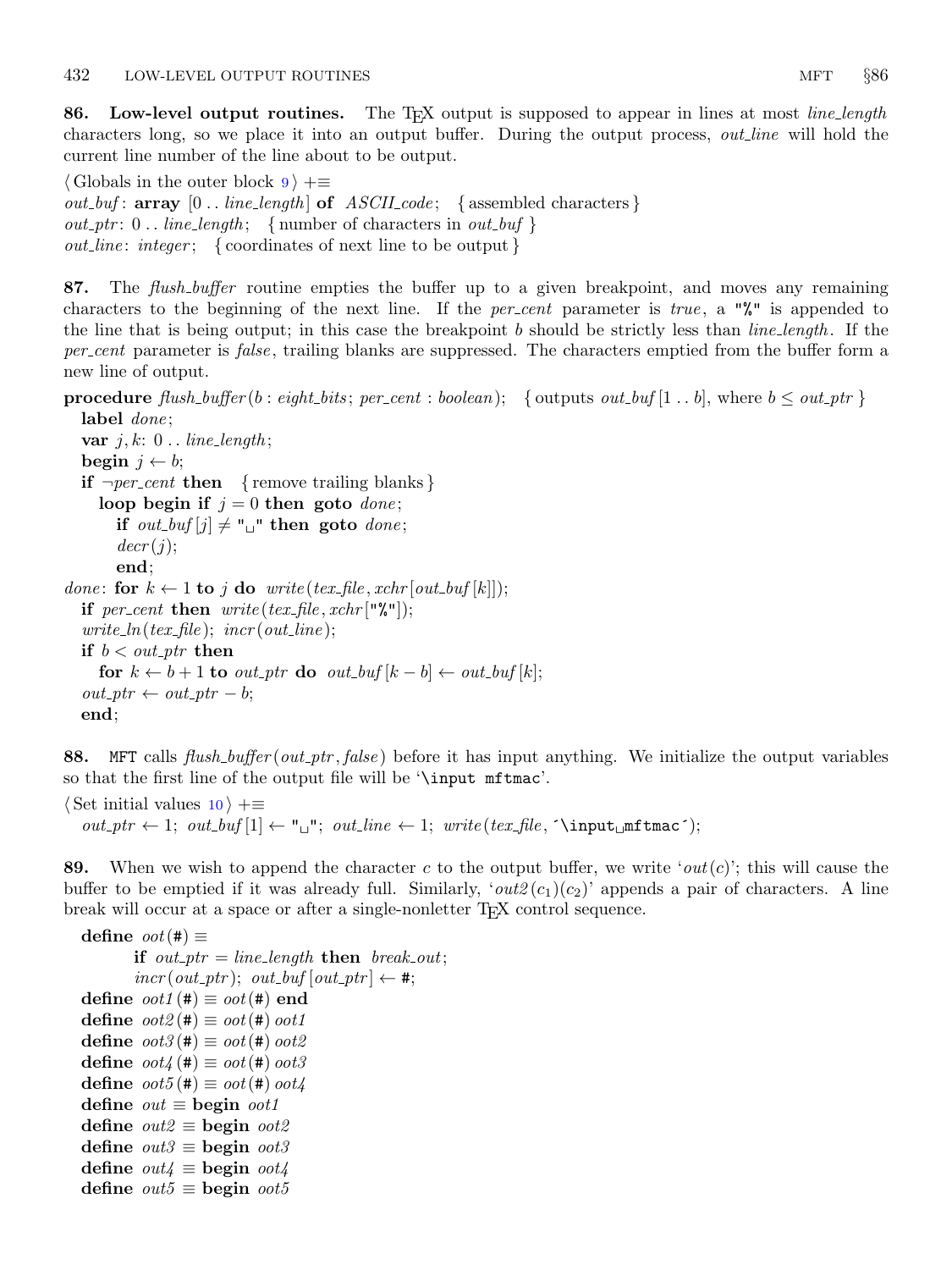<span id="page-32-0"></span>**90.** The *break\_out* routine is called just before the output buffer is about to overflow. To make this routine a little faster, we initialize position 0 of the output buffer to '\'; this character isn't really output.

 $\langle$  Set initial values [10](#page-3-0)  $\rangle$  +≡  $out\_buf[0] \leftarrow "\U";$ 

91. A long line is broken at a blank space or just before a backslash that isn't preceded by another backslash. In the latter case, a "%" is output at the break. (This policy has a known bug, in the rare situation that the backslash was in a string constant that's being output "verbatim.")

```
procedure break_out; {finds a way to break the output line}
  label exit;
  var k: 0... line_length; {index into out_buf}
     d: ASCII\_code; { character from the buffer }
  begin k \leftarrow out\_ptr;loop begin if k = 0 then \langle Print warning message, break the line, return 92\rangle;
     d \leftarrow out_buf[k];if d = "\sqcup" then
       begin \text{flush\_buffer}(k, \text{false}); return;
       end;
     if (d = "\Psi) \wedge (out_buf[k-1] \neq "\Psi) then {in this case k > 1}
       begin \text{flush}\text{-}\text{buffer}(k-1,\text{true}); return;
       end;
     decr(k);end;
exit: end;
```
92. We get to this module only in unusual cases that the entire output line consists of a string of backslashes followed by a string of nonblank non-backslashes. In such cases it is almost always safe to break the line by putting a "%" just before the last character.

 $\langle$  Print warning message, break the line, return 92 $\rangle \equiv$ begin  $print_n(('!_LLine_Lhad_Lto_Lbe_Lbroken_L(output_L1.^', out-line : 1); print_Ln('):');$ for  $k \leftarrow 1$  to  $out\_ptr - 1$  do  $print(xchr[out\_buf[k]]);$  $new\_line$ ; mark\_harmless; flush\_buffer(out\_ptr – 1, true); return; end

This code is used in section 91.

**93.** To output a string of bytes from  $byte\_mem$ , we call out\_str.

**procedure**  $out\_str(p: name\_pointer);$  { outputs a string } var k:  $0 \ldots max_b \, y \, t \in \{ \text{index into } byte\_mem \}$ begin for  $k \leftarrow byte\_start[p]$  to byte\_start $[p+1]-1$  do out(byte\_mem[k]); end;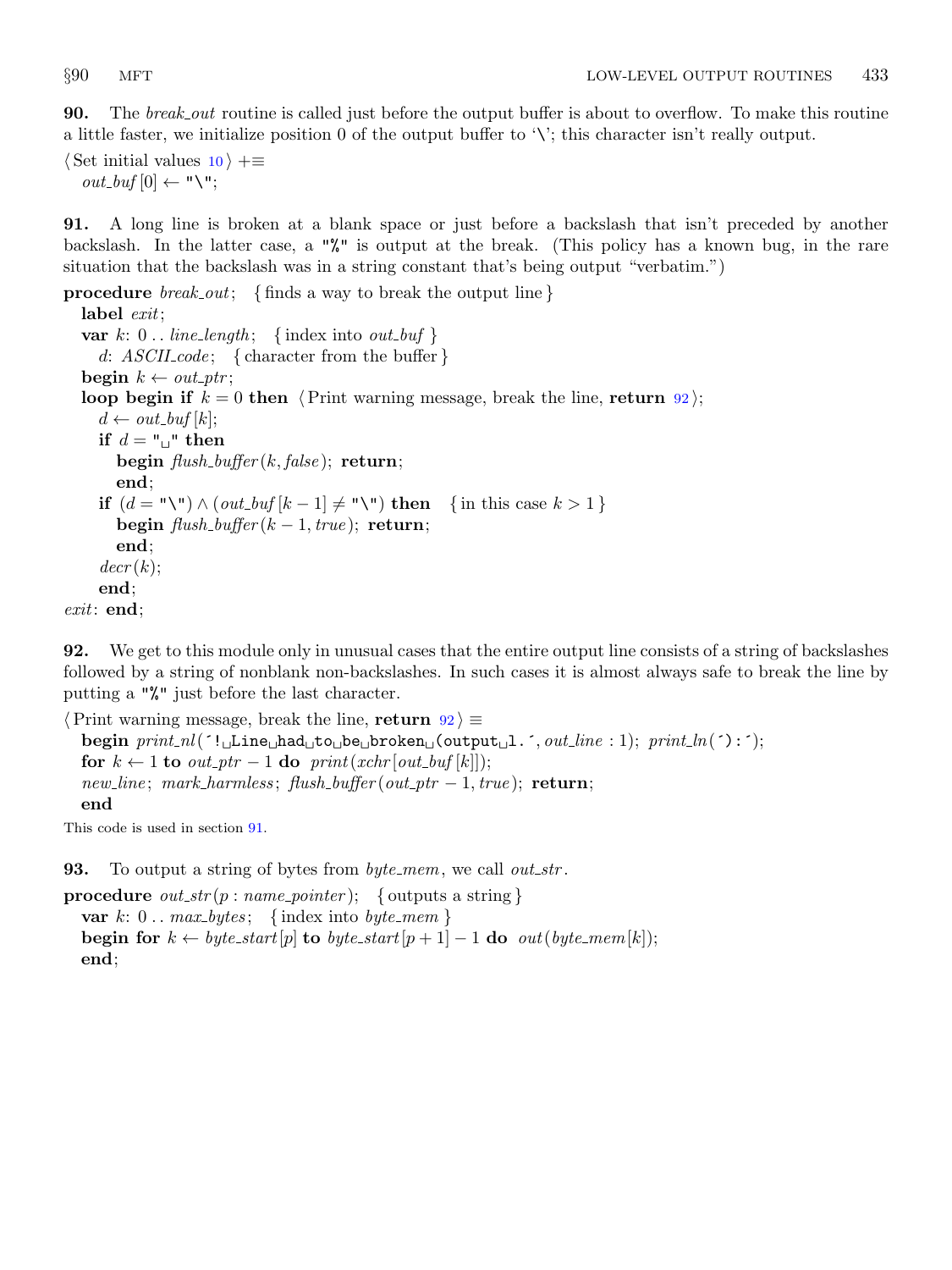<span id="page-33-0"></span>**94.** The *out\_name* subroutine is used to output a symbolic token. Unusual characters are translated into forms that won't screw up.

```
procedure out_name(p:name\_pointer); { outputs a name}
  var k: 0... max_b \, y \, t \in \{ \text{index into } byte\_mem \}t: name_pointer; { translation of character being output, if any }
  begin for k \leftarrow byte\_start[p] to byte_start[p+1] - 1 do
    begin t \leftarrow translation[byte\_mem[k]];if t = 0 then out(byte\_mem[k])else out\_str(t);end;
  end;
```
**95.** We often want to output a name after calling a numeric macro (e.g.,  $\{1\}$ foo}').

```
procedure out\_mac\_and\_name(n : ASCII\_code; p : name\_pointer);begin out("\\ \n; out(n);if length(p) = 1 then out_name(p)else begin out("{\{\{\}\}); out\_name(p); out("{\{\}\});
    end;
  end;
```
96. Here's a routine that simply copies from the input buffer to the output buffer.

```
procedure copy(first\_loc : integer); { output buffer [first\_loc .. loc - 1] }
  var k: 0... buf_size; { buffer location being copied }
  begin for k \leftarrow \text{first\_loc} to \text{loc} - 1 do \text{out}(\text{buffer}[k]);
  end;
```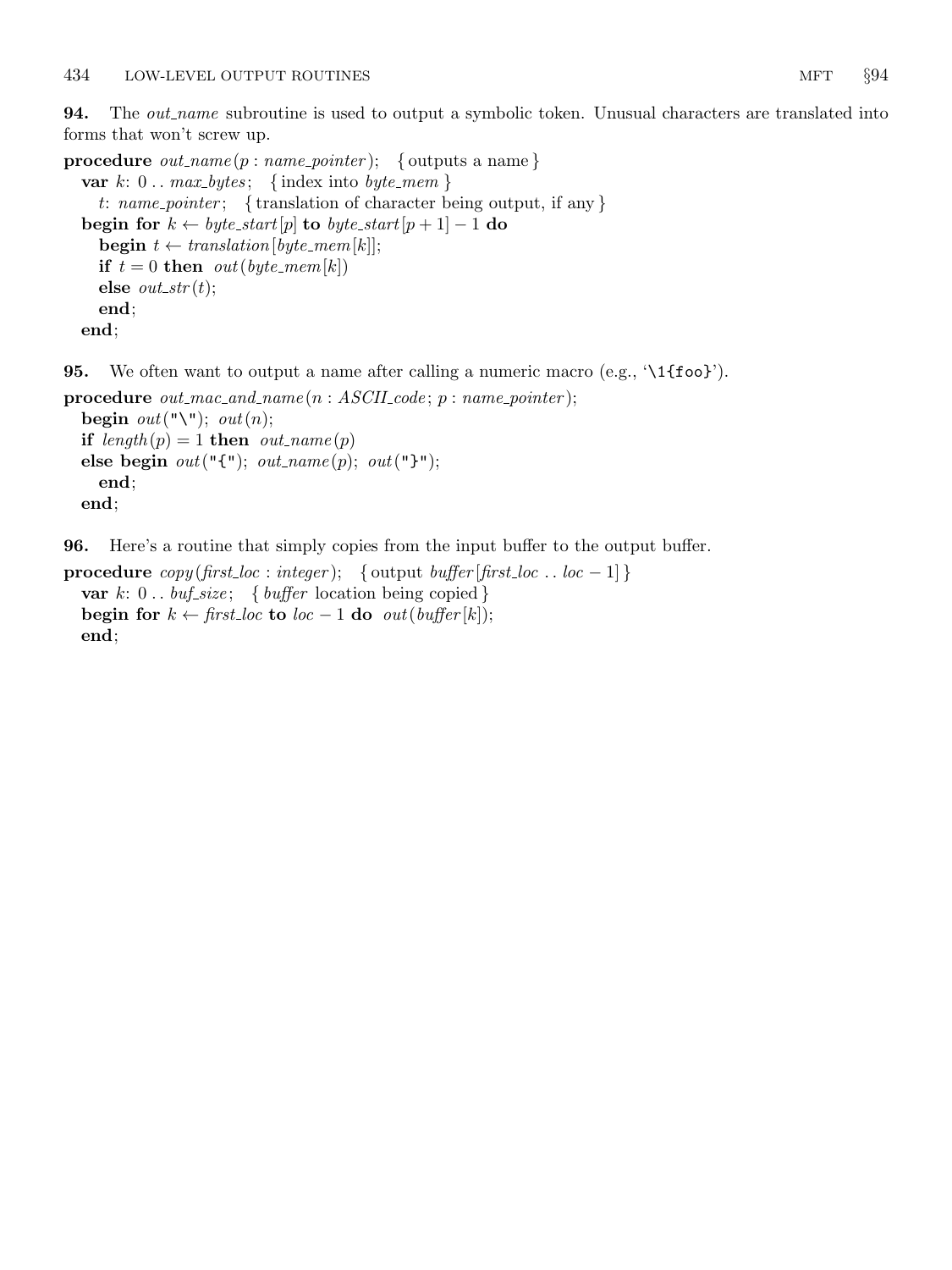<span id="page-34-0"></span>97. Translation. The main work of MFT is accomplished by a routine that translates the tokens, one by one, with a limited amount of lookahead/lookbehind. Automata theorists might loosely call this a "finite state transducer," because the flow of control is comparatively simple.

### procedure  $do$ -the-translation;

label restart, reswitch, done, exit; var k:  $0 \ldots \text{buf\_size}$ ; { looks ahead in the buffer } t: integer; { type that spreads to new tokens} begin restart: if out\_ptr > 0 then  ${\it flush\_buffer}(out\_ptr, \it false)$ ;  $empty\_buffer \leftarrow true;$ loop begin get\_next; if start of line then  $\langle$  Do special actions at the start of a line 98 $\rangle$ ; reswitch: case  $cur_type$  of numeric\_token:  $\langle$ Translate a numeric token or a fraction [105](#page-36-0) $\rangle$ ; string token:  $\langle$  Translate a string token 99 $\rangle$ ; indentation:  $out\_str(tr\_quad);$ end of line, mft comment: (Wind up a line of translation and **goto** restart, or finish a  $|\ldots|$  segment and **goto** reswitch  $110$ ;  $end_of_file: return;$  $\langle$  Cases that translate primitive tokens [100](#page-35-0)  $\rangle$ comment, recomment: (Translate a comment and **goto** restart, unless there's a  $| \dots |$  segment [108](#page-37-0)); *verbatim:*  $\langle$  Copy the rest of the current input line to the output, then **goto** restart [109](#page-37-0) $\rangle$ ; set format: (Change the translation format of tokens, and **goto** restart or reswitch [111](#page-38-0)); *internal, special tag, tag:*  $\langle$  Translate a tag and possible subscript [106](#page-36-0) $\rangle$ ; end; { all cases have been listed } end; exit: end; 98.  $\langle$  Do special actions at the start of a line  $98$   $\equiv$ if cur\_type  $\geq min\_action\_type$  then begin out(" $\mathcal{F}$ "); start\_of\_line  $\leftarrow$  false; case  $cur_type$  of endit:  $out2$  ("\")("!"); binary, abinary, bbinary, ampersand, pyth\_sub: out2(" $\{\P\}$ "); othercases do nothing endcases; end else if  $cur_type = end_of(line$  then begin  $out\_str(tr\_skip)$ ; goto restart; end else if  $cur\_type = mft\_comment$  then goto restart

This code is used in section 97.

99. Let's start with some of the easier translations, so that the harder ones will also be easy when we get to them. A string like "cat" comes out '\7"cat"'.

 $\langle$  Translate a string token 99  $\rangle \equiv$ begin  $out2$  ("\")("7");  $copy(cur\_tok)$ ; end

This code is used in section 97.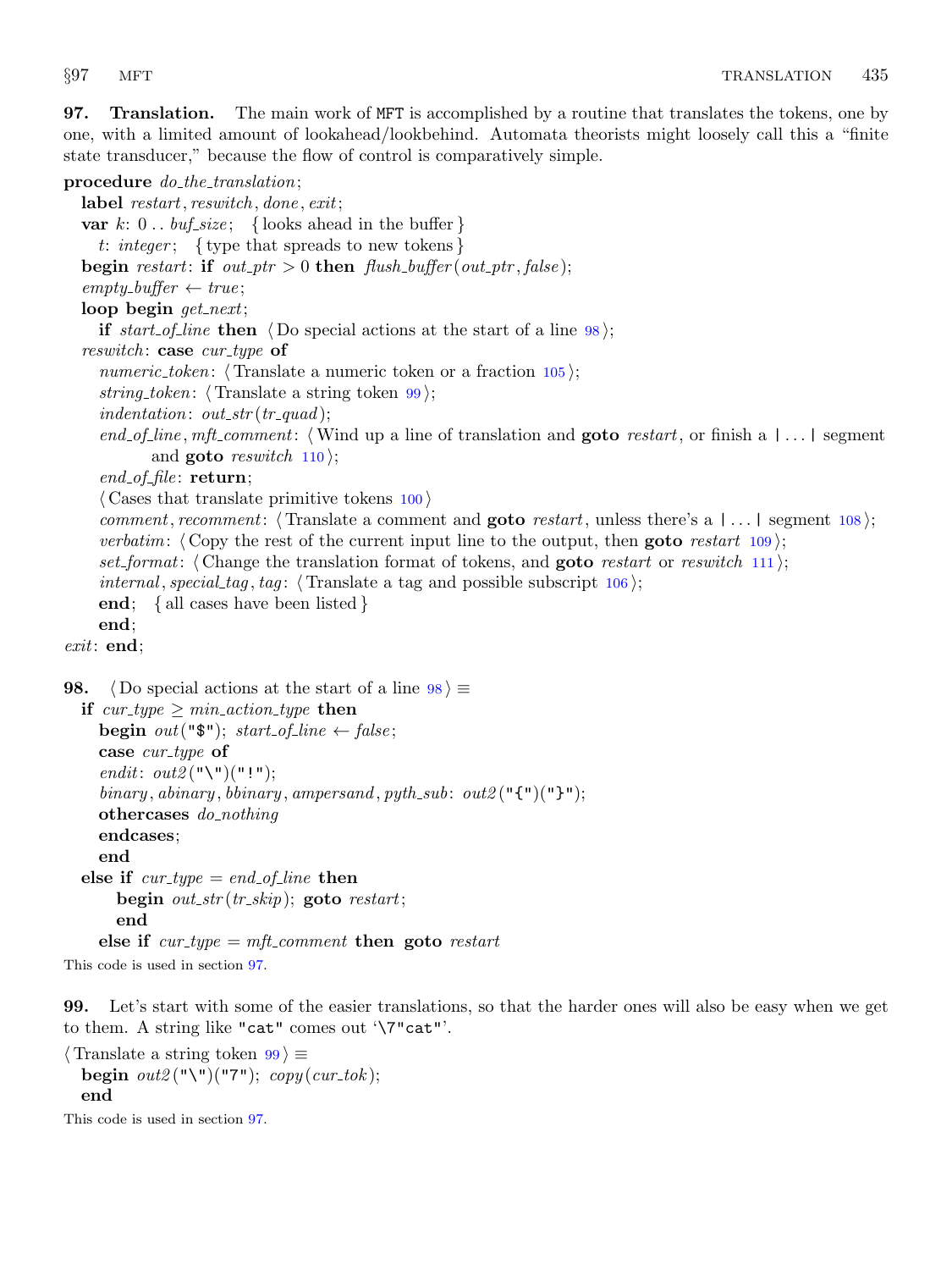<span id="page-35-0"></span>100. Similarly, the translation of 'sqrt' is '\1{sqrt}'.  $\langle$  Cases that translate primitive tokens 100  $\rangle \equiv$ op: out\_mac\_and\_name(" $1$ ", cur\_tok);  $command: out\_mac\_and\_name("2", cur\_tok);$ type\_name: if  $prev_type = command$  then  $out\_mac\_and\_name("1", cur\_tok)$ else  $out\_mac\_and\_name("2", cur\_tok);$ endit:  $out\_mac\_and\_name("3", cur\_tok);$ bbinary: out\_mac\_and\_name("4",  $cur\_tok$ ); bold:  $out\_mac\_and\_name("5", cur\_tok);$ binary: out\_mac\_and\_name(" $6$ ", cur\_tok); path\_join: out\_mac\_and\_name("8",  $cur\_tok$ );  $colon: out\_mac\_and\_name("?"", cur\_tok);$ See also sections 101, 102, and 103. This code is used in section [97](#page-34-0).

101. Here are a few more easy cases.

```
\langle Cases that translate primitive tokens 100 \rangle +≡
as_is, sharp, a binary: out_name (cur\_tok);double_back: out2("\")(";");
semicolon: begin{aligned} \text{begin out\_name} (cur\_tok); \text{ get\_next}; \end{aligned}if cur_type \neq end_of_line then
      if cur_type \neq endit then out 2(\mathbb{T}\setminus\mathbb{T})(\mathbb{T}_{\square}\mathbb{T});goto reswitch ;
  end;
```
102. Some of the primitives have a fixed output (independent of  $cur\_tok$ ):

```
\langle Cases that translate primitive tokens 100 \rangle +≡
backslash: out\_str(translation["\Psi<sub>;</sub>
pyth_sub: out\_str(tr\_ps);
less\_or\_equal: out\_str(tr\_le);greater_0r_equal: out\_str(tr\_ge);not\_equal: out\_str(tr\_ne);ampersonal: out\_str(tr\_amp);
```
103. The remaining primitive is slightly special.

 $\langle$  Cases that translate primitive tokens 100  $\rangle$  += input\_command: begin out\_mac\_and\_name("2", cur\_tok); out5("\")("h")("b")("b")("o")("x");  $\langle$  Scan the file name and output it in typewriter type [104](#page-36-0) $\rangle$ ; end;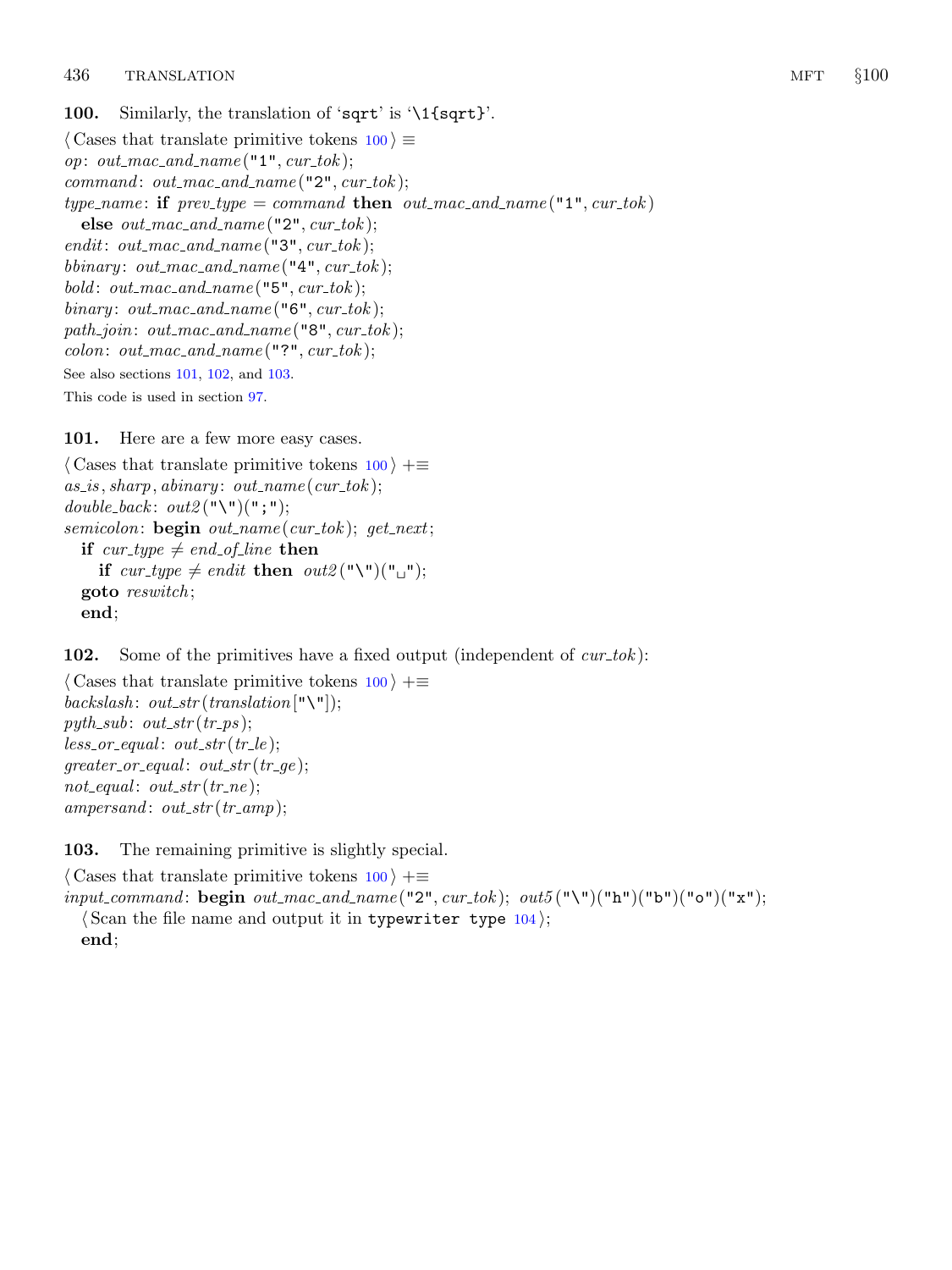<span id="page-36-0"></span>

104. File names have different formats on different computers, so we don't scan them with get\_next. Here we use a rule that probably covers most cases satisfactorily: We ignore leading blanks, then consider the file name to consist of all subsequent characters up to the first blank, semicolon, comment, or end-of-line. (A carriage\_return appears at the end of the line.)

 $\langle$  Scan the file name and output it in typewriter type 104 $\rangle \equiv$ while  $buffer[loc] = "^\mathsf{T}$  do  $incr(loc);$  $out5("{\iota}")("\`"\)("t")("t")("t")("u");$ while  $(\text{buffer}[\text{loc}] \neq "\text{u}") \wedge (\text{buffer}[\text{loc}] \neq "\text{u}") \wedge (\text{buffer}[\text{loc}] \neq "\text{u}") \wedge (\text{loc} < \text{limit})$  do **begin** out(buffer[loc]); incr(loc); end;  $out("}$ ")

This code is used in section [103.](#page-35-0)

105.  $\langle$  Translate a numeric token or a fraction 105 $\rangle \equiv$ 

if  $buffer[loc] = "/* then$ if char\_class [buffer [loc + 1]] = digit\_class then { it's a fraction } begin  $out5("\\"("f")("f")("a")("a")("c"); copy (cur_tok); get.next; out2("l")("f"); get.next;$  $copy(cur\_tok); out("}$ "); end else  $copy(cur\_tok)$ else  $copy(cur\_tok)$ 

This code is used in section [97](#page-34-0).

```
106. \langle Translate a tag and possible subscript 106 \rangle \equivbegin if length(curtok) = 1 then out_name(curtok)else out\_mac\_and\_name("\\", cur\_tok);get_next;
  if byte_mem[byte_start[prev_tok]] = "\cdot" then goto reswitch;
  case prev\_type of
  internal: begin if (cur_type = numeric\_token) \vee (cur_type \geq min\_suffix) then out2("\\"')("", ");goto reswitch ;
    end;
  special tag: if cur\_type < min\_suffix then goto reswitch
    else begin out("."); cur_type \leftarrow internal; goto reswitch;
       end;
  tag: begin if cur\_type = tag then
      if byte_mem[byte_start[cur_tok]] = " \cdot" then goto reswitch;
              { a sequence of primes goes on the main line }
    if (cur_type = numeric\_token) \vee (cur_type \ge min\_suffix) then 107 \rangleelse if cur_type = sharp then out\_str(tr\_sharp)else goto reswitch ;
    end;
  end; { there are no other cases }
  end
This code is used in section 97.
```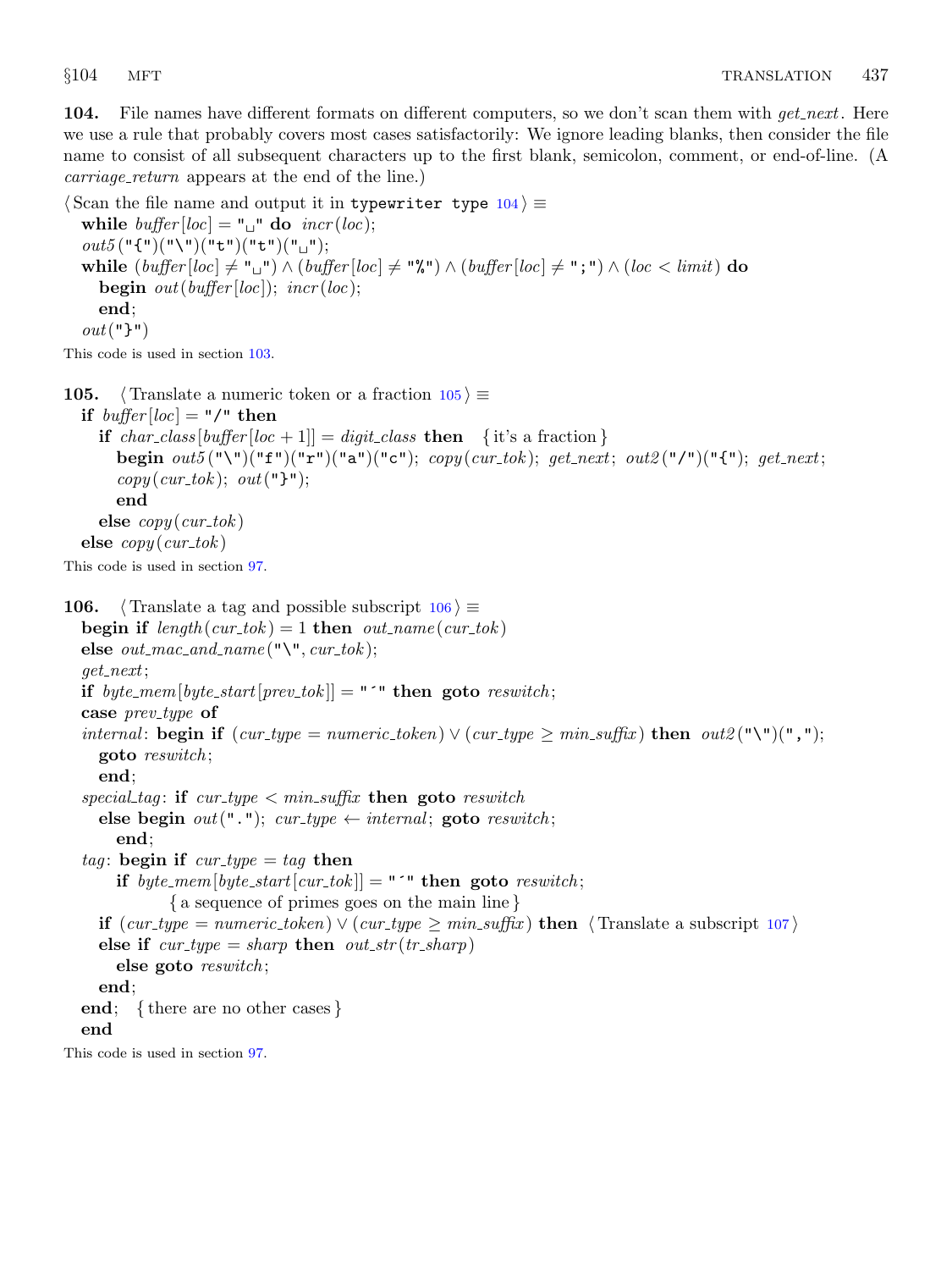```
107. \langle Translate a subscript 107 \rangle \equivbegin out2("["]("{");
  loop begin if cur\_type \geq min\_suffix then out\_name(cur\_tok)else copy(cur\_tok);if prev\_type = special\_tag then
       begin get.next; goto done;
       end;
    get_next;
    if cur\_type < min\_suffix then
       if cur type \neq numeric token then goto done;
    if cur\_type = prev\_type then
      if cur\_type = numeric\_token then out2 ("\")(",")
       else if char\_class[byte\_mem[byte\_start[cur\_tok]]] = char\_class[byte\_mem[byte\_start[prev\_tok]]] then
           if byte_mem[byte_start[prev_tok]] \neq "." then out(".")
           else out2("\\")(",");end;
done: out("}"); goto reswitch;
  end
This code is used in section 106.
```
108. The tricky thing about comments is that they might contain  $|\ldots|$ . We scan ahead for this, and replace the second ' $\vert$ ' by a *carriage\_return*.

```
\langle Translate a comment and goto restart, unless there's a | \dots | segment 108\rangle \equivbegin if cur\_type = comment then out2 ("\")("9");
  id\_first \leftarrow loc;while (loc < limit) \wedge (buffer[loc] \neq "\ ]") do incr(loc);copy(id\_first);if loc < limit then
     begin start_of_line \leftarrow true; incr(loc); k \leftarrow loc;while (k < limit) \wedge (buffer[k] \neq "\mid") do incr(k);buffer[k] \leftarrow carriage\_return;end
  else begin if out_buf[out_ptr] = "\" then out["_"];
     out_4 ("\")("p")("a")("r"); goto restart;
     end;
  end
```
This code is used in section [97](#page-34-0).

109.  $\langle$  Copy the rest of the current input line to the output, then goto restart 109 $\rangle \equiv$ **begin**  $id\_first \leftarrow loc$ ;  $loc \leftarrow limit$ ;  $copy(id\_first)$ ; if  $out\_ptr = 0$  then begin  $out\_ptr \leftarrow 1$ ;  $out\_buf[1] \leftarrow "\sqcup"$ ; end; goto restart; end This code is used in section [97](#page-34-0).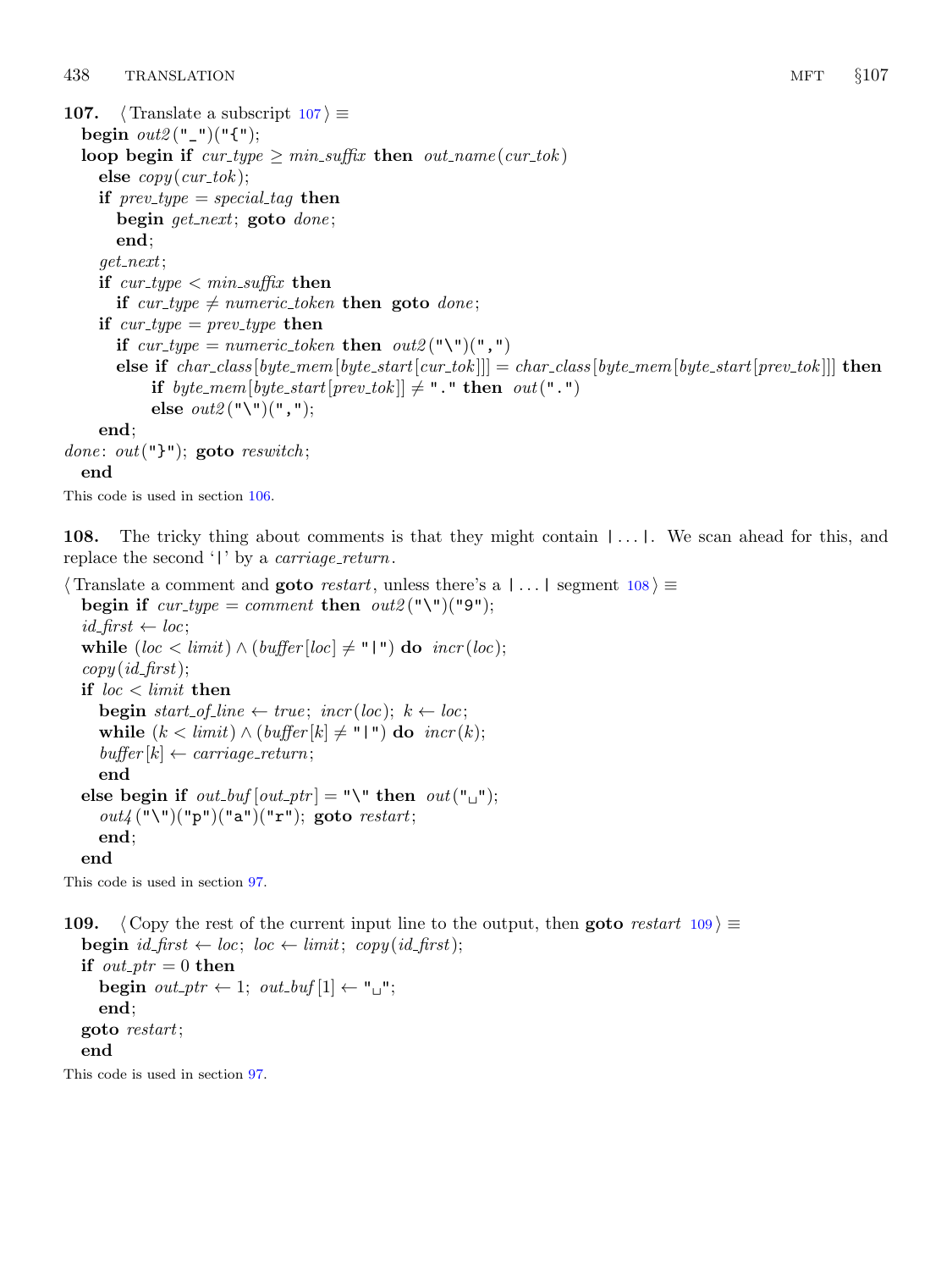<span id="page-38-0"></span>110. (Wind up a line of translation and goto restart, or finish a | . . . | segment and goto reswitch 110  $\rangle \equiv$ begin  $out("$")$ ;

```
if (loc < limit) \wedge (cur_type = end_ofu) then
  begin cur_type \leftarrow recomment; goto reswitch;
  end
else begin out4 ("\")("p")("a")("r"); goto restart;
  end;
end
```
This code is used in section [97](#page-34-0).

111.  $\langle$  Change the translation format of tokens, and **goto** restart or reswitch 111 $\rangle \equiv$ begin start\_of\_line  $\leftarrow$  false; get\_next; t  $\leftarrow$  cur\_type; while  $cur\_type \geq min\_symbolic\_token$  do begin get\_next; if  $cur\_type \geq min\_symbolic\_token$  then  $ilk[cur\_tok] \leftarrow t;$ end; if cur\_type  $\neq$  end\_of\_line then if cur\_type  $\neq mft$ \_comment then begin  $err\_print('! \text{tdnly\_symbolic\_token\_shown\_should\_appear\_after \text{td},\text{%%'});$  goto  $result$ ; end;  $empty\_buffer \leftarrow true;$  goto restart; end This code is used in section [97](#page-34-0).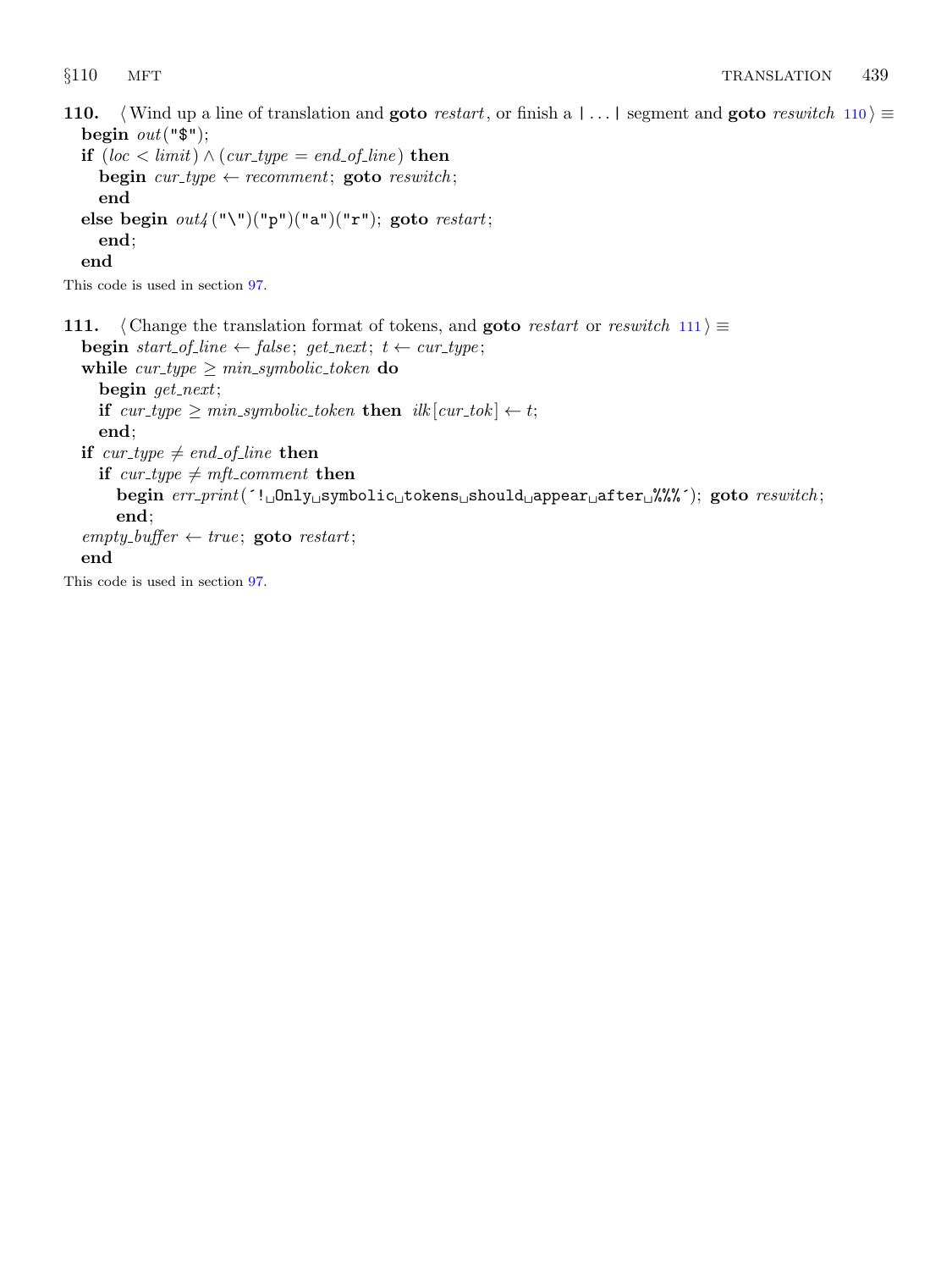<span id="page-39-0"></span>112. The main program. Let's put it all together now: MFT starts and ends here.

**begin** *initialize*; { beginning of the main program } print\_ln(banner); { print a "banner line" }  $\langle$  Store all the primitives [65](#page-21-0) $\rangle$ ;  $\langle$  Store all the translations  $73$ ;  $\langle$  Initialize the input system [44](#page-14-0) $\rangle$ ; *do\_the\_translation*;  $\langle$  Check that all changes have been read [49](#page-15-0) $\rangle$ ; end\_of\_MFT: { here files should be closed if the operating system requires it }  $\langle$  Print the job *history* 113 $\rangle$ ;

end.

113. Some implementations may wish to pass the *history* value to the operating system so that it can be used to govern whether or not other programs are started. Here we simply report the history to the user.

 $\langle$  Print the job *history* 113  $\rangle \equiv$ 

case history of

 $spotless: print\_nl($  (No<sub> $\sqcup$ </sub>errors $\sqcup$ were $\sqcup$ found.)  $\land$ );  $\mathit{harmless\_message}$ :  $\mathit{print\_nl}$  ( $\mathsf{(\mathrm{Did\_you\_see\_the\_learning\_message\_above?)}$ );  $error\_message: \; print\_nl($  (Pardon  $\text{m}$ e, but I think I spotted something wrong.)  $^{\prime}$ ;  $\mathit{fatal\_message:}\ print\_nl($  (That $\text{Lwas}_\text{u}$ a $\text{Laf}$ atal $\text{Lerror}, \text{Lmy}_\text{u}$ friend.)  $^{\circ}$ ); end { there are no other cases }

This code is used in section 112.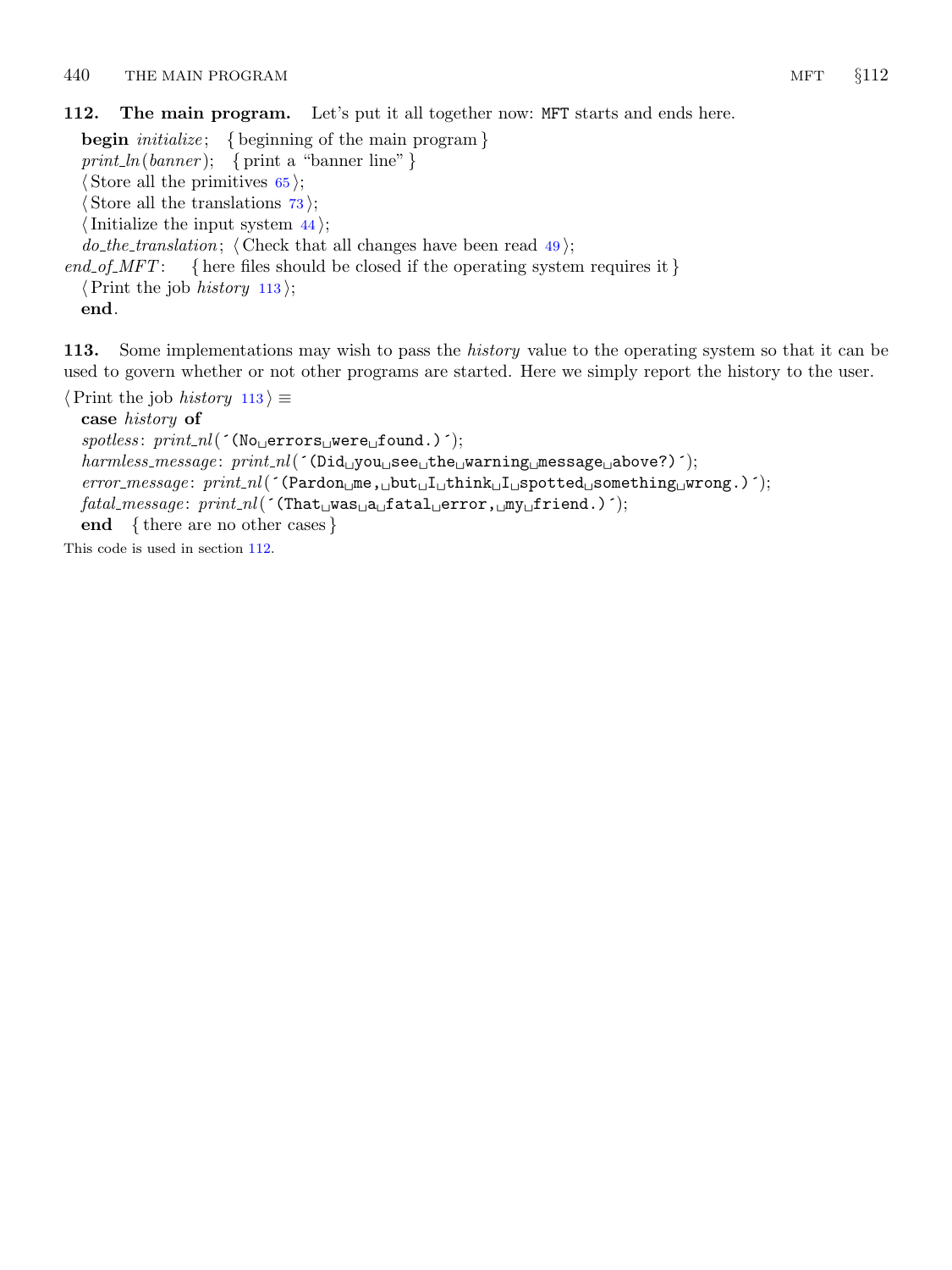<span id="page-40-0"></span>114. System-dependent changes. This module should be replaced, if necessary, by changes to the program that are necessary to make MFT work at a particular installation. It is usually best to design your change file so that all changes to previous modules preserve the module numbering; then everybody's version will be consistent with the printed program. More extensive changes, which introduce new modules, can be inserted here; then only the index itself will get a new module number.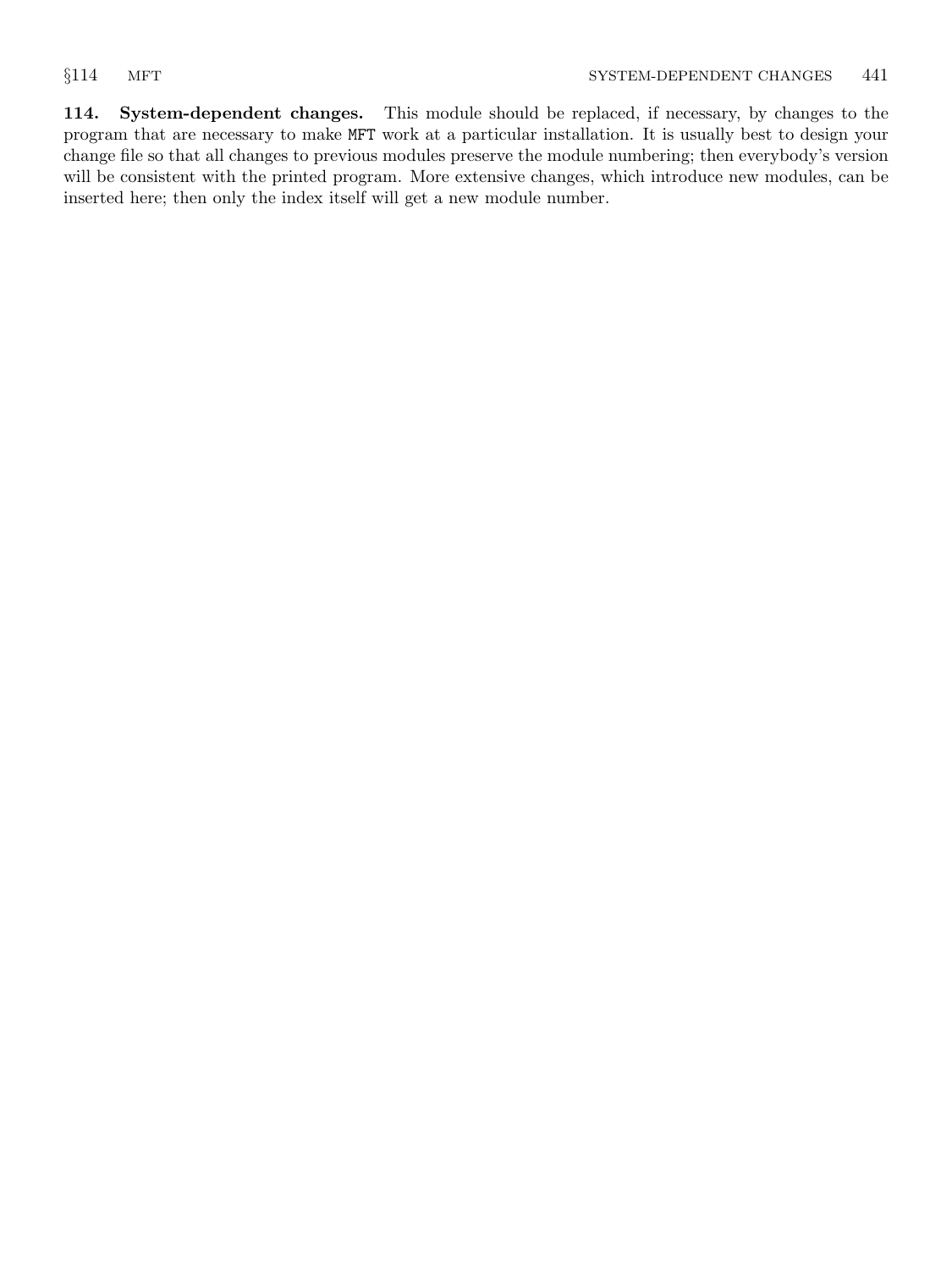<span id="page-41-0"></span>115. Index.

 $\backslash !$  : [98](#page-34-0).  $\backslash$ , : [106](#page-36-0), [107](#page-37-0).  $\backslash$ : [101](#page-35-0). \? : [100](#page-35-0). \\ : [106](#page-36-0).  $\backslash$  : [101](#page-35-0). \AM, etc : [73.](#page-27-0) \frac : [105.](#page-36-0) \input mftmac : [88.](#page-31-0) \par : [108,](#page-37-0) [110.](#page-38-0)  $\lambda_1$ : [100](#page-35-0).  $\lambda$ 2 : [100](#page-35-0).  $\lambda$ 3 : [100](#page-35-0).  $\lambda$ 4 : [100](#page-35-0).  $\sqrt{5}$ : [100](#page-35-0).  $\sqrt{6}$ : [100](#page-35-0).  $\sqrt{7}$ : [99](#page-34-0).  $\sqrt{8}$ : [100](#page-35-0).  $\sqrt{9}$ : [108](#page-37-0). {} : [98](#page-34-0).  $abinary: 63, 70, 98, 101.$  $abinary: 63, 70, 98, 101.$  $abinary: 63, 70, 98, 101.$  $abinary: 63, 70, 98, 101.$  $abinary: 63, 70, 98, 101.$  $abinary: 63, 70, 98, 101.$  $abinary: 63, 70, 98, 101.$  $abinary: 63, 70, 98, 101.$  $ampersonal: 63, 70, 98, 102.$  $ampersonal: 63, 70, 98, 102.$  $ampersonal: 63, 70, 98, 102.$  $ampersonal: 63, 70, 98, 102.$  $ampersonal: 63, 70, 98, 102.$  $ampersonal: 63, 70, 98, 102.$  $ampersonal: 63, 70, 98, 102.$  $ampersonal: 63, 70, 98, 102.$  $ampersonal: 63, 70, 98, 102.$  $as_is: 63, 65, 66, 70, 101.$  $as_is: 63, 65, 66, 70, 101.$  $as_is: 63, 65, 66, 70, 101.$  $as_is: 63, 65, 66, 70, 101.$  $as_is: 63, 65, 66, 70, 101.$  $as_is: 63, 65, 66, 70, 101.$  $as_is: 63, 65, 66, 70, 101.$  $as_is: 63, 65, 66, 70, 101.$  $as_is: 63, 65, 66, 70, 101.$  $as_is: 63, 65, 66, 70, 101.$ ASCII code: [11.](#page-4-0) ASCII<sub>-code</sub>: [12,](#page-4-0) [13,](#page-4-0) [15,](#page-4-0) [27,](#page-7-0) [28,](#page-8-0) [36,](#page-11-0) [51,](#page-16-0) [72,](#page-27-0) [78,](#page-28-0) [80,](#page-29-0) [86,](#page-31-0) [91,](#page-32-0) [95](#page-33-0).  $b: 87.$  $b: 87.$ backslash:  $63, 65, 102$  $63, 65, 102$  $63, 65, 102$  $63, 65, 102$  $63, 65, 102$ . banner:  $2, 112.$  $2, 112.$  $2, 112.$  $2, 112.$ bbinary:  $63, 65, 98, 100$  $63, 65, 98, 100$  $63, 65, 98, 100$  $63, 65, 98, 100$  $63, 65, 98, 100$  $63, 65, 98, 100$  $63, 65, 98, 100$ .  $binary: 63, 66, 70, 98, 100.$  $binary: 63, 66, 70, 98, 100.$  $binary: 63, 66, 70, 98, 100.$  $binary: 63, 66, 70, 98, 100.$  $binary: 63, 66, 70, 98, 100.$  $binary: 63, 66, 70, 98, 100.$  $binary: 63, 66, 70, 98, 100.$  $binary: 63, 66, 70, 98, 100.$  $binary: 63, 66, 70, 98, 100.$  $binary: 63, 66, 70, 98, 100.$  $bold: 63, 66, 71, 100.$  $bold: 63, 66, 71, 100.$  $bold: 63, 66, 71, 100.$  $bold: 63, 66, 71, 100.$  $bold: 63, 66, 71, 100.$  $bold: 63, 66, 71, 100.$  $bold: 63, 66, 71, 100.$  $bold: 63, 66, 71, 100.$ boolean: [28](#page-8-0), [34](#page-11-0), [37,](#page-11-0) [77,](#page-28-0) [87](#page-31-0).  $break: 22.$  $break: 22.$  $break: 22.$ break out: [89,](#page-31-0) [90](#page-32-0), [91.](#page-32-0)  $\textit{buf\_size}:$  [8](#page-3-0), [27,](#page-7-0) [28,](#page-8-0) [29](#page-9-0), [34](#page-11-0), [36,](#page-11-0) [37,](#page-11-0) [38](#page-11-0), [42](#page-13-0), [55,](#page-16-0) [58,](#page-17-0) [96,](#page-33-0) [97](#page-34-0). buffer : [27](#page-7-0), [28](#page-8-0), [29,](#page-9-0) [30](#page-9-0), [37,](#page-11-0) [39,](#page-12-0) [41](#page-12-0), [42,](#page-13-0) [43](#page-13-0), [44](#page-14-0), [48,](#page-15-0) [49,](#page-15-0) [55](#page-16-0), [58,](#page-17-0) [59,](#page-17-0) [61](#page-17-0), [62](#page-18-0), [64,](#page-20-0) [79](#page-29-0), [80](#page-29-0), [81,](#page-30-0) [82,](#page-30-0) [85,](#page-30-0) [96](#page-33-0), [104,](#page-36-0) [105](#page-36-0), [108.](#page-37-0) byte\_mem:  $50, 51, 52, 53, 58, 61, 62, 72, 93,$  $50, 51, 52, 53, 58, 61, 62, 72, 93,$  $50, 51, 52, 53, 58, 61, 62, 72, 93,$  $50, 51, 52, 53, 58, 61, 62, 72, 93,$  $50, 51, 52, 53, 58, 61, 62, 72, 93,$  $50, 51, 52, 53, 58, 61, 62, 72, 93,$  $50, 51, 52, 53, 58, 61, 62, 72, 93,$  $50, 51, 52, 53, 58, 61, 62, 72, 93,$  $50, 51, 52, 53, 58, 61, 62, 72, 93,$  $50, 51, 52, 53, 58, 61, 62, 72, 93,$  $50, 51, 52, 53, 58, 61, 62, 72, 93,$  $50, 51, 52, 53, 58, 61, 62, 72, 93,$  $50, 51, 52, 53, 58, 61, 62, 72, 93,$  $50, 51, 52, 53, 58, 61, 62, 72, 93,$  $50, 51, 52, 53, 58, 61, 62, 72, 93,$  $50, 51, 52, 53, 58, 61, 62, 72, 93,$  $50, 51, 52, 53, 58, 61, 62, 72, 93,$  $50, 51, 52, 53, 58, 61, 62, 72, 93,$ [94,](#page-33-0) [106,](#page-36-0) [107.](#page-37-0) byte\_ptr:  $52, 53, 54, 62, 72$  $52, 53, 54, 62, 72$  $52, 53, 54, 62, 72$  $52, 53, 54, 62, 72$  $52, 53, 54, 62, 72$  $52, 53, 54, 62, 72$  $52, 53, 54, 62, 72$  $52, 53, 54, 62, 72$ . byte start: [50](#page-16-0), [51,](#page-16-0) [52,](#page-16-0) [53](#page-16-0), [54,](#page-16-0) [55](#page-16-0), [61,](#page-17-0) [62](#page-18-0), [72,](#page-27-0) [93,](#page-32-0) [94,](#page-33-0) [106](#page-36-0), [107](#page-37-0). c: [80](#page-29-0). carriage return: [79](#page-29-0), [85](#page-30-0), [104](#page-36-0), [108](#page-37-0). Change file ended...:  $40, 42, 48$  $40, 42, 48$  $40, 42, 48$  $40, 42, 48$  $40, 42, 48$ . Change file entry did not match:  $49$ .  $change_buffer: 36, 37, 38, 41, 42, 49.$  $change_buffer: 36, 37, 38, 41, 42, 49.$  $change_buffer: 36, 37, 38, 41, 42, 49.$  $change_buffer: 36, 37, 38, 41, 42, 49.$  $change_buffer: 36, 37, 38, 41, 42, 49.$  $change_buffer: 36, 37, 38, 41, 42, 49.$  $change_buffer: 36, 37, 38, 41, 42, 49.$  $change_buffer: 36, 37, 38, 41, 42, 49.$  $change_buffer: 36, 37, 38, 41, 42, 49.$  $change_buffer: 36, 37, 38, 41, 42, 49.$  $change_buffer: 36, 37, 38, 41, 42, 49.$  $change_buffer: 36, 37, 38, 41, 42, 49.$  $change_buffer: 36, 37, 38, 41, 42, 49.$  $change_{\_}changing: 35, 42, 44, 48.$  $change_{\_}changing: 35, 42, 44, 48.$  $change_{\_}changing: 35, 42, 44, 48.$  $change_{\_}changing: 35, 42, 44, 48.$  $change_{\_}changing: 35, 42, 44, 48.$  $change_{\_}changing: 35, 42, 44, 48.$  $change_{\_}changing: 35, 42, 44, 48.$  $change_{\_}changing: 35, 42, 44, 48.$ 

change file : [3,](#page-2-0) [23](#page-7-0), [24](#page-7-0), [30](#page-9-0), [34,](#page-11-0) [36,](#page-11-0) [39](#page-12-0), [40](#page-12-0), [42](#page-13-0), [48.](#page-15-0) change limit: [36](#page-11-0), [37](#page-11-0), [38,](#page-11-0) [41](#page-12-0), [42,](#page-13-0) [46,](#page-14-0) [49](#page-15-0). changing : [30](#page-9-0), [34,](#page-11-0) [35](#page-11-0), [36](#page-11-0), [38,](#page-11-0) [42](#page-13-0), [44,](#page-14-0) [45](#page-14-0), [49.](#page-15-0)  $char: 13.$  $char: 13.$  $char: 13.$ char\_class: [17,](#page-5-0) [78,](#page-28-0) [79](#page-29-0), [80,](#page-29-0) [81,](#page-30-0) [105](#page-36-0), [107.](#page-37-0) character set dependencies: [17,](#page-5-0) [79.](#page-29-0)  $check\_change: 42, 46.$  $check\_change: 42, 46.$  $check\_change: 42, 46.$  $check\_change: 42, 46.$ chr: [13](#page-4-0), [15](#page-4-0), [18](#page-6-0). class: [80](#page-29-0), [81](#page-30-0). colon: [63](#page-19-0), [65](#page-21-0), [100.](#page-35-0)  $command: 63, 65, 66, 70, 71, 100.$  $command: 63, 65, 66, 70, 71, 100.$  $command: 63, 65, 66, 70, 71, 100.$  $command: 63, 65, 66, 70, 71, 100.$  $command: 63, 65, 66, 70, 71, 100.$  $command: 63, 65, 66, 70, 71, 100.$  $command: 63, 65, 66, 70, 71, 100.$  $command: 63, 65, 66, 70, 71, 100.$  $command: 63, 65, 66, 70, 71, 100.$  $command: 63, 65, 66, 70, 71, 100.$  $command: 63, 65, 66, 70, 71, 100.$  $command: 63, 65, 66, 70, 71, 100.$  $comment: \underline{63}, 71, 97, 108.$  $comment: \underline{63}, 71, 97, 108.$  $comment: \underline{63}, 71, 97, 108.$  $comment: \underline{63}, 71, 97, 108.$  $comment: \underline{63}, 71, 97, 108.$  $comment: \underline{63}, 71, 97, 108.$  $comment: \underline{63}, 71, 97, 108.$  $comment: \underline{63}, 71, 97, 108.$  $comment: \underline{63}, 71, 97, 108.$ confusion: [32.](#page-10-0) *continue*:  $\frac{5}{2}$ , [38](#page-11-0), [39](#page-12-0).  $copy: \underline{96}, 99, 105, 107, 108, 109.$  $copy: \underline{96}, 99, 105, 107, 108, 109.$  $copy: \underline{96}, 99, 105, 107, 108, 109.$  $copy: \underline{96}, 99, 105, 107, 108, 109.$  $copy: \underline{96}, 99, 105, 107, 108, 109.$  $copy: \underline{96}, 99, 105, 107, 108, 109.$  $copy: \underline{96}, 99, 105, 107, 108, 109.$  $copy: \underline{96}, 99, 105, 107, 108, 109.$  $copy: \underline{96}, 99, 105, 107, 108, 109.$  $copy: \underline{96}, 99, 105, 107, 108, 109.$  $copy: \underline{96}, 99, 105, 107, 108, 109.$  $copy: \underline{96}, 99, 105, 107, 108, 109.$  $copy: \underline{96}, 99, 105, 107, 108, 109.$  $cur\_tok$ : [64](#page-20-0), [72,](#page-27-0) [73](#page-27-0), <u>75</u>, [76](#page-28-0), [80](#page-29-0), [81,](#page-30-0) [99](#page-34-0), [100,](#page-35-0) [101](#page-35-0), [102,](#page-35-0) [103,](#page-35-0) [105,](#page-36-0) [106,](#page-36-0) [107,](#page-37-0) [111.](#page-38-0)  $\textit{cur_type}:$  [75](#page-28-0), [76](#page-28-0), [80](#page-29-0), [81](#page-30-0), [97,](#page-34-0) [98,](#page-34-0) [101,](#page-35-0) [106,](#page-36-0) [107,](#page-37-0) [108,](#page-37-0) [110,](#page-38-0) [111.](#page-38-0)  $d: 91.$  $d: 91.$  $decr: \underline{6}, 28, 87, 91.$  $decr: \underline{6}, 28, 87, 91.$  $decr: \underline{6}, 28, 87, 91.$  $decr: \underline{6}, 28, 87, 91.$  $decr: \underline{6}, 28, 87, 91.$  $decr: \underline{6}, 28, 87, 91.$  $decr: \underline{6}, 28, 87, 91.$  $decr: \underline{6}, 28, 87, 91.$  $decr: \underline{6}, 28, 87, 91.$ digit class:  $\frac{78}{79}$  $\frac{78}{79}$  $\frac{78}{79}$  $\frac{78}{79}$  $\frac{78}{79}$ , 79, [81,](#page-30-0) [105](#page-36-0).  $do\_nothinging: \underline{6}, 81, 98.$  $do\_nothinging: \underline{6}, 81, 98.$  $do\_nothinging: \underline{6}, 81, 98.$  $do\_nothinging: \underline{6}, 81, 98.$  $do\_nothinging: \underline{6}, 81, 98.$  $do\_nothinging: \underline{6}, 81, 98.$  $do\_nothinging: \underline{6}, 81, 98.$ do the translation: [97,](#page-34-0) [112](#page-39-0). done:  $\frac{5}{9}$  $\frac{5}{9}$  $\frac{5}{9}$ , [38](#page-11-0), [39,](#page-12-0) [80,](#page-29-0) [81,](#page-30-0) [87](#page-31-0), [97](#page-34-0), [107](#page-37-0). double\_back:  $63, 65, 101$  $63, 65, 101$  $63, 65, 101$  $63, 65, 101$  $63, 65, 101$ .  $eight\_bits: \frac{50}{75}, \frac{87}{5}.$  $eight\_bits: \frac{50}{75}, \frac{87}{5}.$  $eight\_bits: \frac{50}{75}, \frac{87}{5}.$ else: [7](#page-3-0).  $emit: 81, 82, 85.$  $emit: 81, 82, 85.$  $emit: 81, 82, 85.$  $emit: 81, 82, 85.$  $emit: 81, 82, 85.$  $emit: 81, 82, 85.$  $emit: 81, 82, 85.$  $empty\_buffer: \quad 77, 80, 85, 97, 111.$  $empty\_buffer: \quad 77, 80, 85, 97, 111.$  $empty\_buffer: \quad 77, 80, 85, 97, 111.$  $empty\_buffer: \quad 77, 80, 85, 97, 111.$  $empty\_buffer: \quad 77, 80, 85, 97, 111.$  $empty\_buffer: \quad 77, 80, 85, 97, 111.$  $empty\_buffer: \quad 77, 80, 85, 97, 111.$  $empty\_buffer: \quad 77, 80, 85, 97, 111.$  $empty\_buffer: \quad 77, 80, 85, 97, 111.$  $empty\_buffer: \quad 77, 80, 85, 97, 111.$ end: [7](#page-3-0).  $end\_line\_class:$   $\frac{78}{79}, 81.$  $\frac{78}{79}, 81.$  $\frac{78}{79}, 81.$  $\frac{78}{79}, 81.$  $end\_of\_file: 63, 85, 97.$  $end\_of\_file: 63, 85, 97.$  $end\_of\_file: 63, 85, 97.$  $end\_of\_file: 63, 85, 97.$  $end\_of\_file: 63, 85, 97.$  $end\_of\_file: 63, 85, 97.$ end of line:  $63, 76, 81, 97, 98, 101, 110, 111$  $63, 76, 81, 97, 98, 101, 110, 111$  $63, 76, 81, 97, 98, 101, 110, 111$  $63, 76, 81, 97, 98, 101, 110, 111$  $63, 76, 81, 97, 98, 101, 110, 111$  $63, 76, 81, 97, 98, 101, 110, 111$  $63, 76, 81, 97, 98, 101, 110, 111$  $63, 76, 81, 97, 98, 101, 110, 111$  $63, 76, 81, 97, 98, 101, 110, 111$  $63, 76, 81, 97, 98, 101, 110, 111$  $63, 76, 81, 97, 98, 101, 110, 111$  $63, 76, 81, 97, 98, 101, 110, 111$  $63, 76, 81, 97, 98, 101, 110, 111$  $63, 76, 81, 97, 98, 101, 110, 111$ . end\_of\_MFT:  $\frac{3}{2}$ , [31](#page-9-0), [112.](#page-39-0) endcases: [7](#page-3-0). endit:  $63, 65, 66, 71, 98, 100, 101$  $63, 65, 66, 71, 98, 100, 101$  $63, 65, 66, 71, 98, 100, 101$  $63, 65, 66, 71, 98, 100, 101$  $63, 65, 66, 71, 98, 100, 101$  $63, 65, 66, 71, 98, 100, 101$  $63, 65, 66, 71, 98, 100, 101$  $63, 65, 66, 71, 98, 100, 101$  $63, 65, 66, 71, 98, 100, 101$  $63, 65, 66, 71, 98, 100, 101$  $63, 65, 66, 71, 98, 100, 101$  $63, 65, 66, 71, 98, 100, 101$  $63, 65, 66, 71, 98, 100, 101$ .  $eof: 28.$  $eof: 28.$  $eof: 28.$ eoln: [28](#page-8-0). err\_print: [29](#page-9-0), [35](#page-11-0), [39,](#page-12-0) [40](#page-12-0), [42,](#page-13-0) [43](#page-13-0), [48,](#page-15-0) [49,](#page-15-0) [83](#page-30-0), [84,](#page-30-0) [111](#page-38-0). error: [28](#page-8-0), [29,](#page-9-0) [31.](#page-9-0)  $error\_message: \quad 9, \quad 113.$  $error\_message: \quad 9, \quad 113.$  $error\_message: \quad 9, \quad 113.$  $error\_message: \quad 9, \quad 113.$  $error\_message: \quad 9, \quad 113.$  $exit: 5, 6, 37, 38, 42, 80, 91, 97.$  $exit: 5, 6, 37, 38, 42, 80, 91, 97.$  $exit: 5, 6, 37, 38, 42, 80, 91, 97.$  $exit: 5, 6, 37, 38, 42, 80, 91, 97.$  $exit: 5, 6, 37, 38, 42, 80, 91, 97.$  $exit: 5, 6, 37, 38, 42, 80, 91, 97.$  $exit: 5, 6, 37, 38, 42, 80, 91, 97.$  $exit: 5, 6, 37, 38, 42, 80, 91, 97.$  $exit: 5, 6, 37, 38, 42, 80, 91, 97.$  $exit: 5, 6, 37, 38, 42, 80, 91, 97.$  $exit: 5, 6, 37, 38, 42, 80, 91, 97.$  $exit: 5, 6, 37, 38, 42, 80, 91, 97.$  $exit: 5, 6, 37, 38, 42, 80, 91, 97.$  $exit: 5, 6, 37, 38, 42, 80, 91, 97.$  $exit: 5, 6, 37, 38, 42, 80, 91, 97.$  $exit: 5, 6, 37, 38, 42, 80, 91, 97.$ f: [28.](#page-8-0) false: [28](#page-8-0), [35,](#page-11-0) [36,](#page-11-0) [37](#page-11-0), [42,](#page-13-0) [44](#page-14-0), [47](#page-14-0), [85,](#page-30-0) [87](#page-31-0), [88](#page-31-0), [91,](#page-32-0) [97,](#page-34-0) [98](#page-34-0), [111](#page-38-0).  $fatal_error: 31, 32, 33.$  $fatal_error: 31, 32, 33.$  $fatal_error: 31, 32, 33.$  $fatal_error: 31, 32, 33.$  $fatal_error: 31, 32, 33.$  $fatal_error: 31, 32, 33.$  $fatal\_message: \quad 9, \; 113.$  $fatal\_message: \quad 9, \; 113.$  $fatal\_message: \quad 9, \; 113.$  $fatal\_message: \quad 9, \; 113.$  $fatal\_message: \quad 9, \; 113.$  $final\_limit:$   $28.$  $first\_loc: 96$  $first\_loc: 96$ . first text char:  $\frac{13}{18}$  $\frac{13}{18}$  $\frac{13}{18}$ , 18.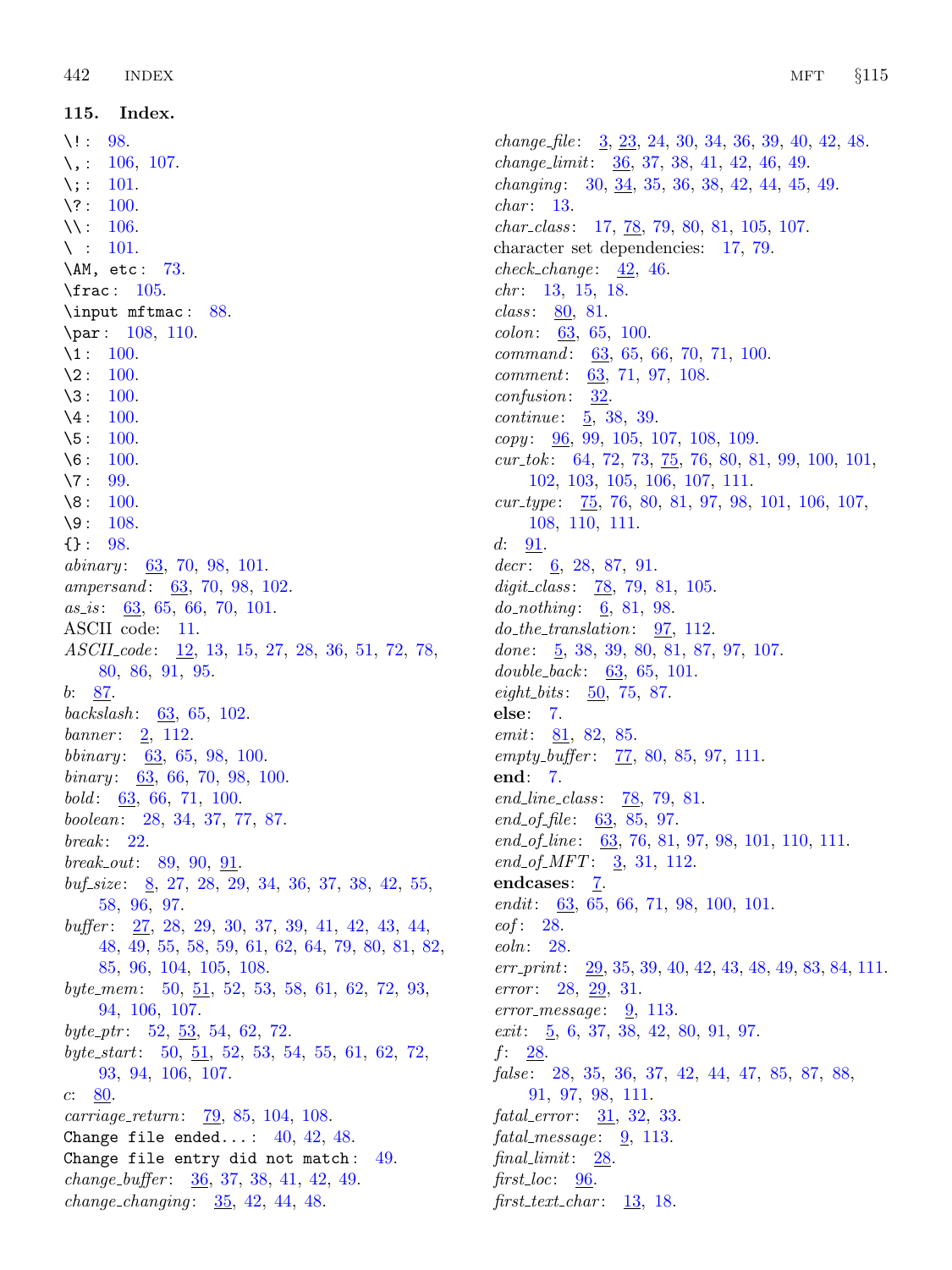flush buffer:  $87, 88, 91, 92, 97$  $87, 88, 91, 92, 97$  $87, 88, 91, 92, 97$  $87, 88, 91, 92, 97$  $87, 88, 91, 92, 97$  $87, 88, 91, 92, 97$  $87, 88, 91, 92, 97$  $87, 88, 91, 92, 97$  $87, 88, 91, 92, 97$ . found:  $\overline{5}$  $\overline{5}$  $\overline{5}$ , [58,](#page-17-0) [60,](#page-17-0) [61](#page-17-0), [80](#page-29-0), [81.](#page-30-0) get: [28.](#page-8-0)  $get\_line: 34, 45, 85.$  $get\_line: 34, 45, 85.$  $get\_line: 34, 45, 85.$  $get\_line: 34, 45, 85.$  $get\_line: 34, 45, 85.$  $get\_line: 34, 45, 85.$  $get\_line: 34, 45, 85.$  $get.next: 75, 77, 80, 97, 101, 104, 105, 106,$  $get.next: 75, 77, 80, 97, 101, 104, 105, 106,$  $get.next: 75, 77, 80, 97, 101, 104, 105, 106,$  $get.next: 75, 77, 80, 97, 101, 104, 105, 106,$  $get.next: 75, 77, 80, 97, 101, 104, 105, 106,$  $get.next: 75, 77, 80, 97, 101, 104, 105, 106,$  $get.next: 75, 77, 80, 97, 101, 104, 105, 106,$  $get.next: 75, 77, 80, 97, 101, 104, 105, 106,$  $get.next: 75, 77, 80, 97, 101, 104, 105, 106,$  $get.next: 75, 77, 80, 97, 101, 104, 105, 106,$  $get.next: 75, 77, 80, 97, 101, 104, 105, 106,$  $get.next: 75, 77, 80, 97, 101, 104, 105, 106,$  $get.next: 75, 77, 80, 97, 101, 104, 105, 106,$  $get.next: 75, 77, 80, 97, 101, 104, 105, 106,$  $get.next: 75, 77, 80, 97, 101, 104, 105, 106,$  $get.next: 75, 77, 80, 97, 101, 104, 105, 106,$ [107,](#page-37-0) [111](#page-38-0). greater\_or\_equal:  $63, 70, 102$  $63, 70, 102$  $63, 70, 102$  $63, 70, 102$  $63, 70, 102$ .  $h: \frac{56}{9}, \frac{58}{9}.$  $h: \frac{56}{9}, \frac{58}{9}.$  $h: \frac{56}{9}, \frac{58}{9}.$ harmless\_message:  $9, 113$  $9, 113$ . *hash*:  $52, 55, 57, 60$  $52, 55, 57, 60$  $52, 55, 57, 60$  $52, 55, 57, 60$  $52, 55, 57, 60$  $52, 55, 57, 60$  $52, 55, 57, 60$ . hash\_size:  $8, 55, 56, 57, 58, 59$  $8, 55, 56, 57, 58, 59$  $8, 55, 56, 57, 58, 59$  $8, 55, 56, 57, 58, 59$  $8, 55, 56, 57, 58, 59$  $8, 55, 56, 57, 58, 59$  $8, 55, 56, 57, 58, 59$  $8, 55, 56, 57, 58, 59$  $8, 55, 56, 57, 58, 59$  $8, 55, 56, 57, 58, 59$  $8, 55, 56, 57, 58, 59$ . *history*:  $9, 10, 113$  $9, 10, 113$  $9, 10, 113$  $9, 10, 113$  $9, 10, 113$ . Hmm... n of the preceding...:  $43$ . *i*: <u>[14](#page-4-0)</u>, <u>[58](#page-17-0)</u>, <u>[72](#page-27-0)</u>. *id\_first*:  $\underline{55}$  $\underline{55}$  $\underline{55}$ , [58](#page-17-0), [59,](#page-17-0) [61,](#page-17-0) [62,](#page-18-0) [64](#page-20-0), [80](#page-29-0), [81,](#page-30-0) [108,](#page-37-0) [109](#page-37-0). *id*<sub>-loc</sub>:  $\frac{55}{56}$  $\frac{55}{56}$  $\frac{55}{56}$ , [58](#page-17-0), [59](#page-17-0), [61](#page-17-0), [62](#page-18-0), [65](#page-21-0), [80](#page-29-0). ilk: [50](#page-16-0), [51,](#page-16-0) [63](#page-19-0), [64](#page-20-0), [80,](#page-29-0) [111.](#page-38-0) Incomplete string... : [83](#page-30-0). incr : [6,](#page-2-0) [28](#page-8-0), [39,](#page-12-0) [40,](#page-12-0) [42](#page-13-0), [46,](#page-14-0) [47](#page-14-0), [48,](#page-15-0) [59,](#page-17-0) [61](#page-17-0), [62,](#page-18-0) [72](#page-27-0), [80,](#page-29-0) [81,](#page-30-0) [82](#page-30-0), [87](#page-31-0), [89](#page-31-0), [104](#page-36-0), [108](#page-37-0). indentation: [63](#page-19-0), [81,](#page-30-0) [97](#page-34-0). initialize:  $3, 112$  $3, 112$  $3, 112$ . Input line too long : [28](#page-8-0).  $input_{command}:$  [63,](#page-19-0) [66,](#page-22-0) [103.](#page-35-0)  $input\_has\_ended: \quad \underline{34}, \ 42, \ 44, \ 46, \ 85.$  $input\_has\_ended: \quad \underline{34}, \ 42, \ 44, \ 46, \ 85.$  $input\_has\_ended: \quad \underline{34}, \ 42, \ 44, \ 46, \ 85.$  $input\_has\_ended: \quad \underline{34}, \ 42, \ 44, \ 46, \ 85.$  $input\_has\_ended: \quad \underline{34}, \ 42, \ 44, \ 46, \ 85.$  $input\_has\_ended: \quad \underline{34}, \ 42, \ 44, \ 46, \ 85.$  $input\_has\_ended: \quad \underline{34}, \ 42, \ 44, \ 46, \ 85.$  $input\_has\_ended: \quad \underline{34}, \ 42, \ 44, \ 46, \ 85.$  $input\_has\_ended: \quad \underline{34}, \ 42, \ 44, \ 46, \ 85.$  $input\_ln: \quad 28, 39, 40, 42, 46, 47, 48.$  $input\_ln: \quad 28, 39, 40, 42, 46, 47, 48.$  $input\_ln: \quad 28, 39, 40, 42, 46, 47, 48.$  $input\_ln: \quad 28, 39, 40, 42, 46, 47, 48.$  $input\_ln: \quad 28, 39, 40, 42, 46, 47, 48.$  $input\_ln: \quad 28, 39, 40, 42, 46, 47, 48.$  $input\_ln: \quad 28, 39, 40, 42, 46, 47, 48.$  $input\_ln: \quad 28, 39, 40, 42, 46, 47, 48.$  $input\_ln: \quad 28, 39, 40, 42, 46, 47, 48.$  $input\_ln: \quad 28, 39, 40, 42, 46, 47, 48.$  $input\_ln: \quad 28, 39, 40, 42, 46, 47, 48.$  $input\_ln: \quad 28, 39, 40, 42, 46, 47, 48.$  $input\_ln: \quad 28, 39, 40, 42, 46, 47, 48.$  $input\_ln: \quad 28, 39, 40, 42, 46, 47, 48.$  $input\_ln: \quad 28, 39, 40, 42, 46, 47, 48.$ integer: [34,](#page-11-0) [42,](#page-13-0) [75,](#page-28-0) [86](#page-31-0), [96](#page-33-0), [97](#page-34-0). *internal*:  $63, 68, 69, 97, 106$  $63, 68, 69, 97, 106$  $63, 68, 69, 97, 106$  $63, 68, 69, 97, 106$  $63, 68, 69, 97, 106$  $63, 68, 69, 97, 106$  $63, 68, 69, 97, 106$  $63, 68, 69, 97, 106$  $63, 68, 69, 97, 106$ . Invalid character... : [84](#page-30-0). invalid class:  $\frac{78}{79}$  $\frac{78}{79}$  $\frac{78}{79}$ , [79,](#page-29-0) [81](#page-30-0). isolated classes:  $\frac{78}{6}$  $\frac{78}{6}$  $\frac{78}{6}$ , [81.](#page-30-0) j: <u>[87](#page-31-0)</u>.  $jump_out: 3, 31.$  $jump_out: 3, 31.$  $jump_out: 3, 31.$  $jump_out: 3, 31.$  $jump_out: 3, 31.$  $k: \quad 29, \ 37, \ 38, \ 42, \ 58, \ 87, \ 91, \ 93, \ 94, \ 96, \ 97.$  $k: \quad 29, \ 37, \ 38, \ 42, \ 58, \ 87, \ 91, \ 93, \ 94, \ 96, \ 97.$  $k: \quad 29, \ 37, \ 38, \ 42, \ 58, \ 87, \ 91, \ 93, \ 94, \ 96, \ 97.$  $k: \quad 29, \ 37, \ 38, \ 42, \ 58, \ 87, \ 91, \ 93, \ 94, \ 96, \ 97.$  $k: \quad 29, \ 37, \ 38, \ 42, \ 58, \ 87, \ 91, \ 93, \ 94, \ 96, \ 97.$  $k: \quad 29, \ 37, \ 38, \ 42, \ 58, \ 87, \ 91, \ 93, \ 94, \ 96, \ 97.$  $k: \quad 29, \ 37, \ 38, \ 42, \ 58, \ 87, \ 91, \ 93, \ 94, \ 96, \ 97.$  $k: \quad 29, \ 37, \ 38, \ 42, \ 58, \ 87, \ 91, \ 93, \ 94, \ 96, \ 97.$  $k: \quad 29, \ 37, \ 38, \ 42, \ 58, \ 87, \ 91, \ 93, \ 94, \ 96, \ 97.$  $k: \quad 29, \ 37, \ 38, \ 42, \ 58, \ 87, \ 91, \ 93, \ 94, \ 96, \ 97.$  $k: \quad 29, \ 37, \ 38, \ 42, \ 58, \ 87, \ 91, \ 93, \ 94, \ 96, \ 97.$  $k: \quad 29, \ 37, \ 38, \ 42, \ 58, \ 87, \ 91, \ 93, \ 94, \ 96, \ 97.$  $k: \quad 29, \ 37, \ 38, \ 42, \ 58, \ 87, \ 91, \ 93, \ 94, \ 96, \ 97.$  $k: \quad 29, \ 37, \ 38, \ 42, \ 58, \ 87, \ 91, \ 93, \ 94, \ 96, \ 97.$  $k: \quad 29, \ 37, \ 38, \ 42, \ 58, \ 87, \ 91, \ 93, \ 94, \ 96, \ 97.$  $k: \quad 29, \ 37, \ 38, \ 42, \ 58, \ 87, \ 91, \ 93, \ 94, \ 96, \ 97.$  $k: \quad 29, \ 37, \ 38, \ 42, \ 58, \ 87, \ 91, \ 93, \ 94, \ 96, \ 97.$  $k: \quad 29, \ 37, \ 38, \ 42, \ 58, \ 87, \ 91, \ 93, \ 94, \ 96, \ 97.$  $k: \quad 29, \ 37, \ 38, \ 42, \ 58, \ 87, \ 91, \ 93, \ 94, \ 96, \ 97.$  $k: \quad 29, \ 37, \ 38, \ 42, \ 58, \ 87, \ 91, \ 93, \ 94, \ 96, \ 97.$  $k: \quad 29, \ 37, \ 38, \ 42, \ 58, \ 87, \ 91, \ 93, \ 94, \ 96, \ 97.$  $k: \quad 29, \ 37, \ 38, \ 42, \ 58, \ 87, \ 91, \ 93, \ 94, \ 96, \ 97.$  $k: \quad 29, \ 37, \ 38, \ 42, \ 58, \ 87, \ 91, \ 93, \ 94, \ 96, \ 97.$ Knuth, Donald Ervin: [1](#page-1-0). l: [29,](#page-9-0) [58](#page-17-0).  $last\_text\_char: 13, 18.$  $last\_text\_char: 13, 18.$  $last\_text\_char: 13, 18.$  $last\_text\_char: 13, 18.$  $last\_text\_char: 13, 18.$  $left\_bracket\_class: 78, 79.$  $left\_bracket\_class: 78, 79.$  $left\_bracket\_class: 78, 79.$  $left\_bracket\_class: 78, 79.$  $left\_bracket\_class: 78, 79.$  $length: \frac{52}{9}$ , [60](#page-17-0), [95,](#page-33-0) [106](#page-36-0).  $less\_or\_equal:$  [63,](#page-19-0) [70](#page-25-0), [102.](#page-35-0)  $letter\_class: 78, 79.$  $letter\_class: 78, 79.$  $letter\_class: 78, 79.$  $letter\_class: 78, 79.$  $letter\_class: 78, 79.$  $limit: 28, 30, 34, 37, 39, 40, 41, 43, 44, 45, 48,$  $limit: 28, 30, 34, 37, 39, 40, 41, 43, 44, 45, 48,$  $limit: 28, 30, 34, 37, 39, 40, 41, 43, 44, 45, 48,$  $limit: 28, 30, 34, 37, 39, 40, 41, 43, 44, 45, 48,$  $limit: 28, 30, 34, 37, 39, 40, 41, 43, 44, 45, 48,$  $limit: 28, 30, 34, 37, 39, 40, 41, 43, 44, 45, 48,$  $limit: 28, 30, 34, 37, 39, 40, 41, 43, 44, 45, 48,$  $limit: 28, 30, 34, 37, 39, 40, 41, 43, 44, 45, 48,$  $limit: 28, 30, 34, 37, 39, 40, 41, 43, 44, 45, 48,$  $limit: 28, 30, 34, 37, 39, 40, 41, 43, 44, 45, 48,$  $limit: 28, 30, 34, 37, 39, 40, 41, 43, 44, 45, 48,$  $limit: 28, 30, 34, 37, 39, 40, 41, 43, 44, 45, 48,$  $limit: 28, 30, 34, 37, 39, 40, 41, 43, 44, 45, 48,$  $limit: 28, 30, 34, 37, 39, 40, 41, 43, 44, 45, 48,$  $limit: 28, 30, 34, 37, 39, 40, 41, 43, 44, 45, 48,$  $limit: 28, 30, 34, 37, 39, 40, 41, 43, 44, 45, 48,$  $limit: 28, 30, 34, 37, 39, 40, 41, 43, 44, 45, 48,$  $limit: 28, 30, 34, 37, 39, 40, 41, 43, 44, 45, 48,$  $limit: 28, 30, 34, 37, 39, 40, 41, 43, 44, 45, 48,$  $limit: 28, 30, 34, 37, 39, 40, 41, 43, 44, 45, 48,$  $limit: 28, 30, 34, 37, 39, 40, 41, 43, 44, 45, 48,$  $limit: 28, 30, 34, 37, 39, 40, 41, 43, 44, 45, 48,$  $limit: 28, 30, 34, 37, 39, 40, 41, 43, 44, 45, 48,$ [49,](#page-15-0) [79,](#page-29-0) [82](#page-30-0), [85](#page-30-0), [104,](#page-36-0) [108,](#page-37-0) [109](#page-37-0), [110](#page-38-0).  $line: 30, 34, 35, 39, 40, 42, 44, 46, 47, 48, 49.$  $line: 30, 34, 35, 39, 40, 42, 44, 46, 47, 48, 49.$  $line: 30, 34, 35, 39, 40, 42, 44, 46, 47, 48, 49.$  $line: 30, 34, 35, 39, 40, 42, 44, 46, 47, 48, 49.$  $line: 30, 34, 35, 39, 40, 42, 44, 46, 47, 48, 49.$  $line: 30, 34, 35, 39, 40, 42, 44, 46, 47, 48, 49.$  $line: 30, 34, 35, 39, 40, 42, 44, 46, 47, 48, 49.$  $line: 30, 34, 35, 39, 40, 42, 44, 46, 47, 48, 49.$  $line: 30, 34, 35, 39, 40, 42, 44, 46, 47, 48, 49.$  $line: 30, 34, 35, 39, 40, 42, 44, 46, 47, 48, 49.$  $line: 30, 34, 35, 39, 40, 42, 44, 46, 47, 48, 49.$  $line: 30, 34, 35, 39, 40, 42, 44, 46, 47, 48, 49.$  $line: 30, 34, 35, 39, 40, 42, 44, 46, 47, 48, 49.$  $line: 30, 34, 35, 39, 40, 42, 44, 46, 47, 48, 49.$  $line: 30, 34, 35, 39, 40, 42, 44, 46, 47, 48, 49.$  $line: 30, 34, 35, 39, 40, 42, 44, 46, 47, 48, 49.$  $line: 30, 34, 35, 39, 40, 42, 44, 46, 47, 48, 49.$  $line: 30, 34, 35, 39, 40, 42, 44, 46, 47, 48, 49.$  $line: 30, 34, 35, 39, 40, 42, 44, 46, 47, 48, 49.$  $line: 30, 34, 35, 39, 40, 42, 44, 46, 47, 48, 49.$  $line: 30, 34, 35, 39, 40, 42, 44, 46, 47, 48, 49.$  $line: 30, 34, 35, 39, 40, 42, 44, 46, 47, 48, 49.$ Line had to be broken:  $92$ . line length : [8](#page-3-0), [86](#page-31-0), [87,](#page-31-0) [89,](#page-31-0) [91.](#page-32-0)  $lines\_dont\_match:$  [37](#page-11-0), [42.](#page-13-0) mark\_error:  $9, 29$  $9, 29$ .

 $link: 50, 51, 52, 60.$  $link: 50, 51, 52, 60.$  $link: 50, 51, 52, 60.$  $link: 50, 51, 52, 60.$  $link: 50, 51, 52, 60.$  $link: 50, 51, 52, 60.$  $link: 50, 51, 52, 60.$  $link: 50, 51, 52, 60.$  $link: 50, 51, 52, 60.$  $loc: \quad 28, 30, \underline{34}, 39, 43, 44, 45, 48, 49, 80, 81, 82,$  $loc: \quad 28, 30, \underline{34}, 39, 43, 44, 45, 48, 49, 80, 81, 82,$  $loc: \quad 28, 30, \underline{34}, 39, 43, 44, 45, 48, 49, 80, 81, 82,$  $loc: \quad 28, 30, \underline{34}, 39, 43, 44, 45, 48, 49, 80, 81, 82,$  $loc: \quad 28, 30, \underline{34}, 39, 43, 44, 45, 48, 49, 80, 81, 82,$  $loc: \quad 28, 30, \underline{34}, 39, 43, 44, 45, 48, 49, 80, 81, 82,$  $loc: \quad 28, 30, \underline{34}, 39, 43, 44, 45, 48, 49, 80, 81, 82,$  $loc: \quad 28, 30, \underline{34}, 39, 43, 44, 45, 48, 49, 80, 81, 82,$  $loc: \quad 28, 30, \underline{34}, 39, 43, 44, 45, 48, 49, 80, 81, 82,$  $loc: \quad 28, 30, \underline{34}, 39, 43, 44, 45, 48, 49, 80, 81, 82,$  $loc: \quad 28, 30, \underline{34}, 39, 43, 44, 45, 48, 49, 80, 81, 82,$  $loc: \quad 28, 30, \underline{34}, 39, 43, 44, 45, 48, 49, 80, 81, 82,$  $loc: \quad 28, 30, \underline{34}, 39, 43, 44, 45, 48, 49, 80, 81, 82,$  $loc: \quad 28, 30, \underline{34}, 39, 43, 44, 45, 48, 49, 80, 81, 82,$  $loc: \quad 28, 30, \underline{34}, 39, 43, 44, 45, 48, 49, 80, 81, 82,$  $loc: \quad 28, 30, \underline{34}, 39, 43, 44, 45, 48, 49, 80, 81, 82,$  $loc: \quad 28, 30, \underline{34}, 39, 43, 44, 45, 48, 49, 80, 81, 82,$  $loc: \quad 28, 30, \underline{34}, 39, 43, 44, 45, 48, 49, 80, 81, 82,$  $loc: \quad 28, 30, \underline{34}, 39, 43, 44, 45, 48, 49, 80, 81, 82,$  $loc: \quad 28, 30, \underline{34}, 39, 43, 44, 45, 48, 49, 80, 81, 82,$  $loc: \quad 28, 30, \underline{34}, 39, 43, 44, 45, 48, 49, 80, 81, 82,$  $loc: \quad 28, 30, \underline{34}, 39, 43, 44, 45, 48, 49, 80, 81, 82,$  $loc: \quad 28, 30, \underline{34}, 39, 43, 44, 45, 48, 49, 80, 81, 82,$  $loc: \quad 28, 30, \underline{34}, 39, 43, 44, 45, 48, 49, 80, 81, 82,$  $loc: \quad 28, 30, \underline{34}, 39, 43, 44, 45, 48, 49, 80, 81, 82,$ [85,](#page-30-0) [96,](#page-33-0) [104,](#page-36-0) [105,](#page-36-0) [108](#page-37-0), [109](#page-37-0), [110](#page-38-0). *lookup*: [55](#page-16-0), [58,](#page-17-0) [64](#page-20-0), [80.](#page-29-0)

loop:  $6$ .

mark\_fatal:  $\frac{9}{2}$ , [31.](#page-9-0)  $mark_harmless: 9, 92.$  $mark_harmless: 9, 92.$  $mark_harmless: 9, 92.$  $mark_harmless: 9, 92.$  $mark_harmless: 9, 92.$ max bytes: [8,](#page-3-0) [51,](#page-16-0) [53,](#page-16-0) [58](#page-17-0), [62](#page-18-0), [93,](#page-32-0) [94.](#page-33-0)  $max\_class: 78$ .  $max\_names: \underline{8}, 51, 52, 62.$  $max\_names: \underline{8}, 51, 52, 62.$  $max\_names: \underline{8}, 51, 52, 62.$  $max\_names: \underline{8}, 51, 52, 62.$  $max\_names: \underline{8}, 51, 52, 62.$  $max\_names: \underline{8}, 51, 52, 62.$  $max\_names: \underline{8}, 51, 52, 62.$  $max\_names: \underline{8}, 51, 52, 62.$  $max\_names: \underline{8}, 51, 52, 62.$ MF file ended...:  $42$ . mf-file: [3,](#page-2-0) [23](#page-7-0), [24,](#page-7-0) [30](#page-9-0), [34,](#page-11-0) [36,](#page-11-0) [42](#page-13-0), [46,](#page-14-0) [49](#page-15-0).  $MFT: 3.$  $MFT: 3.$  $MFT: 3.$ mft\_comment: [63](#page-19-0), [71](#page-26-0), [97](#page-34-0), [98](#page-34-0), [111.](#page-38-0) mftmac : [1](#page-1-0), [88](#page-31-0).  $min\_action\_type: 63, 98.$  $min\_action\_type: 63, 98.$  $min\_action\_type: 63, 98.$  $min\_action\_type: 63, 98.$ *min\_suffix*:  $63, 106, 107$  $63, 106, 107$  $63, 106, 107$  $63, 106, 107$ .  $min\_symbolic\_token: 63, 111.$  $min\_symbolic\_token: 63, 111.$  $min\_symbolic\_token: 63, 111.$  $min\_symbolic\_token: 63, 111.$  $n: \underline{42}, \underline{95}.$ name\_pointer:  $\frac{52}{53}$  $\frac{52}{53}$  $\frac{52}{53}$ , 53, [58](#page-17-0), [72,](#page-27-0) [74](#page-27-0), [93,](#page-32-0) [94](#page-33-0), [95](#page-33-0).  $name\_ptr$ : [52,](#page-16-0) [53,](#page-16-0) [54,](#page-16-0) [58](#page-17-0), [60](#page-17-0), [62,](#page-18-0) [72.](#page-27-0)  $new\_line: 20, 29, 30, 31, 92.$  $new\_line: 20, 29, 30, 31, 92.$  $new\_line: 20, 29, 30, 31, 92.$  $new\_line: 20, 29, 30, 31, 92.$  $new\_line: 20, 29, 30, 31, 92.$  $new\_line: 20, 29, 30, 31, 92.$  $new\_line: 20, 29, 30, 31, 92.$  $new\_line: 20, 29, 30, 31, 92.$  $new\_line: 20, 29, 30, 31, 92.$  $new\_line: 20, 29, 30, 31, 92.$  $new\_line: 20, 29, 30, 31, 92.$ nil: [6.](#page-2-0) not\_equal:  $63, 70, 102$  $63, 70, 102$  $63, 70, 102$  $63, 70, 102$ . not\_found:  $5.$  $5.$ numeric\_token: [63](#page-19-0), [81](#page-30-0), [97,](#page-34-0) [106,](#page-36-0) [107](#page-37-0). Only symbolic tokens...: [111](#page-38-0). oot: [89](#page-31-0). oot1: [89.](#page-31-0) oot2 : [89.](#page-31-0) oot3: [89.](#page-31-0) oot4: [89.](#page-31-0) oot5: [89.](#page-31-0)  $op: 63, 65, 67, 100.$  $op: 63, 65, 67, 100.$  $op: 63, 65, 67, 100.$  $op: 63, 65, 67, 100.$  $op: 63, 65, 67, 100.$  $op: 63, 65, 67, 100.$  $op: 63, 65, 67, 100.$  $op: 63, 65, 67, 100.$  $op: 63, 65, 67, 100.$  $open\_input: 24, 44.$  $open\_input: 24, 44.$  $open\_input: 24, 44.$  $open\_input: 24, 44.$ ord: [15](#page-4-0).  $other_{\text{}}$ : [34,](#page-11-0) [35](#page-11-0), [44](#page-14-0), [49.](#page-15-0) othercases:  $\frac{7}{1}$ . others: [7](#page-3-0). out: [89,](#page-31-0) [93,](#page-32-0) [94,](#page-33-0) [95](#page-33-0), [96](#page-33-0), [98](#page-34-0), [104](#page-36-0), [105](#page-36-0), [106](#page-36-0), [107,](#page-37-0) [108,](#page-37-0) [110.](#page-38-0) out buf : [86,](#page-31-0) [87](#page-31-0), [88](#page-31-0), [89,](#page-31-0) [90](#page-32-0), [91,](#page-32-0) [92,](#page-32-0) [108](#page-37-0), [109.](#page-37-0) out\_line: [86](#page-31-0), [87,](#page-31-0) [88](#page-31-0), [92.](#page-32-0)  $out\_mac\_and\_name: \quad 95, 100, 103, 106.$  $out\_mac\_and\_name: \quad 95, 100, 103, 106.$  $out\_mac\_and\_name: \quad 95, 100, 103, 106.$  $out\_mac\_and\_name: \quad 95, 100, 103, 106.$  $out\_mac\_and\_name: \quad 95, 100, 103, 106.$  $out\_mac\_and\_name: \quad 95, 100, 103, 106.$  $out\_mac\_and\_name: \quad 95, 100, 103, 106.$  $out\_mac\_and\_name: \quad 95, 100, 103, 106.$  $out_name: \underline{94}, 95, 101, 106, 107.$  $out_name: \underline{94}, 95, 101, 106, 107.$  $out_name: \underline{94}, 95, 101, 106, 107.$  $out_name: \underline{94}, 95, 101, 106, 107.$  $out_name: \underline{94}, 95, 101, 106, 107.$  $out_name: \underline{94}, 95, 101, 106, 107.$  $out_name: \underline{94}, 95, 101, 106, 107.$  $out_name: \underline{94}, 95, 101, 106, 107.$  $out\_ptr$ : [86](#page-31-0), [87,](#page-31-0) [88](#page-31-0), [89](#page-31-0), [91,](#page-32-0) [92](#page-32-0), [97,](#page-34-0) [108,](#page-37-0) [109](#page-37-0).  $out\_str:$   $93, 94, 97, 98, 102, 106.$  $93, 94, 97, 98, 102, 106.$  $93, 94, 97, 98, 102, 106.$  $93, 94, 97, 98, 102, 106.$  $93, 94, 97, 98, 102, 106.$  $93, 94, 97, 98, 102, 106.$  $93, 94, 97, 98, 102, 106.$  $93, 94, 97, 98, 102, 106.$  $93, 94, 97, 98, 102, 106.$  $93, 94, 97, 98, 102, 106.$  $93, 94, 97, 98, 102, 106.$  $93, 94, 97, 98, 102, 106.$  $out2: 89, 98, 99, 101, 105, 106, 107, 108.$  $out2: 89, 98, 99, 101, 105, 106, 107, 108.$  $out2: 89, 98, 99, 101, 105, 106, 107, 108.$  $out2: 89, 98, 99, 101, 105, 106, 107, 108.$  $out2: 89, 98, 99, 101, 105, 106, 107, 108.$  $out2: 89, 98, 99, 101, 105, 106, 107, 108.$  $out2: 89, 98, 99, 101, 105, 106, 107, 108.$  $out2: 89, 98, 99, 101, 105, 106, 107, 108.$  $out2: 89, 98, 99, 101, 105, 106, 107, 108.$  $out2: 89, 98, 99, 101, 105, 106, 107, 108.$  $out2: 89, 98, 99, 101, 105, 106, 107, 108.$  $out2: 89, 98, 99, 101, 105, 106, 107, 108.$  $out2: 89, 98, 99, 101, 105, 106, 107, 108.$  $out2: 89, 98, 99, 101, 105, 106, 107, 108.$  $out2: 89, 98, 99, 101, 105, 106, 107, 108.$  $out2: 89, 98, 99, 101, 105, 106, 107, 108.$  $out2: 89, 98, 99, 101, 105, 106, 107, 108.$ out3: [89](#page-31-0).  $out4: 89, 108, 110.$  $out4: 89, 108, 110.$  $out4: 89, 108, 110.$  $out4: 89, 108, 110.$  $out4: 89, 108, 110.$  $out4: 89, 108, 110.$  $out5: 89, 103, 104, 105.$  $out5: 89, 103, 104, 105.$  $out5: 89, 103, 104, 105.$  $out5: 89, 103, 104, 105.$  $out5: 89, 103, 104, 105.$  $out5: 89, 103, 104, 105.$  $out5: 89, 103, 104, 105.$  $out5: 89, 103, 104, 105.$ overflow:  $33, 62$  $33, 62$  $33, 62$ .  $p: \underline{58}, \underline{93}, \underline{94}, \underline{95}.$  $p: \underline{58}, \underline{93}, \underline{94}, \underline{95}.$  $p: \underline{58}, \underline{93}, \underline{94}, \underline{95}.$  $p: \underline{58}, \underline{93}, \underline{94}, \underline{95}.$  $p: \underline{58}, \underline{93}, \underline{94}, \underline{95}.$ pass\_digits:  $80, 81$  $80, 81$  $80, 81$ .

pass\_fraction:  $80, 81$  $80, 81$ . path join:  $63, 65, 100$  $63, 65, 100$  $63, 65, 100$  $63, 65, 100$ .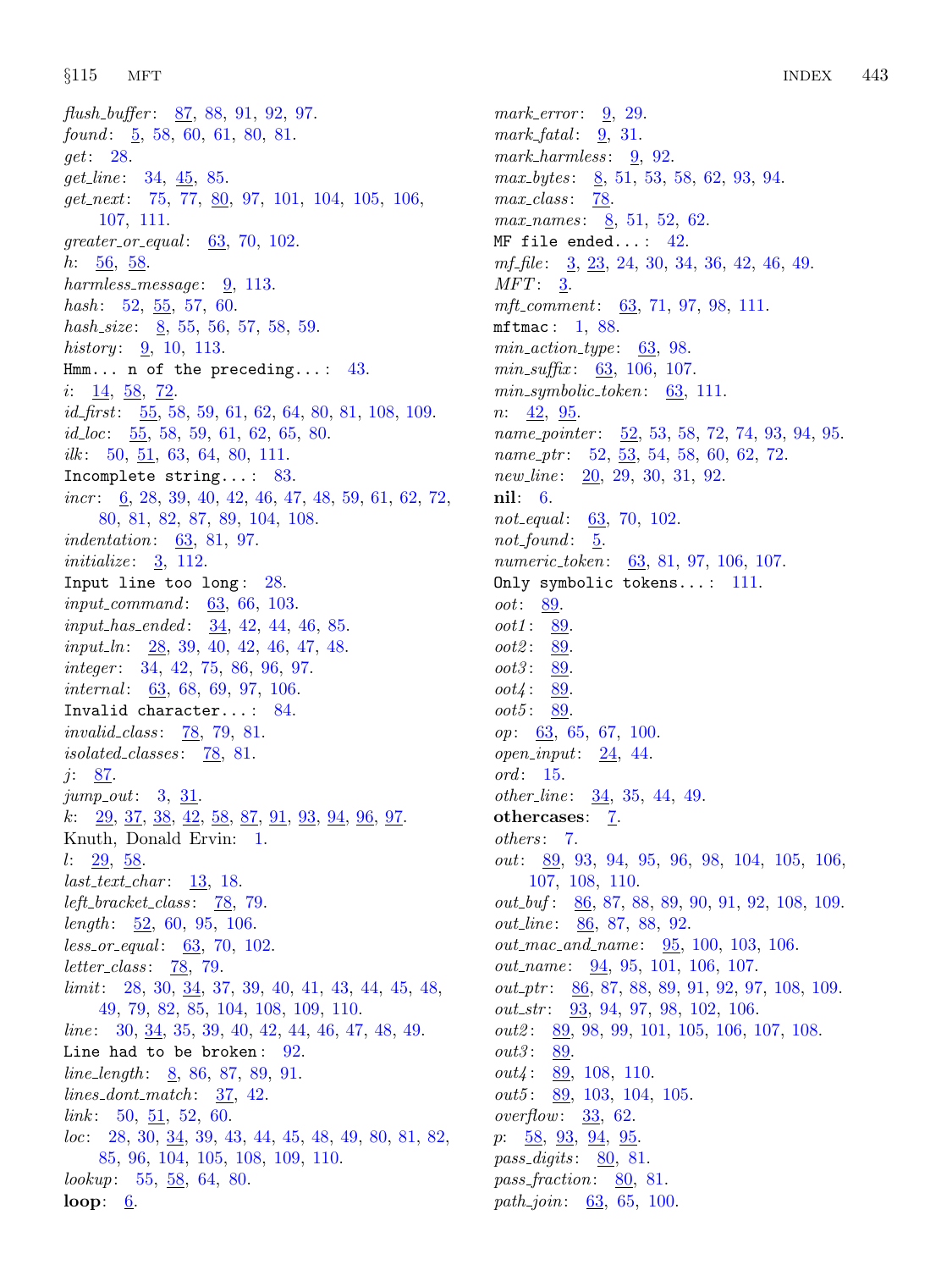per\_cent:  $87$ .  $percent\_class: 78, 79.$  $percent\_class: 78, 79.$  $percent\_class: 78, 79.$  $percent\_class: 78, 79.$  $percent\_class: 78, 79.$ period\_class: [78](#page-28-0), [79,](#page-29-0) [81](#page-30-0). prev\_tok:  $\frac{75}{6}$ , [80](#page-29-0), [106,](#page-36-0) [107.](#page-37-0) prev\_type:  $\frac{75}{6}$ , [80,](#page-29-0) [100,](#page-35-0) [106,](#page-36-0) [107.](#page-37-0) prime the change buffer :  $38, 44, 48$  $38, 44, 48$  $38, 44, 48$  $38, 44, 48$  $38, 44, 48$ . print: [20](#page-7-0), [29,](#page-9-0) [30](#page-9-0), [31,](#page-9-0) [92](#page-32-0). print  $ln: \quad 20, 30, 92, 112.$  $ln: \quad 20, 30, 92, 112.$  $ln: \quad 20, 30, 92, 112.$  $ln: \quad 20, 30, 92, 112.$  $ln: \quad 20, 30, 92, 112.$  $ln: \quad 20, 30, 92, 112.$  $ln: \quad 20, 30, 92, 112.$  $ln: \quad 20, 30, 92, 112.$  $ln: \quad 20, 30, 92, 112.$ print nl:  $20, 28, 92, 113$  $20, 28, 92, 113$  $20, 28, 92, 113$  $20, 28, 92, 113$  $20, 28, 92, 113$  $20, 28, 92, 113$ .  $pr1: 64, 65, 70, 71.$  $pr1: 64, 65, 70, 71.$  $pr1: 64, 65, 70, 71.$  $pr1: 64, 65, 70, 71.$  $pr1: 64, 65, 70, 71.$  $pr1: 64, 65, 70, 71.$  $pr1: 64, 65, 70, 71.$  $pr1: 64, 65, 70, 71.$  $pr1: 64, 65, 70, 71.$  $pr10$ :  $64, 65, 66, 67, 69, 70, 71$  $64, 65, 66, 67, 69, 70, 71$  $64, 65, 66, 67, 69, 70, 71$  $64, 65, 66, 67, 69, 70, 71$  $64, 65, 66, 67, 69, 70, 71$  $64, 65, 66, 67, 69, 70, 71$  $64, 65, 66, 67, 69, 70, 71$  $64, 65, 66, 67, 69, 70, 71$  $64, 65, 66, 67, 69, 70, 71$  $64, 65, 66, 67, 69, 70, 71$  $64, 65, 66, 67, 69, 70, 71$  $64, 65, 66, 67, 69, 70, 71$  $64, 65, 66, 67, 69, 70, 71$ . pr11 : [64](#page-20-0), [65,](#page-21-0) [66,](#page-22-0) [67,](#page-23-0) [68](#page-23-0), [69](#page-24-0), [70,](#page-25-0) [71.](#page-26-0) pr12: [64](#page-20-0), [66](#page-22-0), [68,](#page-23-0) [69](#page-24-0), [71.](#page-26-0)  $pr13$ :  $64, 67, 68, 70, 71$  $64, 67, 68, 70, 71$  $64, 67, 68, 70, 71$  $64, 67, 68, 70, 71$  $64, 67, 68, 70, 71$  $64, 67, 68, 70, 71$  $64, 67, 68, 70, 71$  $64, 67, 68, 70, 71$ .  $pr14$ : [64](#page-20-0), [67,](#page-23-0) [68.](#page-23-0) pr15:  $64, 68$  $64, 68$  $64, 68$ . pr16:  $64, 68, 71$  $64, 68, 71$  $64, 68, 71$  $64, 68, 71$ . pr17:  $64, 70$  $64, 70$  $64, 70$ .  $pr2$ :  $64, 65, 66, 70, 71$  $64, 65, 66, 70, 71$  $64, 65, 66, 70, 71$  $64, 65, 66, 70, 71$  $64, 65, 66, 70, 71$  $64, 65, 66, 70, 71$  $64, 65, 66, 70, 71$  $64, 65, 66, 70, 71$ . pr3: [64,](#page-20-0) [65](#page-21-0), [66](#page-22-0), [67](#page-23-0), [69](#page-24-0), [70](#page-25-0), [71](#page-26-0). pr4: [64,](#page-20-0) [65](#page-21-0), [66](#page-22-0), [67](#page-23-0), [69](#page-24-0), [70](#page-25-0), [71](#page-26-0). pr5: [64,](#page-20-0) [65](#page-21-0), [66](#page-22-0), [67](#page-23-0), [69](#page-24-0), [70](#page-25-0), [71](#page-26-0).  $pr6$ :  $\underline{64}$ ,  $65$ ,  $66$ ,  $67$ ,  $69$ ,  $70$ .  $pr7$ :  $64$ , [65](#page-21-0), [66](#page-22-0), [67](#page-23-0), [69](#page-24-0), [70](#page-25-0), [71](#page-26-0).  $pr8$ :  $64, 65, 66, 67, 69, 71$  $64, 65, 66, 67, 69, 71$  $64, 65, 66, 67, 69, 71$  $64, 65, 66, 67, 69, 71$  $64, 65, 66, 67, 69, 71$  $64, 65, 66, 67, 69, 71$  $64, 65, 66, 67, 69, 71$  $64, 65, 66, 67, 69, 71$  $64, 65, 66, 67, 69, 71$  $64, 65, 66, 67, 69, 71$  $64, 65, 66, 67, 69, 71$ .  $pr9: 64, 66, 69, 70, 71.$  $pr9: 64, 66, 69, 70, 71.$  $pr9: 64, 66, 69, 70, 71.$  $pr9: 64, 66, 69, 70, 71.$  $pr9: 64, 66, 69, 70, 71.$  $pr9: 64, 66, 69, 70, 71.$  $pr9: 64, 66, 69, 70, 71.$  $pr9: 64, 66, 69, 70, 71.$  $pr9: 64, 66, 69, 70, 71.$  $pr9: 64, 66, 69, 70, 71.$ pyth\_sub:  $63, 70, 98, 102$  $63, 70, 98, 102$  $63, 70, 98, 102$  $63, 70, 98, 102$  $63, 70, 98, 102$  $63, 70, 98, 102$  $63, 70, 98, 102$ .  $read\_ln: 28$ . recomment: [63,](#page-19-0) [97](#page-34-0), [110.](#page-38-0) reset: [24](#page-7-0). restart:  $\frac{5}{9}$  $\frac{5}{9}$  $\frac{5}{9}$ , [45,](#page-14-0) [97,](#page-34-0) [98](#page-34-0), [108,](#page-37-0) [109](#page-37-0), [110,](#page-38-0) [111](#page-38-0). reswitch : [5,](#page-2-0) [97,](#page-34-0) [101](#page-35-0), [106,](#page-36-0) [107](#page-37-0), [110,](#page-38-0) [111.](#page-38-0) return:  $5, 6$  $5, 6$  $5, 6$ . rewrite: [21,](#page-7-0) [26.](#page-7-0)  $right_b bracket_{class}: 78, 79.$  $right_b bracket_{class}: 78, 79.$  $right_b bracket_{class}: 78, 79.$  $right_b bracket_{class}: 78, 79.$  $right\_parent\_class: 78, 79.$  $right\_parent\_class: 78, 79.$  $right\_parent\_class: 78, 79.$  $right\_parent\_class: 78, 79.$ semicolon: [63](#page-19-0), [65,](#page-21-0) [101](#page-35-0). set format: [63,](#page-19-0) [71](#page-26-0), [97.](#page-34-0) sharp: [63](#page-19-0), [71,](#page-26-0) [101](#page-35-0), [106.](#page-36-0)  $s$ *ixteen\_bits* : [50](#page-16-0), [51,](#page-16-0) [55](#page-16-0). Sorry, x capacity exceeded: [33.](#page-10-0) space\_class: [78](#page-28-0), [79](#page-29-0), [81.](#page-30-0)  $special\_tag$ :  $63, 66, 97, 106, 107$  $63, 66, 97, 106, 107$  $63, 66, 97, 106, 107$  $63, 66, 97, 106, 107$  $63, 66, 97, 106, 107$  $63, 66, 97, 106, 107$  $63, 66, 97, 106, 107$  $63, 66, 97, 106, 107$ . spotless:  $9, 10, 113$  $9, 10, 113$  $9, 10, 113$  $9, 10, 113$ .  $spr1: 64.$  $spr1: 64.$  $spr1: 64.$  $spr10: 64.$  $spr10: 64.$  $spr10: 64.$ spr11 : [64](#page-20-0). spr12 : [64](#page-20-0).  $spr13: 64.$  $spr13: 64.$  $spr13: 64.$  $spr14: 64.$  $spr14: 64.$  $spr14: 64.$  $spr15: 64.$  $spr15: 64.$  $spr15: 64.$  $spr16: 64.$  $spr16: 64.$  $spr16: 64.$ 

 $spr17$  : [64](#page-20-0).  $spr2: 64.$  $spr2: 64.$  $spr3: 64.$  $spr3: 64.$  $spr4: 64.$  $spr4: 64.$  $spr5: 64.$  $spr5: 64.$  $spr6: 64.$  $spr6: 64.$  $spr7: 64.$  $spr7: 64.$  $spr8: 64.$  $spr8: 64.$  $spr9: 64.$  $spr9: 64.$ start of line : [77](#page-28-0), [81,](#page-30-0) [85](#page-30-0), [97,](#page-34-0) [98](#page-34-0), [108,](#page-37-0) [111](#page-38-0). string<sub>class</sub>: [78,](#page-28-0) [79](#page-29-0), [81.](#page-30-0) string token: [63,](#page-19-0) [82](#page-30-0), [97.](#page-34-0) style file:  $\frac{3}{2}, \frac{23}{24}, \frac{24}{30}, \frac{34}{47}$  $\frac{3}{2}, \frac{23}{24}, \frac{24}{30}, \frac{34}{47}$  $\frac{3}{2}, \frac{23}{24}, \frac{24}{30}, \frac{34}{47}$  $\frac{3}{2}, \frac{23}{24}, \frac{24}{30}, \frac{34}{47}$  $\frac{3}{2}, \frac{23}{24}, \frac{24}{30}, \frac{34}{47}$ .  $stylinder$ : [30](#page-9-0),  $34$ , [44,](#page-14-0) [45](#page-14-0), [47](#page-14-0). switch: [80,](#page-29-0) [81](#page-30-0), [83,](#page-30-0) [84](#page-30-0). system dependencies: [2,](#page-1-0) [3,](#page-2-0) [4,](#page-2-0) [7,](#page-3-0) [13,](#page-4-0) [16,](#page-5-0) [17,](#page-5-0) [20](#page-7-0), [21](#page-7-0), [22,](#page-7-0) [24](#page-7-0), [26,](#page-7-0) [28](#page-8-0), [30,](#page-9-0) [31,](#page-9-0) [79](#page-29-0), [112,](#page-39-0) [113](#page-39-0), [114.](#page-40-0) t:  $\frac{94}{97}$  $\frac{94}{97}$  $\frac{94}{97}$ .  $tag: 63, 97, 106.$  $tag: 63, 97, 106.$  $tag: 63, 97, 106.$  $tag: 63, 97, 106.$  $tag: 63, 97, 106.$  $tag: 63, 97, 106.$  $temp\_line: 34, 35.$  $temp\_line: 34, 35.$  $temp\_line: 34, 35.$  $temp\_line: 34, 35.$  $temp\_line: 34, 35.$ term out: [20,](#page-7-0) [21](#page-7-0), [22](#page-7-0). tex\_file: [3,](#page-2-0) [25](#page-7-0), [26,](#page-7-0) [87](#page-31-0), [88](#page-31-0).  $text_{char}: 13, 15, 20.$  $text_{char}: 13, 15, 20.$  $text_{char}: 13, 15, 20.$  $text_{char}: 13, 15, 20.$  $text_{char}: 13, 15, 20.$  $text_{char}: 13, 15, 20.$  $text_{char}: 13, 15, 20.$ text\_file:  $\frac{13}{20}$  $\frac{13}{20}$  $\frac{13}{20}$  $\frac{13}{20}$  $\frac{13}{20}$ , 20, [23,](#page-7-0) [25](#page-7-0), [28](#page-8-0). This can't happen:  $32$ .  $tr_{amp}: 73, 74, 102.$  $tr_{amp}: 73, 74, 102.$  $tr_{amp}: 73, 74, 102.$  $tr_{amp}: 73, 74, 102.$  $tr_{amp}: 73, 74, 102.$  $tr_{amp}: 73, 74, 102.$  $tr\_ge$ : [73](#page-27-0),  $\frac{74}{102}$  $\frac{74}{102}$  $\frac{74}{102}$ .  $tr_{\perp}$ e: [73](#page-27-0), [74](#page-27-0), [102.](#page-35-0)  $tr_{n} = 73, 74, 102.$  $tr_{n} = 73, 74, 102.$  $tr_{n} = 73, 74, 102.$  $tr_{n} = 73, 74, 102.$  $tr_{n} = 73, 74, 102.$  $tr_{n} = 73, 74, 102.$  $tr_{p}s$ : [73](#page-27-0), [74](#page-27-0), [102.](#page-35-0)  $tr_{\text{-}quad}: 73, 74, 97.$  $tr_{\text{-}quad}: 73, 74, 97.$  $tr_{\text{-}quad}: 73, 74, 97.$  $tr_{\text{-}quad}: 73, 74, 97.$  $tr_{\text{-}quad}: 73, 74, 97.$  $tr_{\text{-}quad}: 73, 74, 97.$  $tr\_sharp: 73, 74, 106.$  $tr\_sharp: 73, 74, 106.$  $tr\_sharp: 73, 74, 106.$  $tr\_sharp: 73, 74, 106.$  $tr\_sharp: 73, 74, 106.$  $tr\_sharp: 73, 74, 106.$  $tr\_skip: 73, 74, 98.$  $tr\_skip: 73, 74, 98.$  $tr\_skip: 73, 74, 98.$  $tr\_skip: 73, 74, 98.$  $tr\_skip: 73, 74, 98.$  $tr\_skip: 73, 74, 98.$  $tr\_skip: 73, 74, 98.$ translation: [72](#page-27-0), [73,](#page-27-0) [94,](#page-33-0) [102](#page-35-0). true : [6](#page-2-0), [28,](#page-8-0) [34,](#page-11-0) [35,](#page-11-0) [37](#page-11-0), [42](#page-13-0), [44](#page-14-0), [46](#page-14-0), [49,](#page-15-0) [77,](#page-28-0) [85,](#page-30-0) [87,](#page-31-0) [91](#page-32-0), [92](#page-32-0), [97,](#page-34-0) [108,](#page-37-0) [111](#page-38-0).  $tr1: 72.$  $tr1: 72.$  $tr1: 72.$  $tr2: 72, 73.$  $tr2: 72, 73.$  $tr2: 72, 73.$  $tr2: 72, 73.$  $tr2: 72, 73.$  $tr3: \frac{72}{.}$  $tr3: \frac{72}{.}$  $tr3: \frac{72}{.}$  $tr4: \frac{72}{73}.$  $tr4: \frac{72}{73}.$  $tr4: \frac{72}{73}.$  $tr4: \frac{72}{73}.$  $tr4: \frac{72}{73}.$ tr $5: \frac{72}{73}.$  $5: \frac{72}{73}.$  $5: \frac{72}{73}.$  $5: \frac{72}{73}.$  $5: \frac{72}{73}.$ ttr1 : [72](#page-27-0). ttr $2: 72$  $2: 72$ . ttr $3: 72.$  $3: 72.$  $3: 72.$  $tr14: 72.$  $tr14: 72.$  $tr14: 72.$ ttr $5: 72.$  $5: 72.$  $5: 72.$  $type_name: 63, 70, 100.$  $type_name: 63, 70, 100.$  $type_name: 63, 70, 100.$  $type_name: 63, 70, 100.$  $type_name: 63, 70, 100.$  $type_name: 63, 70, 100.$  $type_name: 63, 70, 100.$ update\_terminal:  $22$ , [29.](#page-9-0) user manual: [1](#page-1-0). verbatim: [63,](#page-19-0) [71,](#page-26-0) [97](#page-34-0). Where is the match...:  $39, 43, 48$  $39, 43, 48$  $39, 43, 48$  $39, 43, 48$  $39, 43, 48$ . write: [20,](#page-7-0) [87,](#page-31-0) [88](#page-31-0).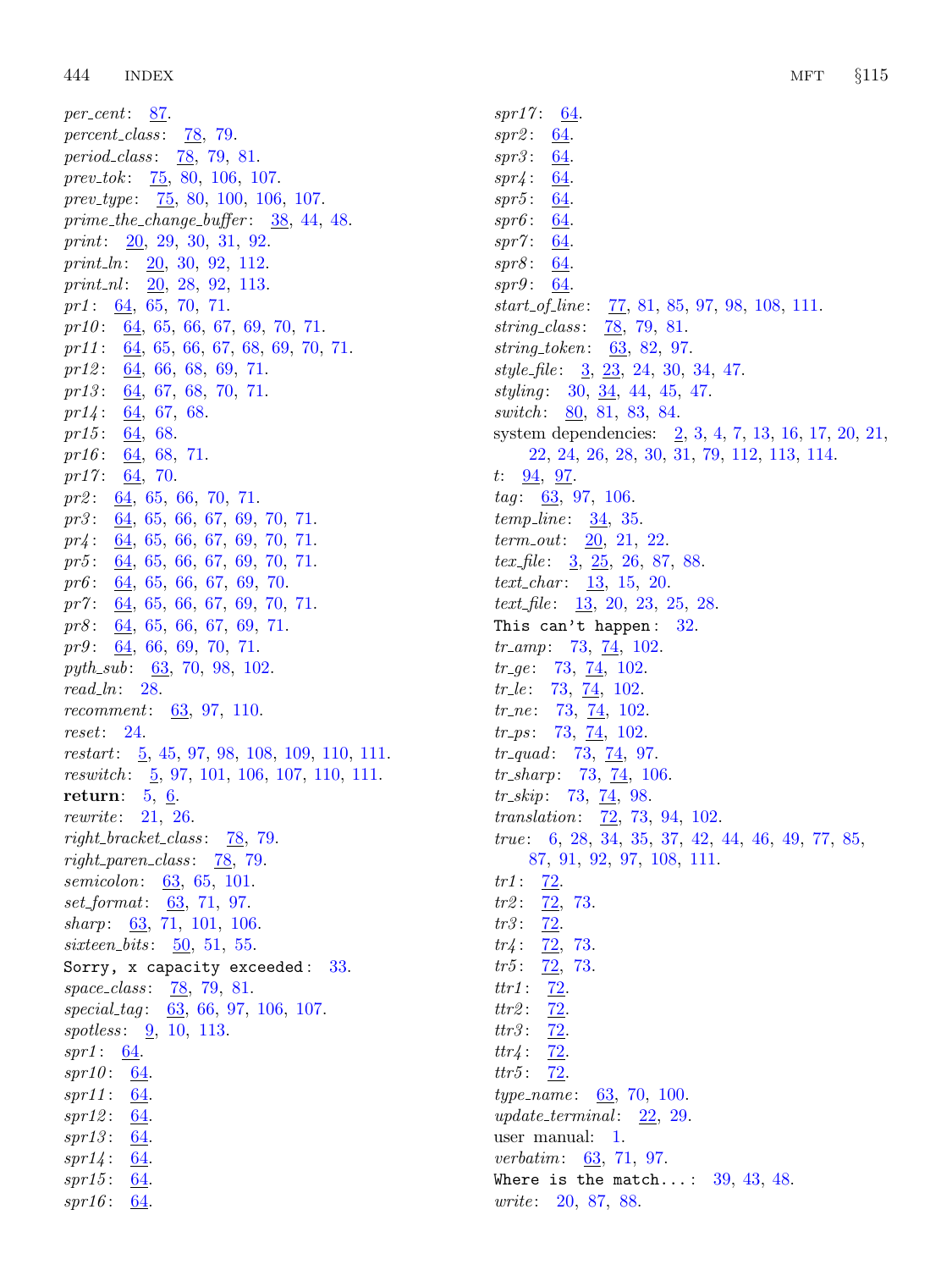write\_ln: [20](#page-7-0), [87](#page-31-0).  $xchr: \underline{15}$  $xchr: \underline{15}$  $xchr: \underline{15}$ , [16](#page-5-0), [17](#page-5-0), [18](#page-6-0), [30](#page-9-0), [87](#page-31-0), [92](#page-32-0). xclause: [6](#page-2-0). xord: [15](#page-4-0), [18](#page-6-0), [28](#page-8-0).